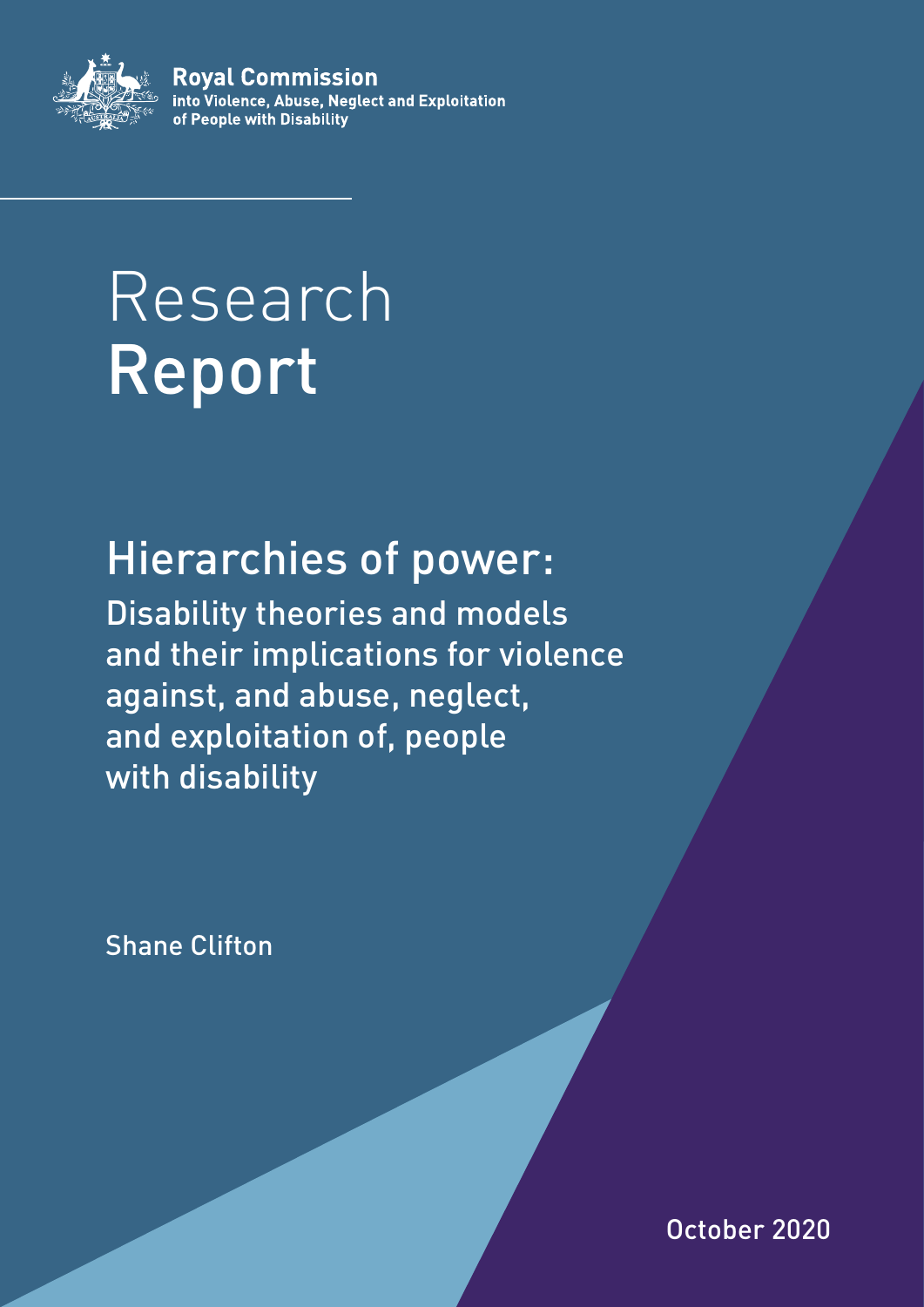#### Contents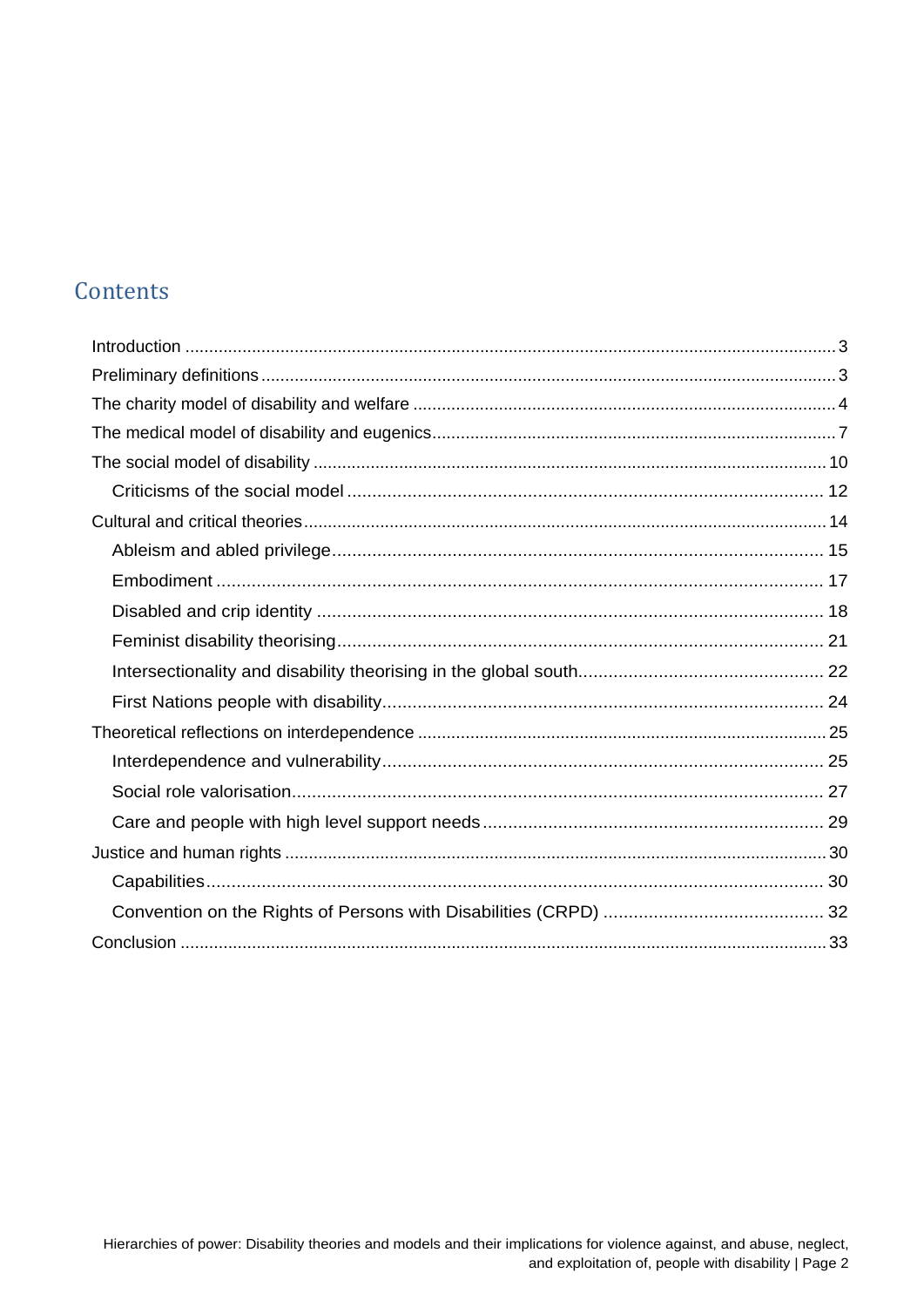## <span id="page-2-0"></span>**Introduction**

The rise of the disability rights movement in the latter half of the twentieth century was a political and theoretical advance. Activists and scholars developed new ways of thinking about disability to support their demand for social change; the best known being the distinction between the medical and social models of disability. Despite its ongoing significance, the social model is not without its limitations, and in the decades since its formulation, scholars and activists have continued to theorise disability and its meanings. This theorisation has also extended to thinking about notions of ableism. The identification of paternalism is central to these theoretical developments, since disability often involves disempowerment and a loss of autonomy. Power imbalances increase the possibility of violence against, and abuse, neglect, and exploitation of, people with disability. [1](#page-35-0)

This paper has been written for the Australian Royal Commission into Violence, Abuse, Neglect and Exploitation of People with Disability to provide an overview of disability theories and models. It shows how these theories can contribute to the promotion of a more inclusive society that supports the independence of people with disability and their right to live free from violence, abuse, neglect and exploitation. [2](#page-35-1) It uses the lens of power to consider outdated and rejected ways of thinking about disability that are still pervasive and impact negatively on the treatment of people today (the charity and medical models of disability). Thereafter it explores models and theories that have been used by people with disability and their advocates to transform attitudes, systems, and policy so as to empower individuals to resist violence, maximise independence, and flourish on their own terms.

## <span id="page-2-1"></span>**Preliminary definitions**

While a key focus of this paper is exploring the meaning of disability, there is value in clarifying what is meant by 'theory' and 'model' in disability studies. In general, the former references broader theoretical methods and concepts that are applied in the context of disability (such as Marxism and feminism), while the latter represents prominent thinking about the nature of disability. Disability theorists have thus identified, analysed, and proposed models operating to shape the lives of people with disability. The analysis that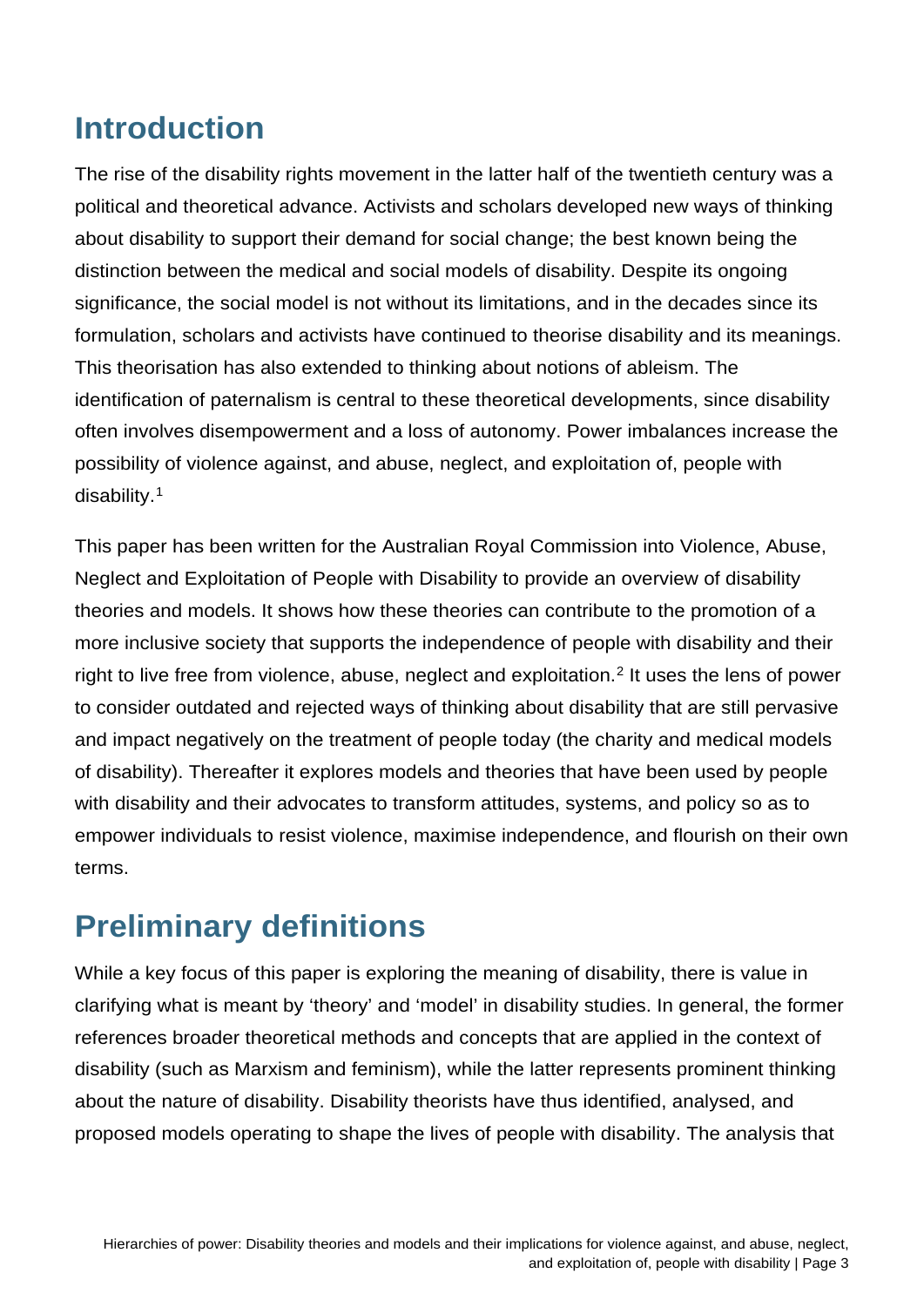follows classifies alternative models and theories as an aid to understanding theoretical developments in disability. But in practice, the boundaries between each of these models and theories are fuzzy. The point is not to focus on or to debate taxonomies, but to see how the emphasis of each continues to shape the meanings of disability, and provide insight into social systems of power and violence.

Defining violence, abuse, neglect and exploitation is important and complex. Feminist theorists argue that the labels we give to behaviour can normalise it, so that definitions of violence have political significance.<sup>3</sup> The focus of this paper is outlining theories and models of disability, such that a detailed analysis of the nature and meaning of the terms violence, abuse, neglect, and exploitation is beyond its scope.[4](#page-35-3) The analysis that follows considers how theorists have understood such terms and labelled the maltreatment of people with disability.

## <span id="page-3-0"></span>**The charity model of disability and welfare**

Although the medical/social model distinction is the best known theoretical framework in disability studies today, an older complement to the medical perspective—the charity model—understands disability as tragedy to be ameliorated or erased by generous giving.[5](#page-35-4) The charity model thus establishes disability as dependency. People with disability are traditionally presumed incapable of employment and other selfdeterminative activities. The figure of the disabled beggar is ubiquitous in most human societies; a tragic character, dependent on the charity of others but often feared as dirty and contagious, reviled as someone looking to get something for nothing.[6](#page-35-5)

The English term 'charity' has its origins in mediaeval Christendom, and intends to reference generous love.[7](#page-35-6) Disability advocates came to recognise the dark side of charity, underpinned by a constitutive sense of pity. Charity and pity are oppressive, because they play on fear, sustain the superiority of the benevolent, and make people with disability acutely aware their lesser status. $8$  Generally, charity involves the rich and powerful acting upon the relatively powerless person with disability.[9](#page-35-8) Too often, the institutional purposes of the charity become more important than people with disability, who are positioned only as an afterthought. During the latter half of the twentieth century, for example, cerebral palsy charities relied on Miss Australia pageants to raise more than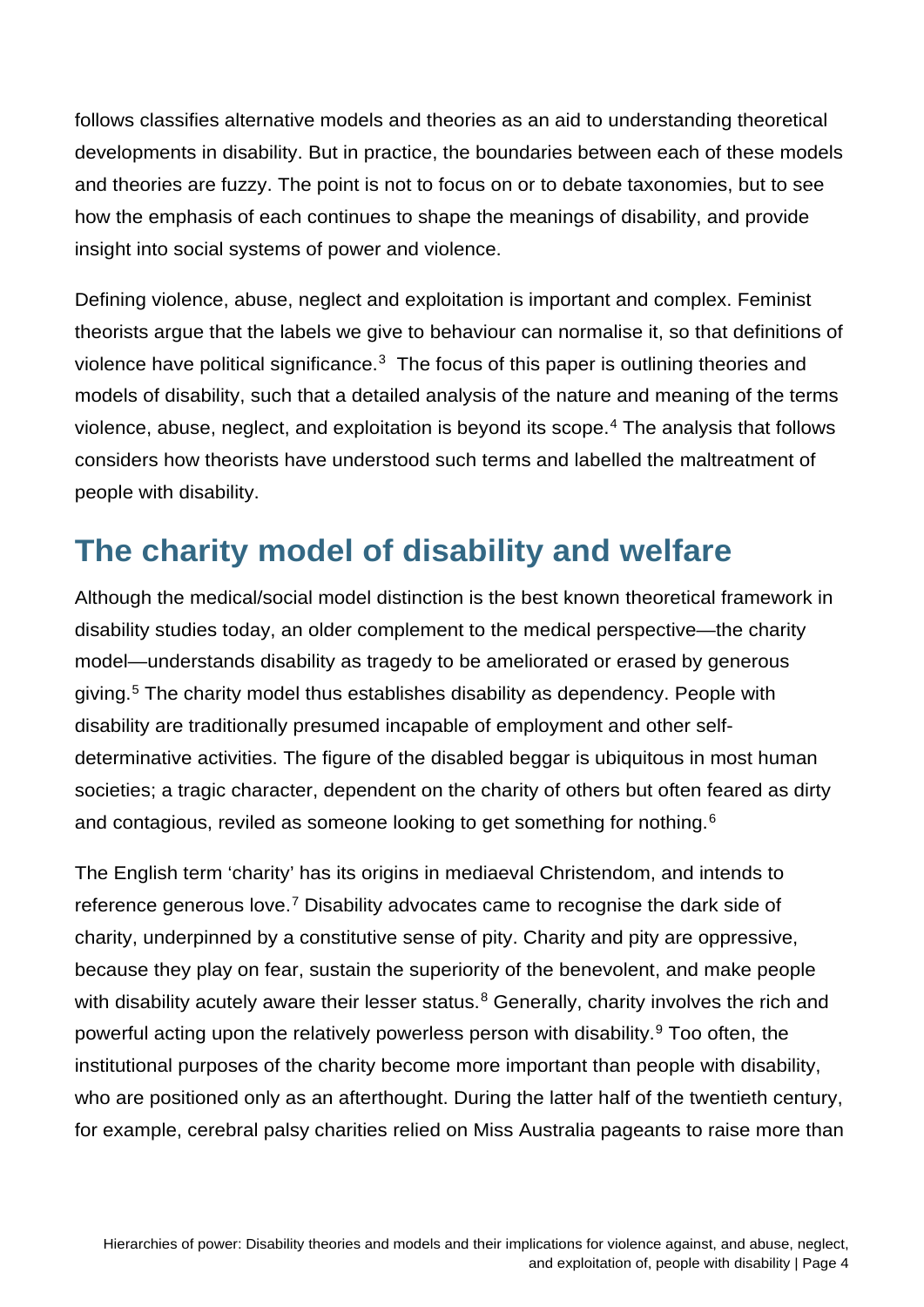\$87 million, ignoring protests by women with disability that such charities reinforce standards of beauty that entrench their inferiority.<sup>[10](#page-35-9)</sup> Protesters have also challenged other charities that present people with disability as objects of pity to raise funds for segregated accommodation, sheltered workshops and special schools.[11](#page-35-10)

In Australia, as elsewhere, private charity is complemented by systems of social welfare that include income and service support. Social welfare is motivated by compassionate distributive justice, and built on a social contract in which tax payers invest in welfare provision so that they too can be cared for in times of need. In practice, however, welfare too often bureaucratises compassion and care, and recipients come to be seen as lesser citizens, a burden on the state, and thereby subject to depersonalising forms of supervision and control.<sup>[12](#page-35-11)</sup> In cultures suspicious of welfare recipients, people with disability and other intersecting disadvantages can be weighed down by unresponsive services and living at or below the poverty line, trapped in an interminable cycle of inequality.[13](#page-35-12)

In modern economies, disability services are provided by a mix of government, NGO, and for-profit businesses in a competitive market-based environment aiming to increase efficiency. Some disability theorists argue that market-based systems privilege the middle class, but that many people, especially those with cognitive and psychosocial disability, as well as people with intersecting racial, class, gender, and geographical (rural) disadvantage, struggle to advocate for appropriate funding and navigate market systems.[14](#page-35-13) Consider the example of the National Disability Insurance Scheme (NDIS) in Australia. Many people with disability and their associates are enjoying access to better quality and more flexible supports then they were under previous systems. Yet a recent review found that participants:

are frustrated about delays and lack of transparency around how the National Disability Insurance Agency (NDIA) makes decisions, need more support to become efficient and effective consumers, think the scheme is too complex and difficult to navigate, and feel they are not recognised as experts in their disability and that NDIA staff do not understand disability or appreciate the challenges people with disability face as part of everyday life.[15](#page-36-0)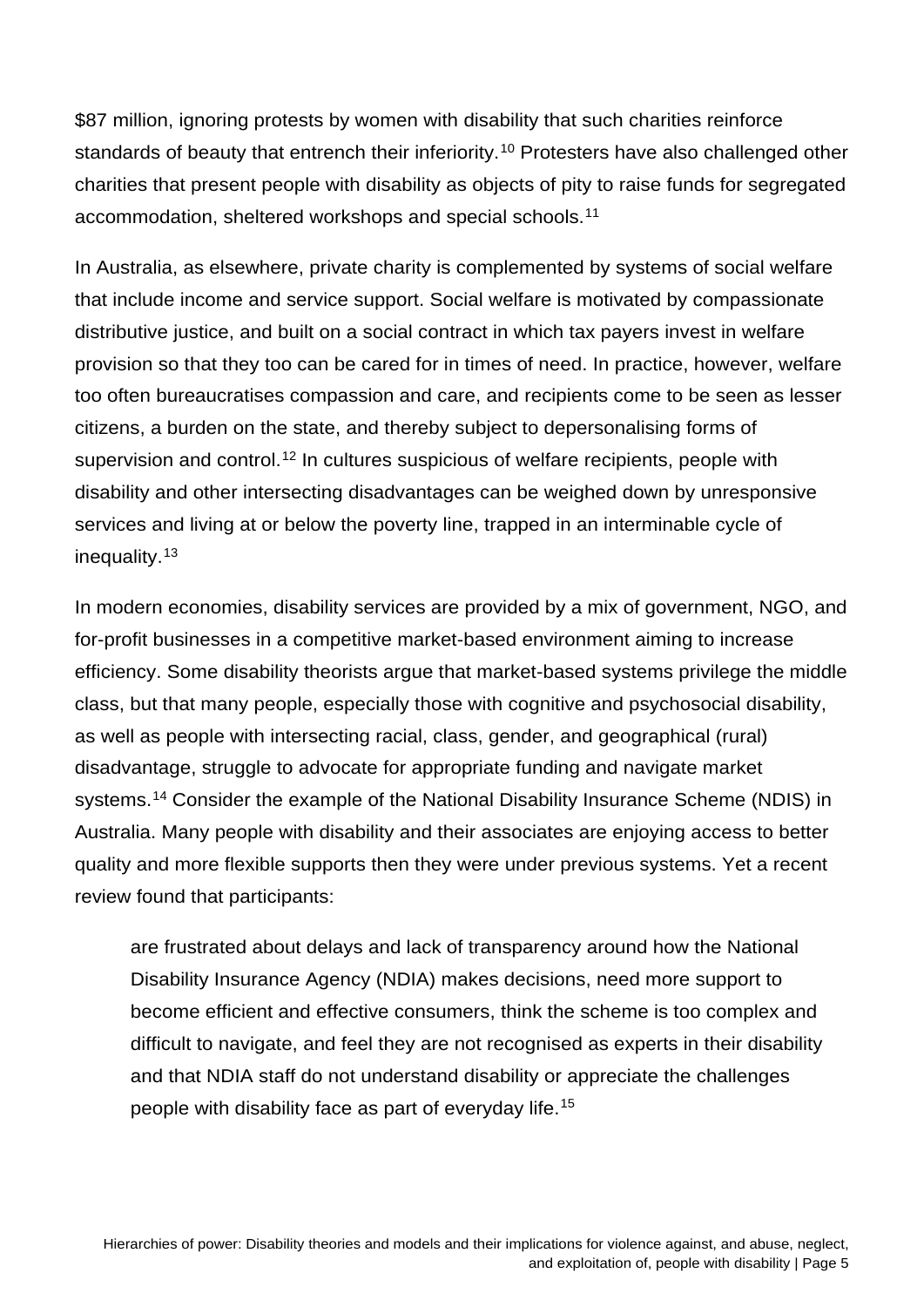Thus, as suggested by the charity model, a scheme with positive intentions is at risk of reinforcing the oppression and inferiority of some people with disability.

Whether government oriented or market-based, religious or secular NGOs, or private businesses, the overwhelming majority of disability services are operated by people without disability who are engaged in well-meaning charitable work on behalf of the dispossessed.[16](#page-36-1) Government has been decentralised, but people with disability are still understood as dependent, and our kept under the control of dispersed authorities.[17](#page-36-2) The problem is not welfare and service provision per se, but that paternalistic presumptions of charity and pity still prevail. Paternalism is the assumption that people with disabilities (as with colonised First Nations peoples) need to be healed, cared for, supported, or managed for their own good—despite their individual will—and even though their present plight may itself be a product of violent intervention and control. 'Paternalism is often subtle in that it casts the oppressor as benign, as protector,<sup>[18](#page-36-3)</sup> and enables people in power to express sincere sympathy for people with disability while keeping them socially and economically subordinate.

Without substantive changes to personal and cultural attitudes and values, the paternalism people with disability are subjected to throughout the course of their life sustains hierarchical power and makes them vulnerable to direct and systemic violence, abuse, neglect, and exploitation.[19](#page-36-4) When some people prove ungovernable and out of control, the justice or mental health systems take over.<sup>[20](#page-36-5)</sup> The rare virtue of humility is one of the values that might be learned by professionals with power over the lives of people with disability.<sup>[21](#page-36-6)</sup> It would enable them to appreciate the limits of medicine's knowledge of disability and recognise that people with disability are experts in their own experiences and bodies (where body is understood holistically to reference the physical, intellectual, and psychological self).<sup>[22](#page-36-7)</sup>

The nature and extent of this lived disability expertise will be shaped by opportunity, expectation and support. People with disability living within closed environments and deprived of exposure to peer role models, new technologies, and alternative ways of living can hone their lived expertise by support that broadens their horizons. In recent years there has been a reappraisal of competency frameworks related to equalities and diversity, which has seen the adoption by health and social care professionals of the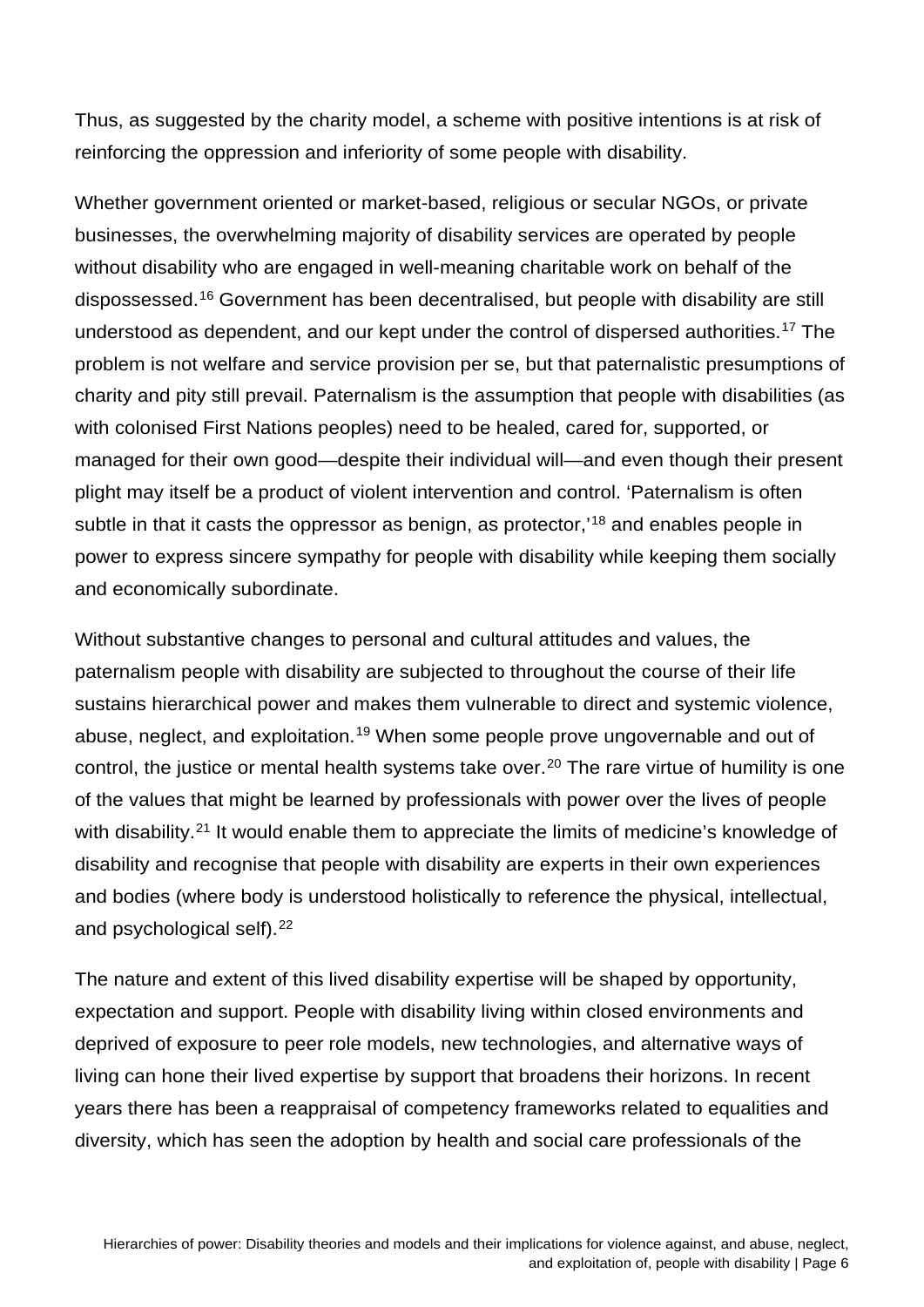cultural humility practice paradigm. Cultural humility involves a commitment to redressing power imbalances in the patient-professional dynamic, developing 'non-paternalistic partnerships with communities on behalf of individuals and defined groups.' [23](#page-36-8) In the context of disability, these partnerships can involve linkages between professionals and disability peer and advocacy groups that work together with individuals to maximise their power and autonomy in all areas of life.

People with disability do depend on services and welfare, as does every citizen at some point in life.[24](#page-36-9) There is a need to move from understanding disability as dependency to affirming our universal interdependency and reframing the idea of vulnerability. We shall return to these matters later in this paper. Disability theorists critiquing welfare and the charitable model of disability argue for a cultural transformation that understands service provision as support and empowerment rather than charity. Co-production is the term used to describe the involvement of consumers in producing public health and social services and the shaping of legislation, policy development and research.<sup>[25](#page-36-10)</sup> It rejects dependency and the idea that services should be delivered to passive users.<sup>[26](#page-36-11)</sup> In the context of disability, co-production centres the importance of the lived expertise of people with disability and their wider networks, and requires service providers to share power and establish active and equal partnerships.<sup>[27](#page-36-12)</sup> It brings the collective insight of disability into the transformation of services, and so overturns hierarchies of power. Practically, coproduction involves including people with disability at all levels and locations of service delivery, especially in leadership roles,<sup>[28](#page-36-13)</sup> and enacts the principle of 'nothing about us without us.'[29](#page-36-14)

### <span id="page-6-0"></span>**The medical model of disability and eugenics**

The medical model coincides with and builds on the charity model. It identifies disability as an individual defect to be eliminated or cured. At its extreme, the elimination of people with disability became the primary aim of early twentieth century eugenics movement globally and in Australia, effected by sterilisation and the segregation of people with disability in closed institutions.<sup>[30](#page-36-15)</sup> Although explicit eugenics practices came to an end with the Second World War, presumptions about the poor quality-of-life of people with disability judged 'defective' still justifies medical practices aimed at preventing or ending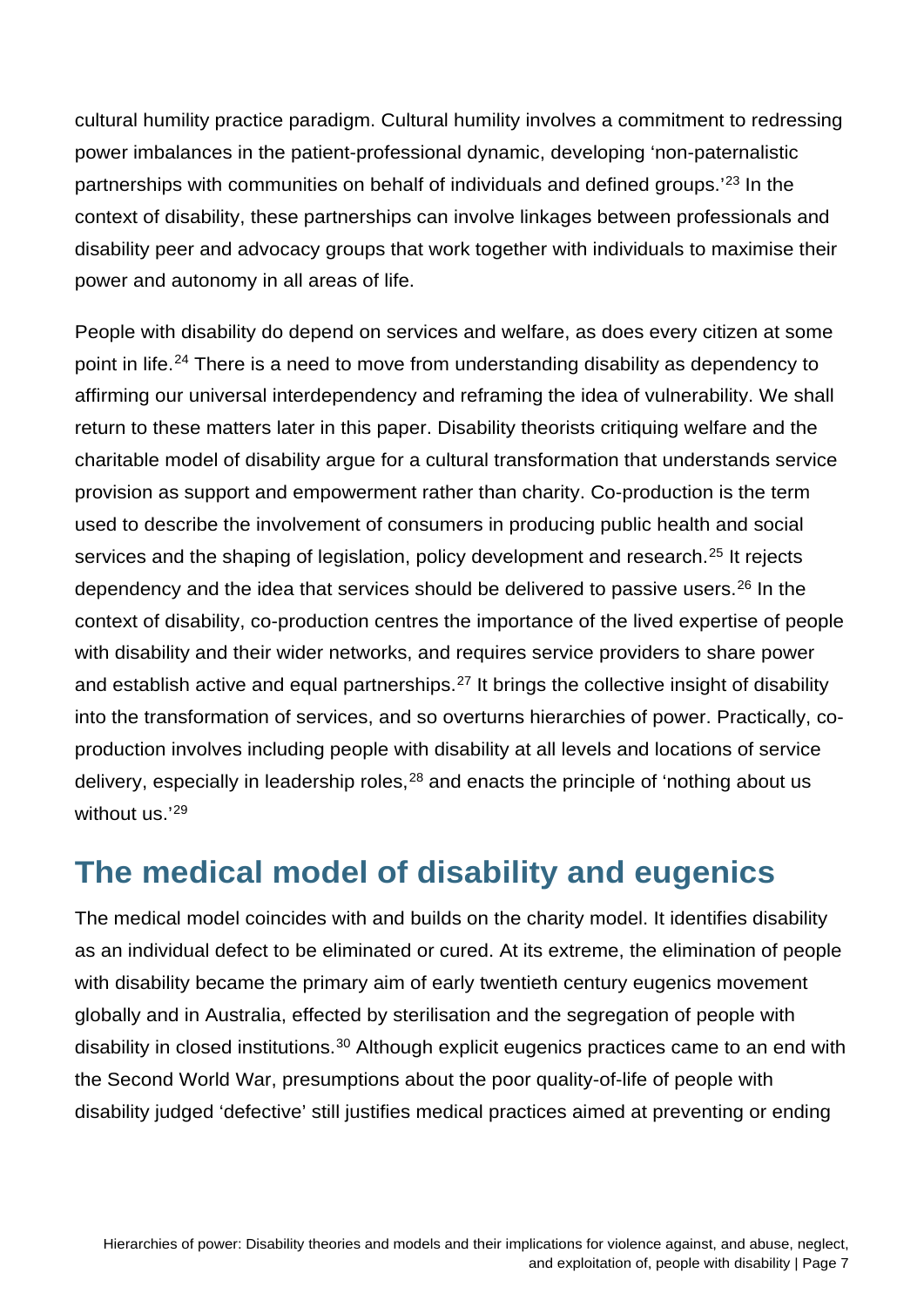the lives of persons with intellectual disability and other impairments—sometimes labelled by disability theorists and advocacy groups as new eugenics or neugenics.<sup>[31](#page-37-0)</sup>

For all of the benefits of medicine, the medical model—seeing impairment as abnormality, a tragic problem to be fixed—establishes professional power and control over people with disability.<sup>[32](#page-37-1)</sup> Medical and diagnostic classifications of disability, which involve identification of biological and functional divergences from the norm, are so central to our understandings and systems of managing disability that a half century of critique by social theory advocates has not shaken their primacy. Under the medical model, disability is an overarching label that incorporates classifications of many varieties. Some, such as blindness, are relatively stable through history, and others emerge, re-form, and sometimes disappear as diagnostic horizons shift with medical research and cultural changes. Some critics point to the growth of classifications of mental illness and disability to suggest that we are in danger of pathologising and medicalising life itself, as exemplified in the growth of the DSM manual which started out as a 50 page document that now runs to  $300+$  pages.  $33$ 

Autism, for example, was first described in a scholarly paper in 1943, and it was not until 1980 that the category of 'infantile autism' was introduced to the *Diagnostic and Statistical Manual of Mental Disorders* ((DSM-III).[34](#page-37-3) Since then, the DSM's descriptions of Autism Spectrum Disorder has undergone substantive revision, and though much has been learned, its biological and behavioural characteristics are complex and research is still in its early days.<sup>[35](#page-37-4)</sup> While psychological professionals and parents look for strategies to cure or ameliorate the symptoms and challenging behaviours of children on the autism spectrum, many adults with autism reject their negative diagnostic label as a disorder.<sup>[36](#page-37-5)</sup> The neurodiversity movement argues that educational and medicinal strategies employed by therapists and parents to treat the 'disorder' are too often a form of abuse.<sup>[37](#page-37-6)</sup> The debate between psychologists, parents, and people with autism is complex and mediating positions are emerging. The neurodiversity movement is not against diagnosis and treatment but rejects the ways in which diagnosis provides health professionals and parents with preconceived ideas that sustain powerlessness and normalise treatments that in another context would be judged cruel. There is irony in the prevailing stigma that attends to a diagnosis of autism; people that are more likely to be the victims of violence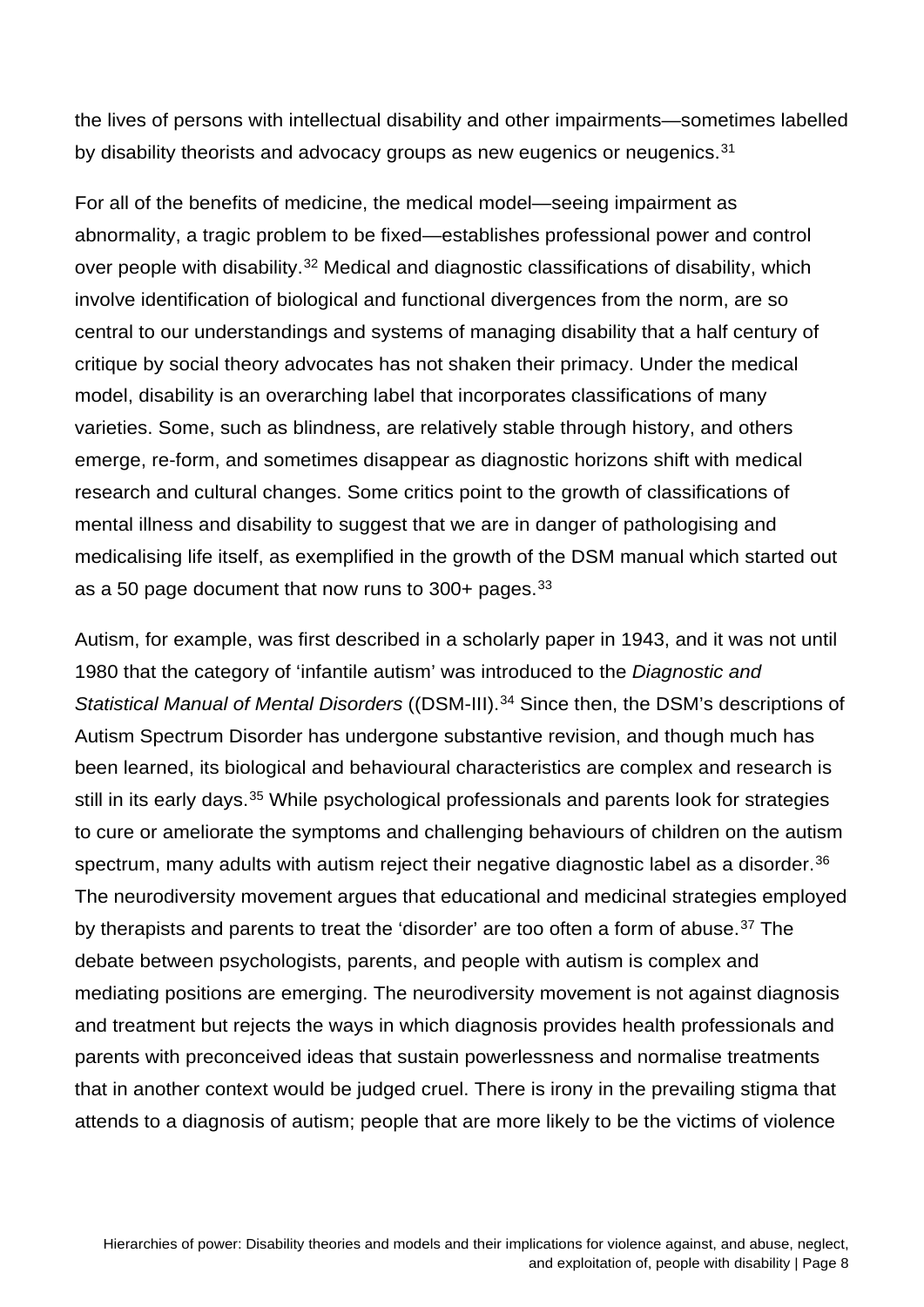are assumed to be aggressive and uncontrollable, and these presumptions perpetuate a cycle of trauma and violence.[38](#page-37-7)

The benefits of post-Enlightenment medicine seem so obvious that they go without saying, and people with disability are not questioning the contribution of medical science to their health and well-being per se. Even so, modern medicine is based around a crisis intervention model that has pathology as its focus, and by extension, processes of defining and classifying pathologies. These processes are an operation of power, as professionals use their knowledge to secure, normalise, and control their subject—in this case, the disabled body—who is depersonalised and disembodied in the process.[39](#page-37-8) Classifying pathologies have also expanded beyond the clinic to the wider society and narrowed the field of what is considered 'normal', effectively pathologising difference.

It is also rarely admitted that a diagnosis for a disability can have positive and negative effects.<sup>[40](#page-37-9)</sup> For a person with a mental health condition, for example, a diagnosis can facilitate treatments that provide relief from unwanted and limiting symptoms, but it might also be the basis for confinement.<sup>[41](#page-37-10)</sup> Knowledge of a diagnosis can lead to discrimination in areas such as employment, access to credit and insurance, and approval to adopt or have fertility treatment.<sup>[42](#page-37-11)</sup> Two people with schizophrenia might also understand their situation differently, one looking for cure and medical support, and another asserting that they are not ill, but are experiencing a different form of spiritual awakening (see the mad pride movement).[43](#page-37-12)

Not every disability diagnosis is complex and controversial. But every diagnosis entails a shift in the balance of power that places people with disability within the sphere of influence of medical professionals, healthcare workers, administrators, and policymakers whose actions will shape their life thereafter, for better or worse. As with the charity model, paternalism is central to the medical model of disability. People with disability are too often 'captives of care',<sup>[44](#page-37-13)</sup> contained in institutional residences, group homes, mental health care facilities, aged care facilities, prisons, foster care, and other service settings. In these environments they are often disempowered, controlled, restrained, and at risk of violence, abuse, neglect, and exploitation.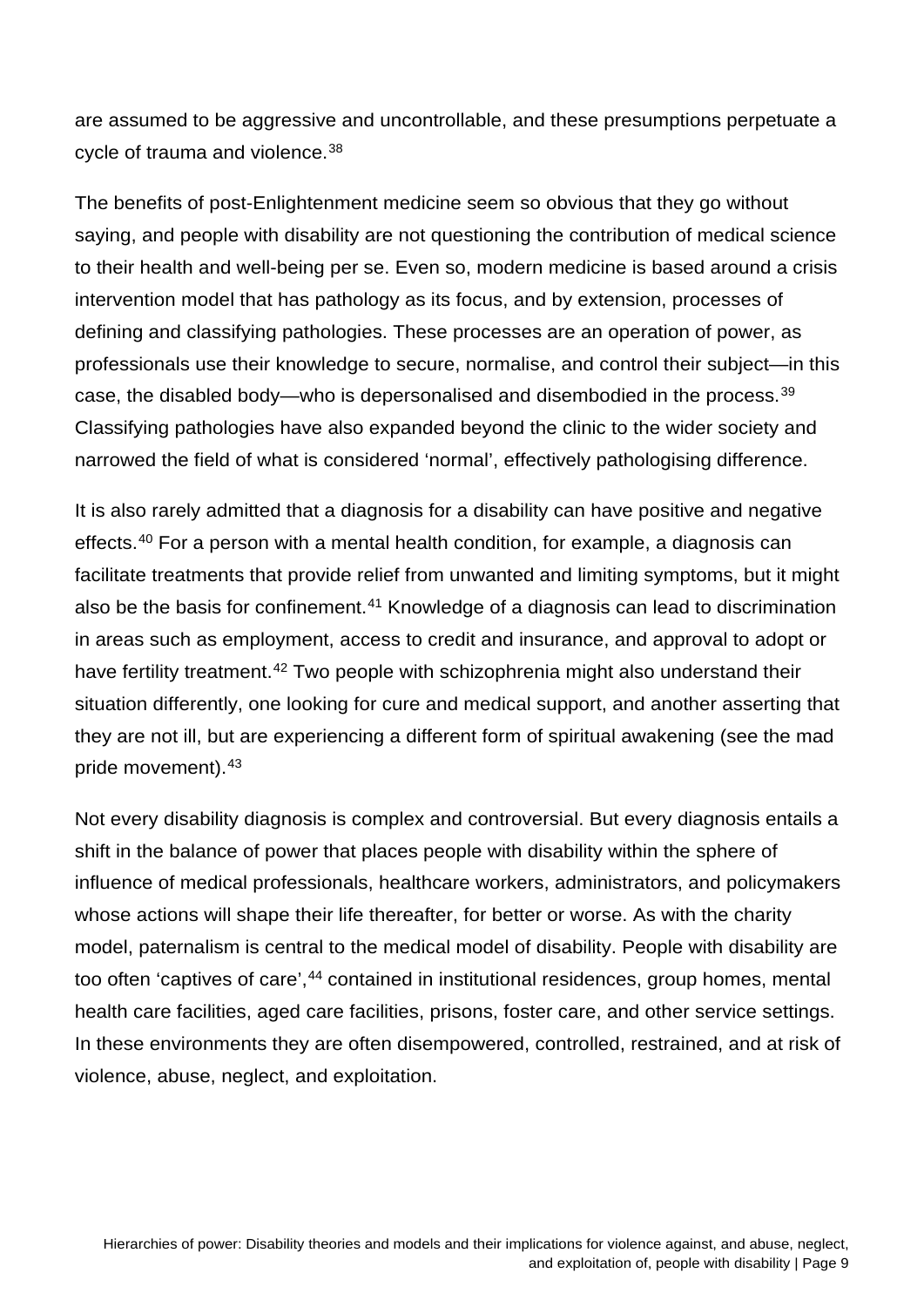Paternalism in healthcare is at its most dangerous in non-consensual medical interventions. Sometimes labelled by critics as 'lawful medical violence', non-consensual interventions are justified as care because of the medicalisation and pathologisation of disabled bodies, behaviour, and life circumstances.<sup>[45](#page-37-14)</sup> Women with disability are especially vulnerable to lawful medical violence, such as when they are subject to deprivation of sexual liberty, forced contraception, and forced sterilisation, rendering them effectively genderless and sexless, less than human.<sup>[46](#page-37-15)</sup> In some widely discussed international cases, young girls with disability have been subject to sterilisation, breastbud removal, and growth attenuation therapy, practices legitimised by doctors, bioethicists, and lawyers for the sake of the child's safety, and the ease and intimacy of her care.<sup>[47](#page-37-16)</sup> These extreme examples are symbols of everyday practices that are considered normal in many healthcare systems, such as the physical and chemical restraint of people with disability (and older people living in nursing homes).<sup>[48](#page-37-17)</sup> They are a product of the 'medical gaze,' of professionals not merely passively interpreting bodily crisis, but actively pathologising difference to legitimise non-consensual violence that in another context would be unthinkable, often rendering its practices exempt from scrutiny.[49](#page-37-18) Ironically, in the medical gaze—or in the context of disability, the stare—the person is rendered invisible, and all that is seen is the diagnosis, the problem, the 'grotesque spectacle' that needs to be eliminated, controlled, or kept out of view.[50](#page-37-19)

When the difficulties attending to disability are perceived to be medical, they are solvable by increasing funding for research on cures and therapeutic interventions, rather than other more systemic reforms, such as removing barriers to employment, human rights protection, and other social transformations.[51](#page-37-20) The medical model's focus diverts attention and resourcing away from building social and economic supports sorely needed by people with disability in the community.

## <span id="page-9-0"></span>**The social model of disability**

While the medical model locates the *problem* of disability with an individual's abnormality and functional limitations, the social model switches attention to the social organisation, asserting that disability arises because society is not shaped to include people with impairments and provide them with the opportunity to choose their own futures.<sup>[52](#page-37-21)</sup> The social model distinguishes between individual impairment and disability,<sup>[53](#page-37-22)</sup> asserting that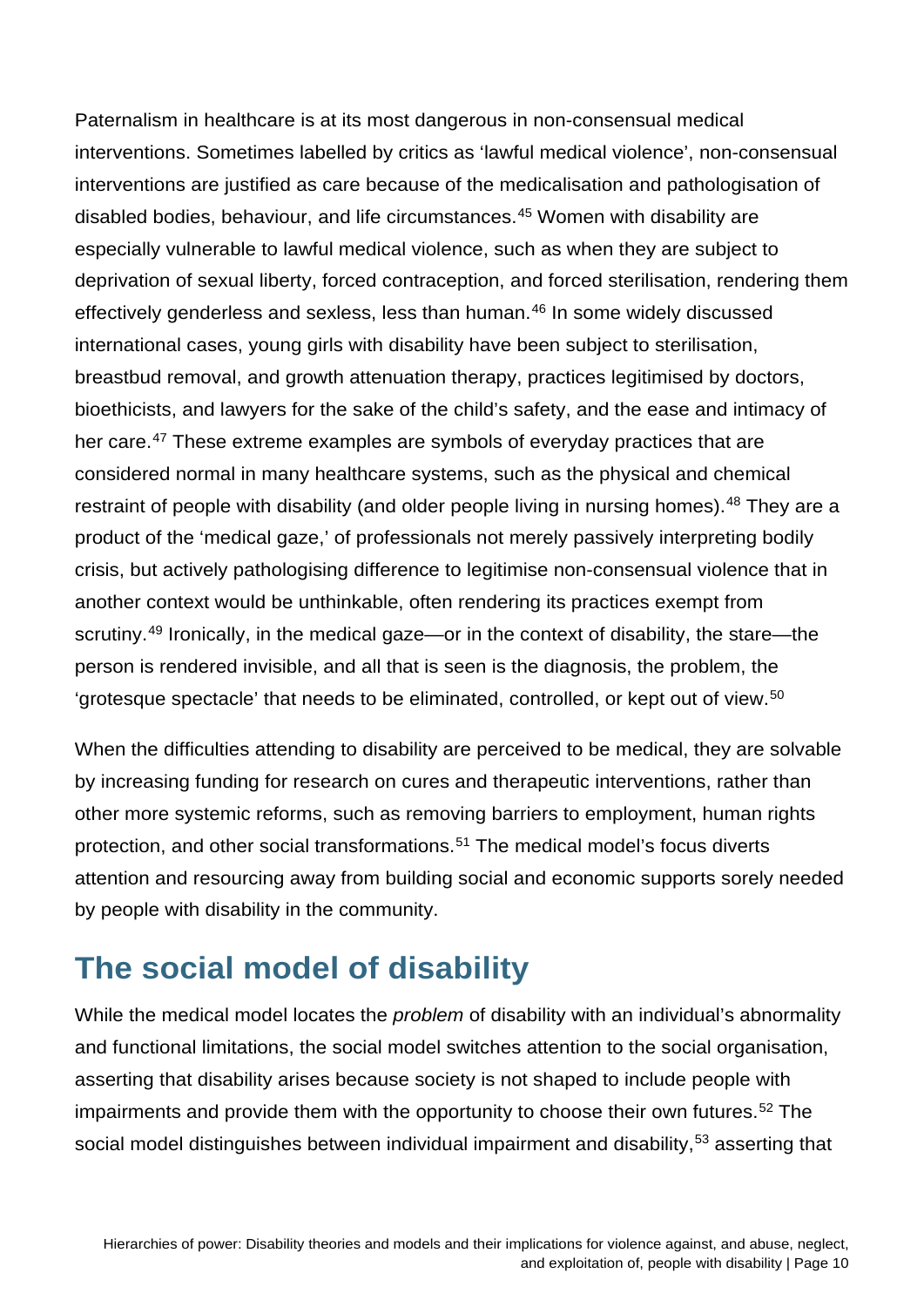disability is the social exclusion imposed on top of impairment.<sup>[54](#page-37-23)</sup> The model confronts the conventional wisdom of charity and medicine that disability is a personal tragedy, instead making it a matter of justice. It stresses that people with disability are excluded from full social participation by the inaccessibility of the built environment and social systems designed without taking their diverse functional requirements into account.

Credited as 'the big idea' of the disability rights movement, the social model of disability emerged from a polarised debate on how to achieve social reform between two activist organisations in the United Kingdom, concluding with a document called the *Fundamental Principles of Disability.* [55](#page-37-24) Popularised and internationalised during the 1980s and 90s, the social model has had widespread influence on the self-understanding of people with disability, particularly in its challenge to internalised pathologisation and external pity and paternalism.<sup>[56](#page-38-0)</sup> It has facilitated self and community advocacy, and birthed the discipline of disability studies. It also had a major influence on international policy, most notably on the *Convention on the Rights of Persons with Disabilities* (*CRPD*) (see the final section of this article for further comment).<sup>[57](#page-38-1)</sup> In highlighting the barriers to social participation, the social model stimulated new ways of thinking about the social environment in which we live. This includes, for example, the ideal of universal design, which looks to shape the physical and social environment, not with the average or 'normal' person in mind, but to accommodate human diversity.[58](#page-38-2) Universal designers seek to shape public spaces to enable access to people with diverse impairments, children, people who are temporarily and permanently ill, people from diverse cultural backgrounds, and the elderly—i.e. every person at some point in life.<sup>[59](#page-38-3)</sup>

The social model seeks to redress systemic discrimination and empower people with disability. It looks to reform disability support systems, public policy, and the institutions and domains that frame human life from birth to death. In its earlier theoretical development, proponents tended to draw on Marxist and materialist views of history, arguing that industrial capitalism and individualism established the conditions in which people with impairments were unable to meet the demands of wage labour and were thus rendered useless and worthless, and removed from the support of families and local communities.[60](#page-38-4) While the Marxist analysis is no longer prominent, the social model retains an emphasis on the importance of changing the economic and material conditions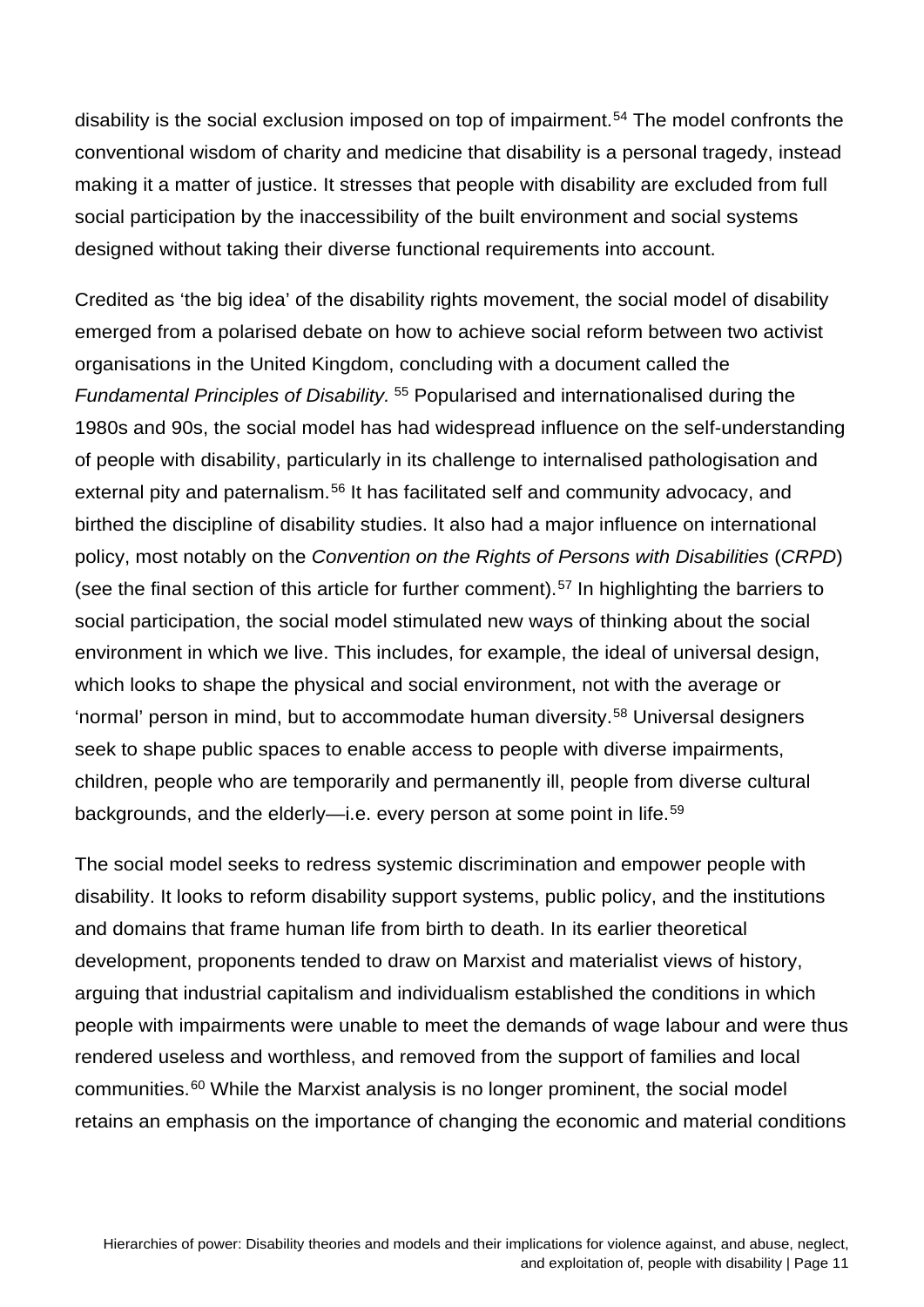of disablement. It intends to transform relations of power, increasing the agency of people with disability. As people are given power to choose and direct their own lives, they are better equipped to resist personal and systemic violence, and to shape their horizons according to their personal interests, values, and meanings.

#### <span id="page-11-0"></span>**Criticisms of the social model**

Notwithstanding its achievements, there is substantive literature critiquing the weaknesses of the social model, although even its critics recognise its conceptual and political contribution to making the world more accessible.<sup>[61](#page-38-5)</sup> The model's diminishment of the significance of the ever-changing body underlies the various criticisms levelled at it (an issue we discuss below as 'embodiment'). There is some irony in an ideal that purports to accommodate difference and diversity that diverts attention from bodily diversity and conflates disability into the shared experience of discrimination and social exclusion. Defining disability negatively and focusing on the social and political has the potential to underplay the unique joys and challenges of certain impairments. The social model cannot speak to the bodily aspects of our personal flourishing, and it ignores the bodily limitations and pains that many people with disability wish could be ameliorated, whether through medical treatment, technological advance, or social transformation. It is also silent about the co-constructive relationship of disability to ideas of abledness, or indeed the designation 'abled-bodied' wherein the idea of ability and citizenship has changed over time (see ableism below).[62](#page-38-6)

The attempt to maintain the distinction between disability and impairment is artificial.<sup>[63](#page-38-7)</sup> Under the social model, disability is negatively defined, as an injustice that should be removed, <sup>[64](#page-38-8)</sup> but the achievements of the disability rights movement are also built on disability pride and identity, on the insistence that disability is a common part of life. Social proponents might respond that it is impairment not disability that should be common. But their tendency to distinguish impairment and disability (and largely ignore the latter) fails to recognise that our humanity is at once bodily and socially embedded. The social model forgets or underplays the fact that disability is always a complex interaction between the functioning of our bodies and the physical and social environments in which we live.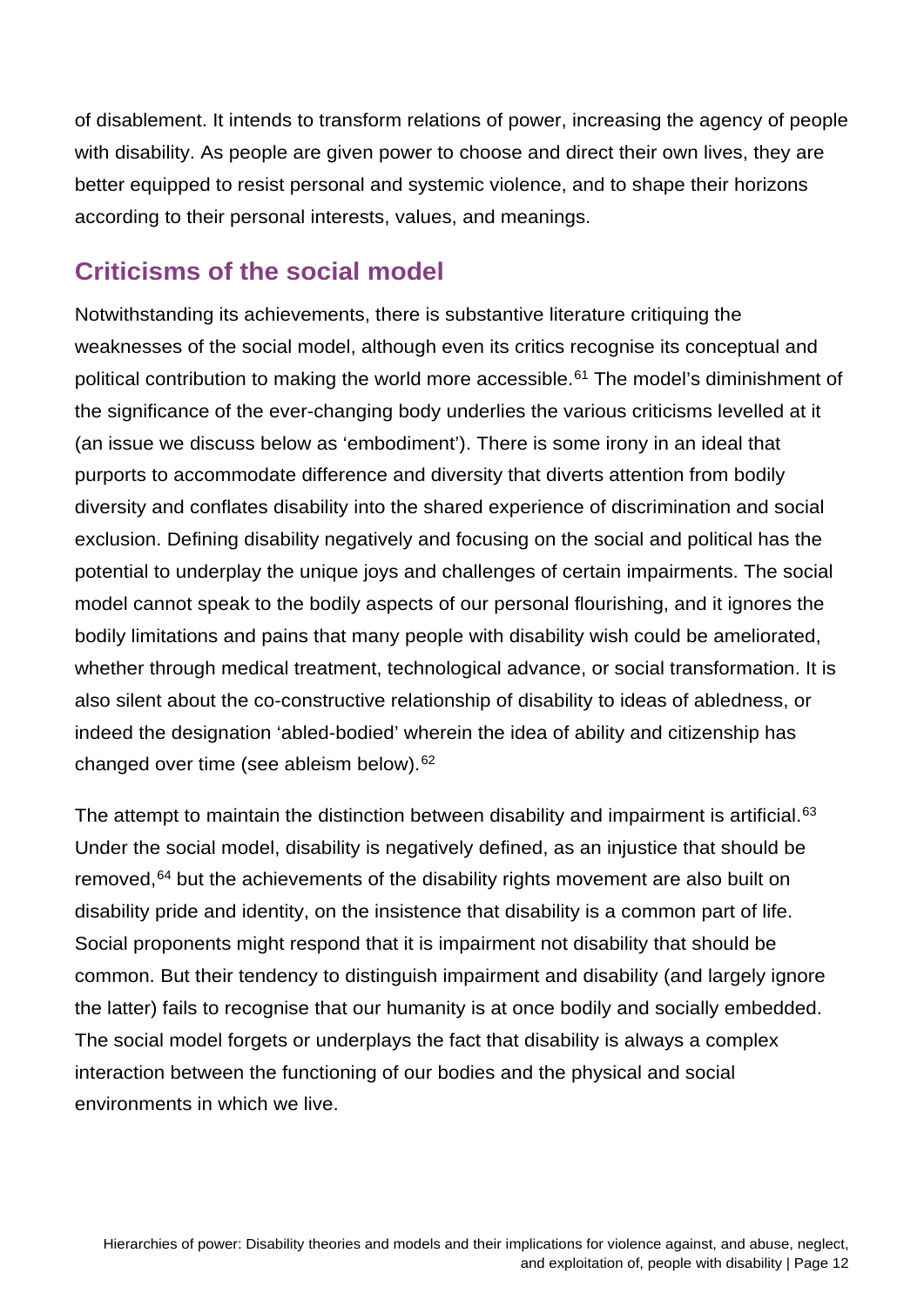Consider the distinction between health inequality, which describes the measurable difference in health between people with and without disability, and health inequity, which is difference that is avoidable and unjust.<sup>[65](#page-38-9)</sup> People with disability may experience health inequalities directly related to their impairment, which advances in medical and technological research and treatment can address. In addition to the consequences of their impairment, people with disability experience health inequity when they face barriers to accessing treatments and technologies that would improve their health outcomes. More broadly, they experience health disparities unrelated to their impairments which arise from social determinants; income, education, and social location have a dramatic impact on health outcomes.<sup>[66](#page-38-10)</sup> The various causes of health inequality are enmeshed, bodily and social; not only or even primarily the latter, as strict adherence to the social model implies. Impairment is not generally a neutral characteristic, and impairment prevention and disability rights are not incompatible.<sup>[67](#page-38-11)</sup>

That impairment is central to the experience of disability is a point that has been emphasised by feminists and disability scholars in the global south, who critique the masculine and western focus of social model theory (see below).<sup>[68](#page-38-12)</sup> The social model is an attempt to universalise a definition of disability, but that is to disavow the variety of approaches to embodiment and social exclusion that emanate from outside of the West.<sup>[69](#page-38-13)</sup>

Advocates and scholars committed to the social model respond to its critics by noting that its dichotomising of disability is pragmatic and political, a calculated overstatement intended to change people's thinking.<sup>[70](#page-38-14)</sup> With some justification, they note that shifting the cause of disadvantage from impairment to social disablement has been the key to the disability rights movement's successes to date. They thus conclude that any softening of this stance puts at risk these successes and undermines the capacity to address continued injustice.[71](#page-38-15) Yet, a model's rhetorical and political effectiveness is not a sufficient basis upon which to ground theoretical underpinnings, especially since there is no evidence that similar and broader social changes cannot be affected by conceptions of disability that embrace a more complex perspective.<sup>[72](#page-38-16)</sup> The utility of a social theory is connected to its capacity to explain a social situation, and a partial explanation weakens its rhetorical power.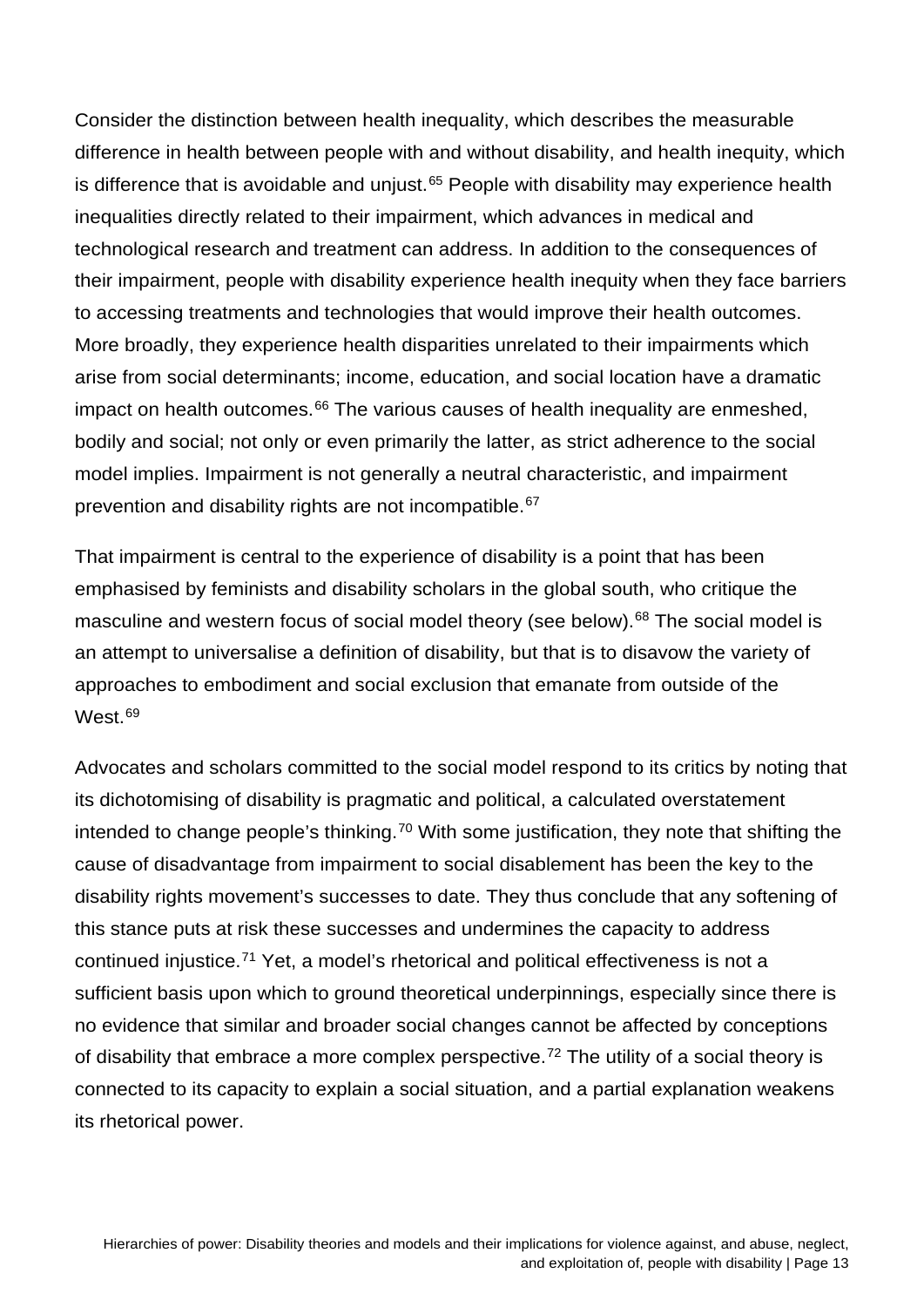There is also no inherent link between the cause or outcome of disadvantage and the remedy for that disadvantage. Thus, on its own, the social model of disability cannot answer the question, 'what do we do now?'<sup>[73](#page-38-17)</sup> A person with a spinal cord injury who uses a wheelchair will benefit from the implementation of legislation that ensures full access to public and private buildings and facilities, but they might also be given wheelchairs that can negotiate stairs, or in the not-too-distant future, enjoy a full or partial cure. The social model of disability, especially when principles of universal design are considered, reveals the value of non-staired access to social spaces, but that should not invalidate the latter two remedies, even though they are directed at the individual's impairment. After all, a wheelchair is a technological device intended to ameliorate loss of the function of being unable to walk. Persons who experience deafness can benefit from hearing aids and cochlear implants, although many in the Deaf community would prefer to create social settings where sign language is common, deafness is not disabling, and Deaf culture can be preserved.<sup>[74](#page-38-18)</sup> But even if the social model focuses on the disablement that arises from lack of access to sign language, does that mean that cochlear implants or hearing aids should not be considered a valid and complimentary remedy? More broadly, recent disability scholarship has interacted with the cyborg/post-human discourse to examine the ethics and opportunities that imaginative technologies provide.<sup>[75](#page-38-19)</sup> The distinction between cause and solution does not mean the social model is unimportant, just that it does not exhaust the ethical challenge of disability.

## <span id="page-13-0"></span>**Cultural and critical theories**

Social vs medical constructions of disability have their origins in Britain and Australia, with their social democratic welfare systems and placement of disability within health sciences and services. The social model has had global significance, but in the USA disability studies predominantly resides in the humanities. Because of the significance of the Civil Rights movements in US history, disability studies has emerged alongside the emancipatory scholarship of other minority identities, and thus it draws heavily on critical cultural theories and the identity politics of feminist, racial, and LGBTQI+ rights movements.[76](#page-38-20) Cultural or minority identity theories understand disability, not as a negative consequence of socially constructed abnormality, but as a lens with which to critically examine the cultural assumptions that create and sustain embodied life and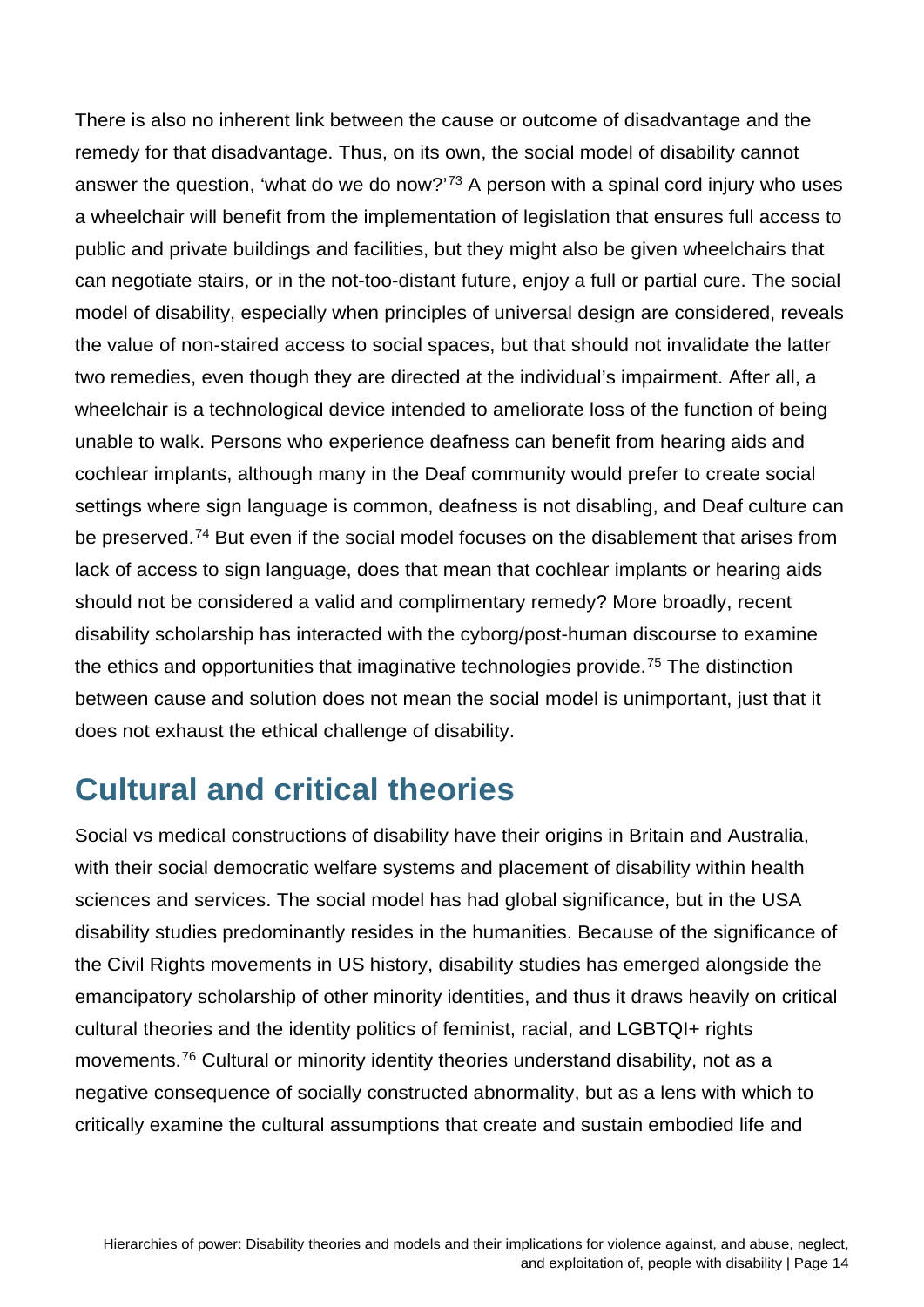systems and structures of power. Theorists contrast their understanding of disability from the social model by rejecting artificial binaries (medical/social) and emphasising embodied identity and the cultural framing of disability.

Cultural or critical theories are so named because they focus on the values, beliefs, norms, rationalisations, symbols, and ideologies that shape our way of life. Cultural theories of disability have a critical and constructive component, first unmasking the extent to which the meanings and values of normalising culture are biased by ableism and create and sustain power hierarchies, discrimination, alienation, and violence and, second, imagining new ways of thinking, and identifying symbols and narratives that welcome diverse embodiment and show people with disability as fully human in their strengths and weaknesses. In the modern world, cultural values are sustained and communicated by religions and sacred texts, political debate, literature, art, music, movies, television, games, and social media, and hence cultural theorists employ hermeneutical strategies and utilise disability as a lens to read and reimagine the cultural meanings of these various 'texts'.<sup>[77](#page-38-21)</sup>

#### <span id="page-14-0"></span>**Ableism and abled privilege**

Cultural disability theories unmask the prevalence and consequences of ableism, a term (used mainly in North America and Australia) that describes prevailing expectations about typical body abilities and the disablement and disadvantage people experience when their bodies and functioning capabilities are seen as abnormal. It is 'a trajectory of perfection' that functions to inaugurate and reify the norm. [78](#page-38-22) Compulsory able-bodiedness is the assumed and unacknowledged normality shared by people without disability (and often internalised by people with disability).<sup>[79](#page-38-23)</sup> It leads to an emphasis on sameness as the basis of equality.[80](#page-38-24) Ableism produces an imagined standard that constitutes the essential and full humanity (the species typical body in science, the normative citizen in political theory), against which disability is a diminished state of being human.<sup>[81](#page-38-25)</sup> Thus, it should be cured, ameliorated, or hidden away by whatever means are available. Ableism is another reference to power and its attendant violence, the hierarchy of the abled over and against the disabled. The related term, disablism (used primarily in Europe, and sometimes as synonym for ableism), has a more negative slant, paralleling sexism and racism, and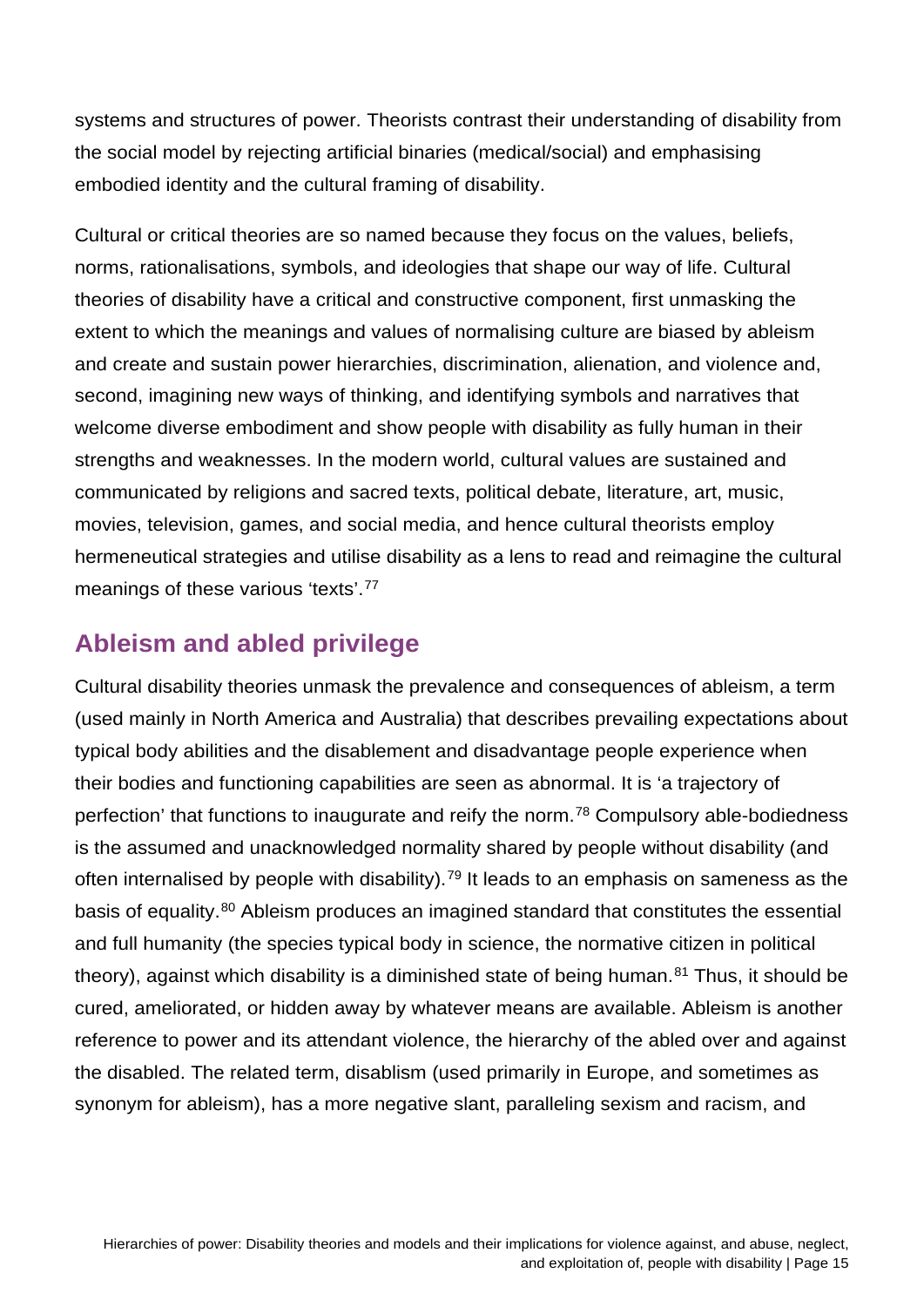focuses on the disablement and disadvantage experienced when society is not structured to include people with disability.<sup>[82](#page-39-0)</sup>

In the context of the global emergence of the Black Lives Matter movement, one way of thinking about ableism is to note its correspondence with white privilege. Whiteness refers to a dominant set of norms that are valued over others (such as appearance and language), which confers privilege individually and collectively on whites through institutional structures and (un)conscious actors.<sup>[83](#page-39-1)</sup> Similarly, abled privilege maintains the power of the 'abled' through presumed norms and formal and informal structures and actions. [84](#page-39-2) Values that establish the inferiority and powerlessness of people with disability (such as assumptions in civic planning that all citizens are normatively mobile, or by employers about the necessity of a 9-to-5, office bound, five day workweek) may be conscious or unconscious. Just as most white people claim not to be racist, so too are most people without disability unconscious of their abled privilege. As a result, it is largely invisible, even seemingly non-existent, which makes it much harder to combat.<sup>[85](#page-39-3)</sup> It is maintained by abled people's rationalisations and their unwillingness to face up to the way their social advantage propagates unequal outcomes and hidden violence against people with disability.[86](#page-39-4)

While emerging from cultural studies, ableism takes on its own theoretical horizons as the study of ablement. It seeks to move away from the typical dichotomy of abled/disabled, dispensing with the 'ghost of comparison' that too often underpins conceptions of the self (and theories of disability).[87](#page-39-5) In recognising that both disability and ability are fluid moving targets, it gives up on the futile demarcation between abled and disabled by rejecting the ableist normal altogether, focusing instead on process and practice, on the specific conditions and systems that exclude and include, disempower and empower. Ableism is thus entangled with the intersectional and likewise fluid categories of sex, gender, race, class, and culture.[88](#page-39-6) As a theoretical development, ableism makes the insight of disability scholarship applicable to broader academic disciplines that examine cultural values, practices, and processes.[89](#page-39-7)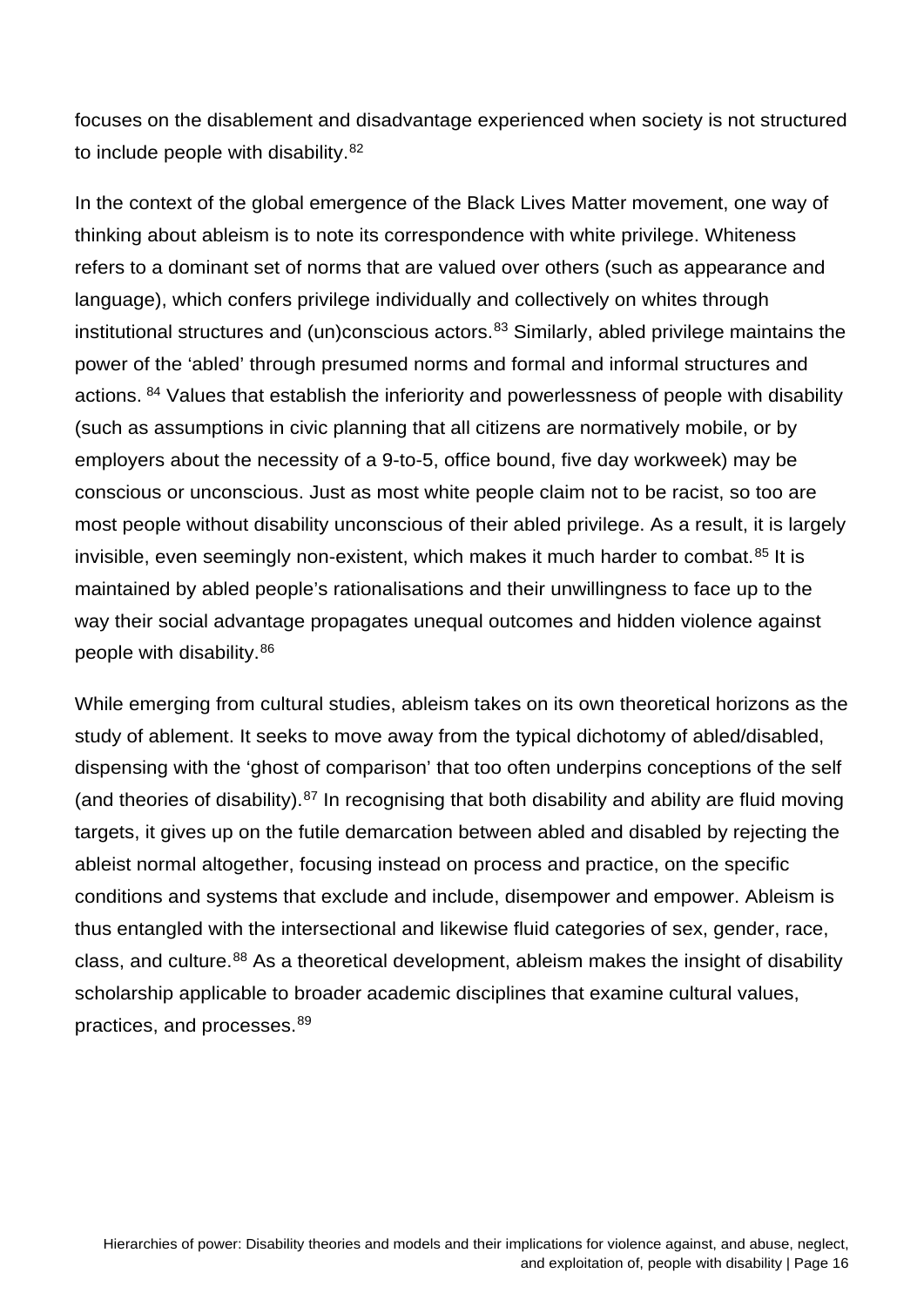#### <span id="page-16-0"></span>**Embodiment**

For many cultural theorists, embodiment is central to disability. Reference to embodiment is more than just an affirmation of the importance of bodies but speaks to the ways in which we know and experience the world as socially located bodies. Bodies and impairments change as our ageing flesh interacts with a rapidly changing globalised world, too often in ways that exacerbate impairment and social powerlessness.<sup>[90](#page-39-8)</sup>

People with disability exist in their bodies by negotiating cultural attitudes and values that are often pathologising, disempowering, and dehumanising. However, they also contest those attitudes by envisaging and enacting new ways of thinking and living.<sup>[91](#page-39-9)</sup> People whose bodily experience shapes their social position as outsiders can 'enjoy an epistemological privilege' that enables them to see society and its biases and ideologies differently from those with power and privilege.<sup>92</sup> It is this deep knowledge that grounds the importance of disability leadership and collaboration in any efforts to redress disadvantage, without which uninformed people in power merely perpetuate the violence of paternalistic systems.[93](#page-39-11)

Where the medical model views society as irrelevant, the social model highlights the influence of social forces on impaired bodies. However, complex embodiment understands the disabled body and its social representation as being mutually defining and transformative.<sup>[94](#page-39-12)</sup> Because this is so, the diversity of disabled bodies cannot be ignored in social theorising about disability, nor in its political actions. The diversity that arises from complex embodiment exists between people with different disabilities, experienced at different times in life, and located in different social environments. Complex embodiment is also fluid for the individual, changing throughout the course of life as their body and environment change together.

Cultural theorists generally emphasise the unique embodiment of every individual, and social model advocates treat disability as a single category. Both perspectives have good reason to be concerned about diagnoses that differentiate categories of disability, which can lead to presumptions of homogeneity and stigmatisation. Yet embodied disability can be understood as an affirmation of individual uniqueness and a recognition that particular types of disability embodiment share social experiences and needs. In the context of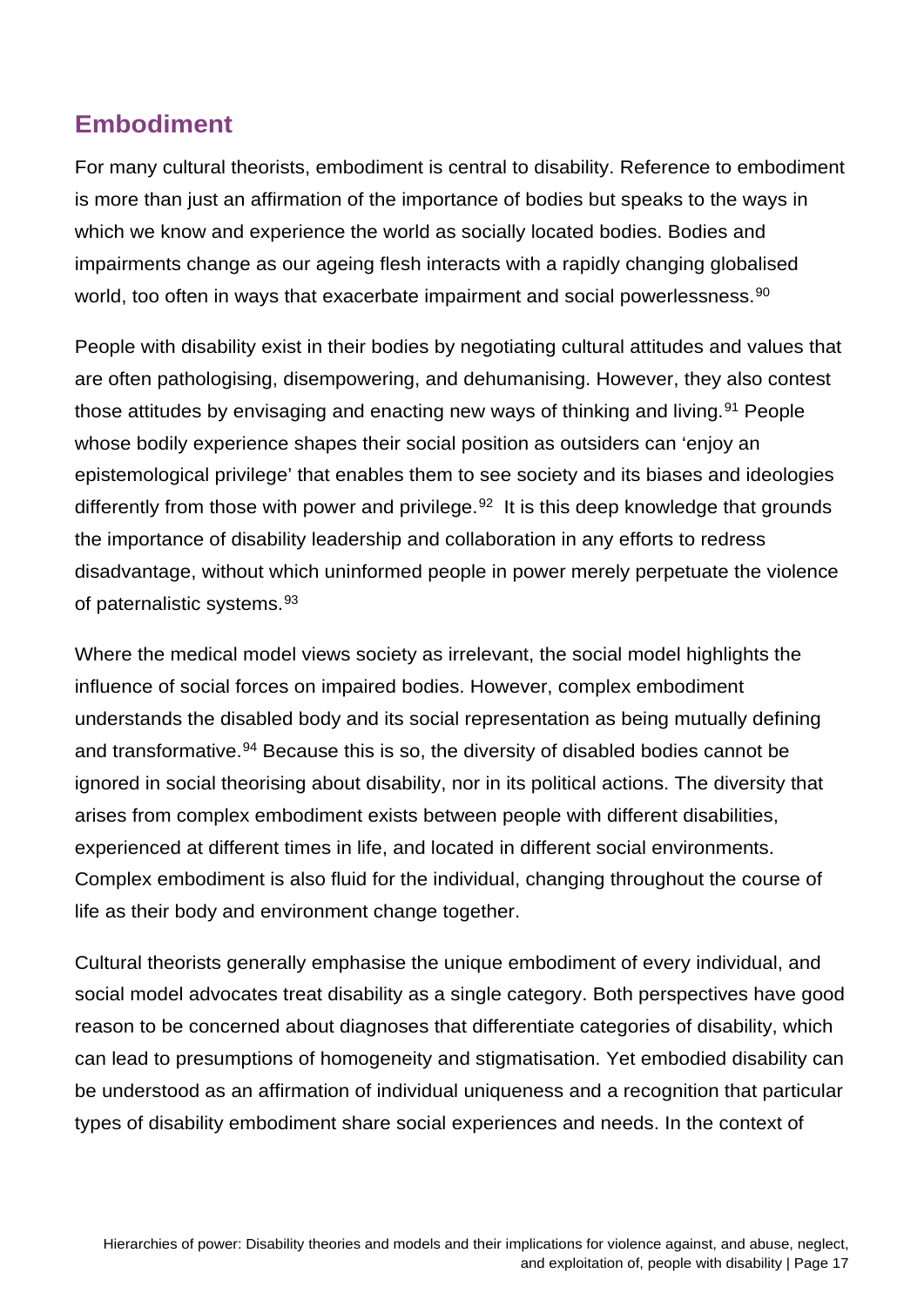intellectual disability, for example, its differentiation from the larger category of disability enables examination of the violence and marginalisation often experienced by people with intellectual impairment, and facilitates targeted education, health services, social support, and policy development.<sup>[95](#page-39-13)</sup> At the same time, affirmation of unique embodiment acts as a resistance to stereotyping and stigma (see also intersectionality later in this paper).

#### <span id="page-17-0"></span>**Disabled and crip identity**

Diverse embodiment does not preclude the possibility of the formation of a disabled identity. On the contrary, it is the very difference of disabled bodies from ableist norms that causes the shared experience of paternalism, prejudice, and bodily vulnerability that ground the disabled identity and give it its political motive and power.<sup>[96](#page-39-14)</sup> This shared experience generates disability cultures, not based just on the negative awareness of oppression (on what others say about disability), but on an emerging history, art, music, literature, symbolism, and relatively unified worldview. While this worldview is difficult to pin down, it at least accepts human difference and vulnerability, tolerates ambiguity and unpredictability, finds humour in dire situations (even in oppression), is flexible and adaptive, and entails a commitment to establish communities that are shaped to enable full participation.<sup>[97](#page-39-15)</sup> It is a proud and political identity that seeks to unmask ableism and transform the sociocultural environment to provide people with disability the power to resist violence, make choices about their own future, and thrive, not despite the pains and challenges of embodied disability, but with and through them.

It is noteworthy that person-first language common in social theory ('person with disability') implicitly takes disability as a negative construct. Cultural and identity theorists look to reclaim embodied disability as a mark of power and pride, and willingly use identity first language. The Australian disability activist Stella Young describes what this reclamation meant for her in a letter she wrote, not long before her death, to her imaginary eighty-year-old self:

I stopped unconsciously apologising for taking up space. I'm sure you can scarcely imagine that now; a world were all disabled people, women in particular, are made to feel like we're not really entitled to inhabit public spaces. I started changing my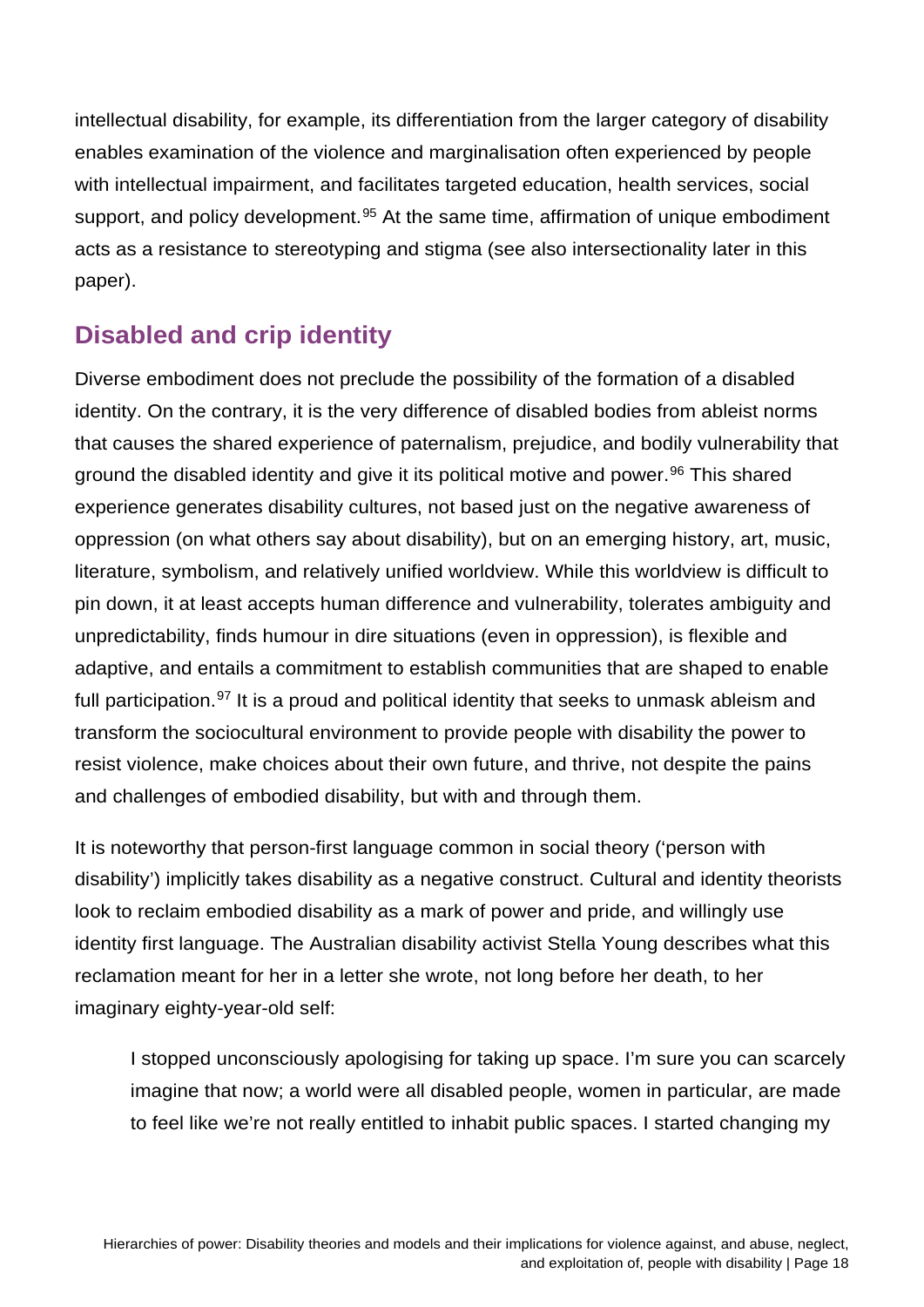language. To jog your memory, back when you're still thirty there are all kinds of fights about whether we are allowed to say "disabled people" at all. It's "people with disabilities" that's all the rage. ... But I've never had to say that I'm a person who is a woman, or a person who is Australian, or a person who knits. Somehow, we're supposed to buy this notion that if we use the term disabled too much, it might strip us of our personhood. But that shame has become attached to the notion of disability, it's not your shame. It took a while to learn that, so I hope you've never forgotten. I started calling myself a disabled woman, and a crip. A good thirteen years after seventeen-year-old me started saying crip, it still horrifies people. I do it because it's a word that makes me feel strong and powerful. It is a word other activists have used before me, and I use it to honour them.<sup>[98](#page-39-16)</sup>

Young's claiming of disabled and crip identity has parallels to feminism and queer theory, taking the derisive 'crippled' and turning it into a label of power.<sup>[99](#page-39-17)</sup> To claim the disabled identity or to come out crip is to own the impairments (the differences) that our culture tells us are shameful and wear them as a mark of pride. It uses the disruptive potential of disability to confront the compulsory able-bodiedess of normative culture, unmasking the narrow assumptions that create and sustain power, control, and exclusion.<sup>[100](#page-39-18)</sup> It can seem paradoxical that the claim to individual uniqueness establishes a collective crip identity, but difference is judged against ableist norms, and identity is grounded in shared embodied social and political experiences and ideals.

Cultural and identity theorists note that disability is a category with blurred boundaries.<sup>[101](#page-39-19)</sup> At what point does chronic illness become disability, or sensory loss become blindness or deafness? Since older people experience physical and social impairment and marginalisation, is old age disability? A person without disability today may find themselves disabled tomorrow. Blurred boundaries and the vulnerabilities of human life are what make the disability perspective universally relevant. Extending this logic, some theorists invite family, friends, and activists who do not themselves have an impairment but who live with those who do to claim crip as a means of endorsing the desirability of disability and challenging simplistic dualisms such as abled/disabled.[102](#page-39-20) This invitation gives people without disability the opportunity to participate in its social and political mission, on the basis that 'it is not your disability status that matters most, but your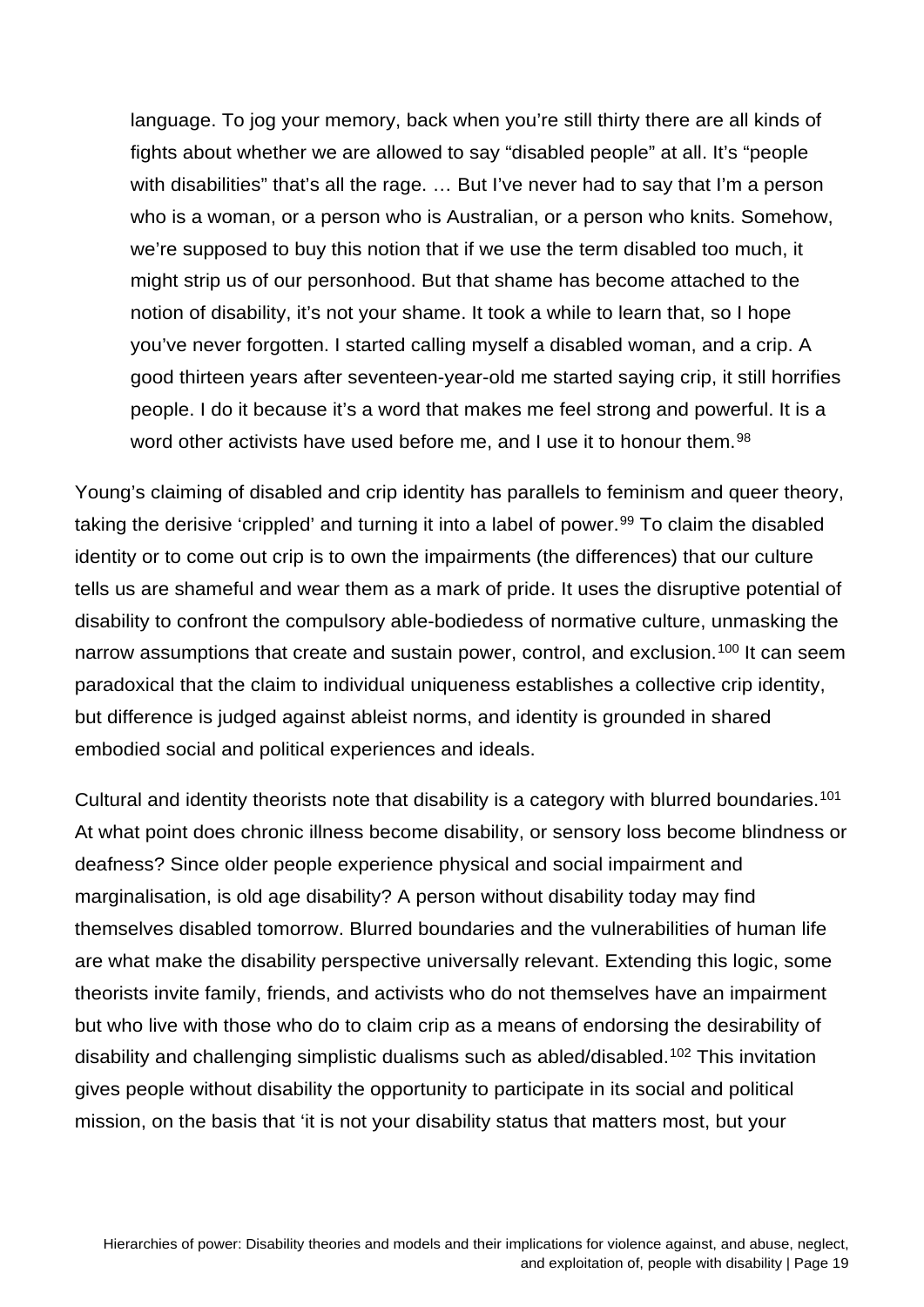disability politics.'[103](#page-39-21) Yet, while it is important to affirm disability as an open and fluid identity and encourage allies to share its goals, the problem with the suggested broadening of identity is not only that of appropriation and paternalism, but that, once again, the deep knowledge that comes with embodied disability is done away with.<sup>[104](#page-39-22)</sup> Disability is more than just a choice and a label. At the least, it can be deployed strategically in an essentialised way to obtain access to goods, services and legal protections.[105](#page-39-23)

Much more common than people without disability claiming crip is that people with disability reject the identity and label, an issue that is a primary concern of critics of cultural and identity theories.<sup>[106](#page-39-24)</sup> There are many reasons for this rejection. 'Passing' occurs when there is a perceived cost or danger in disclosure, so that a person disavows disability, if they can, by hiding it, or otherwise by making light of its significance.<sup>[107](#page-40-0)</sup> Given the prevailing negative attitudes to disability and the cost of disclosure, it is not surprising that people with disability choose to pass as nondisabled, but in doing so they find themselves caught between a rock and a hard place. Passing can be a product of internalised ableism, and resentment of one's own embodiment is self-destructive.[108](#page-40-1) Even if chosen as a deliberate strategy to avoid disabling prejudice, it makes negotiating the social environment more difficult. A person with a mental health condition, for example, is likely to have good reason to pass as nondisabled in the workplace, but in doing so they also lose access to potential workplace adjustments and support. A person with hidden disability may have no opportunity to disclose, and will then be subject to public judgement and shaming about their functional incapacities and right to use accessible bathrooms, parking spaces, and other facilities. In such cases, 'coming out' as disabled can be away of discarding shame.<sup>[109](#page-40-2)</sup> In the context of COVID 19 that dominates global horizons as I write this article, for their own safety, some people with disability are required to come out of the closet to employers.

There are other potential problems with framing disability as a minority identity. It has been suggested that basing identity on victimhood can generate 'a litany of oppression and woe' that ignores and potentially undermines the achievements of the disability rights movement to date, and reinforces negative attitudes within the disability community and in the wider public.<sup>[110](#page-40-3)</sup> This critique, however, is not a reason to reject identity formation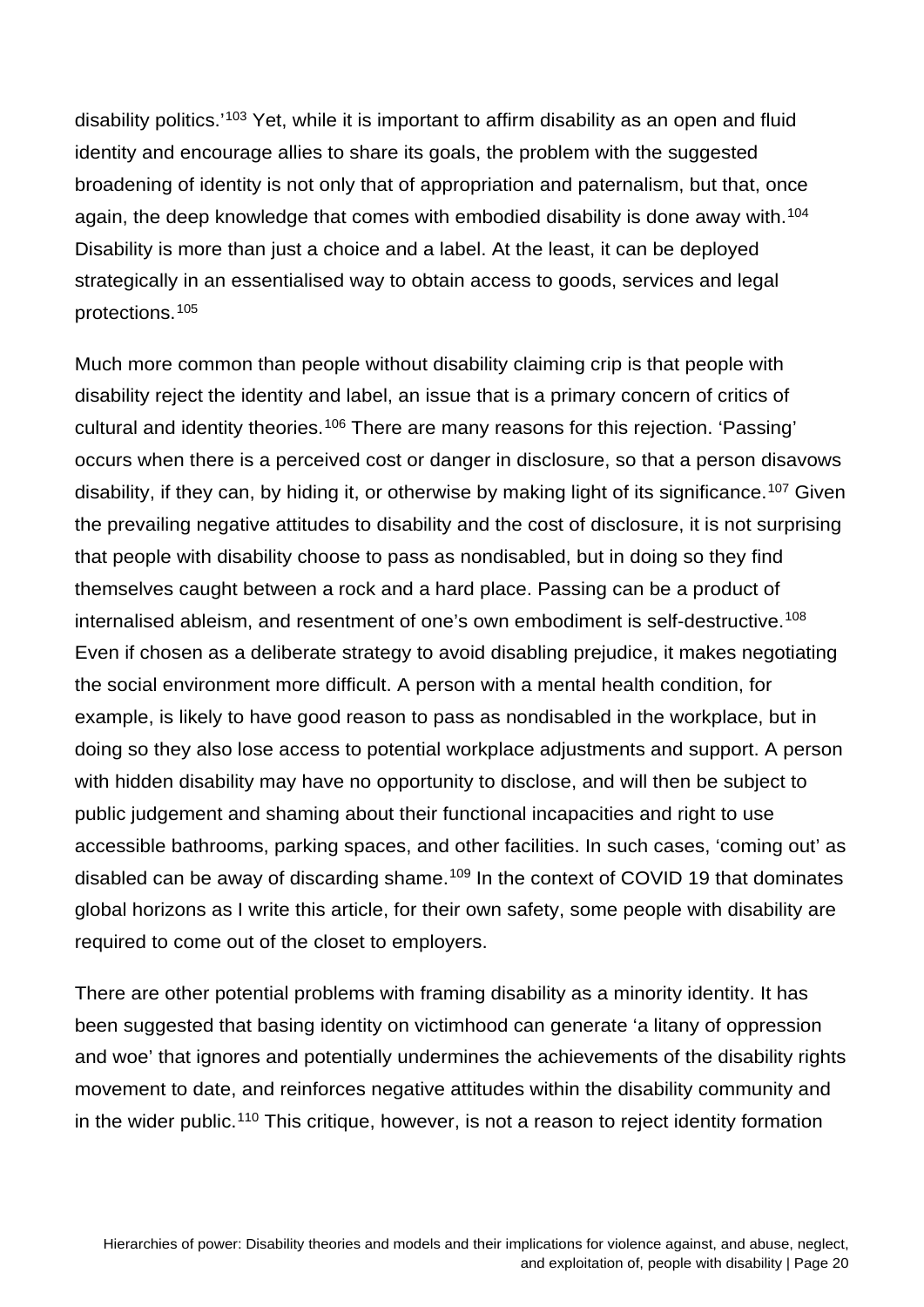but, rather, to ensure it has a broader framing, one that carries forward the powerful legacy of the disability rights movement, recognises the full humanity of people with disability, and values their place in the community. Even so, many people with disability will not want the label and reject the identity and, paradoxically, the freedom to choose how to define oneself satisfies the aim of both the social model and cultural and identity theories. The value of any theory of disability is not its universal acceptance, but its explanatory capacity and contribution to making a society in which people with disability and all vulnerable and marginalised people have increased agency.

#### <span id="page-20-0"></span>**Feminist disability theorising**

Feminist disability theorists have emphasised the particularity of women's embodiment of disability. Even as disability rights came to prominence in the 1980s, women with disability were critical of the male control of the movement.[111](#page-40-4) Seeking to elevate women's voices, they formed their own networks and advocacy bodies—such as Women with Disability Australia—and organised and advocated using feminist principles.<sup>[112](#page-40-5)</sup>

As with other cultural theorists, feminist disability scholars are critical of the social model's failure to understand the importance of the impaired body on women's experiences of disability.[113](#page-40-6) Feminist theorists examine cultural gender norms and sexual expectations and the ways they play out for disabled women. Most woman are subject to sexual objectification and thus treated as less than human, with the violence against them normalised and thought to be inevitable.<sup>[114](#page-40-7)</sup> This objectification and dehumanisation is heightened for women with disability, for whom the male 'gaze' is often replaced by the 'stare', a gesture that judges the disabled person as freakish and vulnerable,[115](#page-40-8) and that 'creates disability as an oppressive social relationship.'[116](#page-40-9) Feminist disability theorists address cultural assumptions that sustain dehumanising cultures, critically examining stereotypical representations of women (and men) with disability, and look to recognise the diverse bodies of women with disability as beautiful and powerful.<sup>[117](#page-40-10)</sup>

For women and girls with disability, sexism and ableism intersect to increase the likelihood that they will experience violence. Mirroring the situation globally, women with disability in Australia are three times more likely than women without disability to have experienced sexual violence within the last year, and more than 62% will have been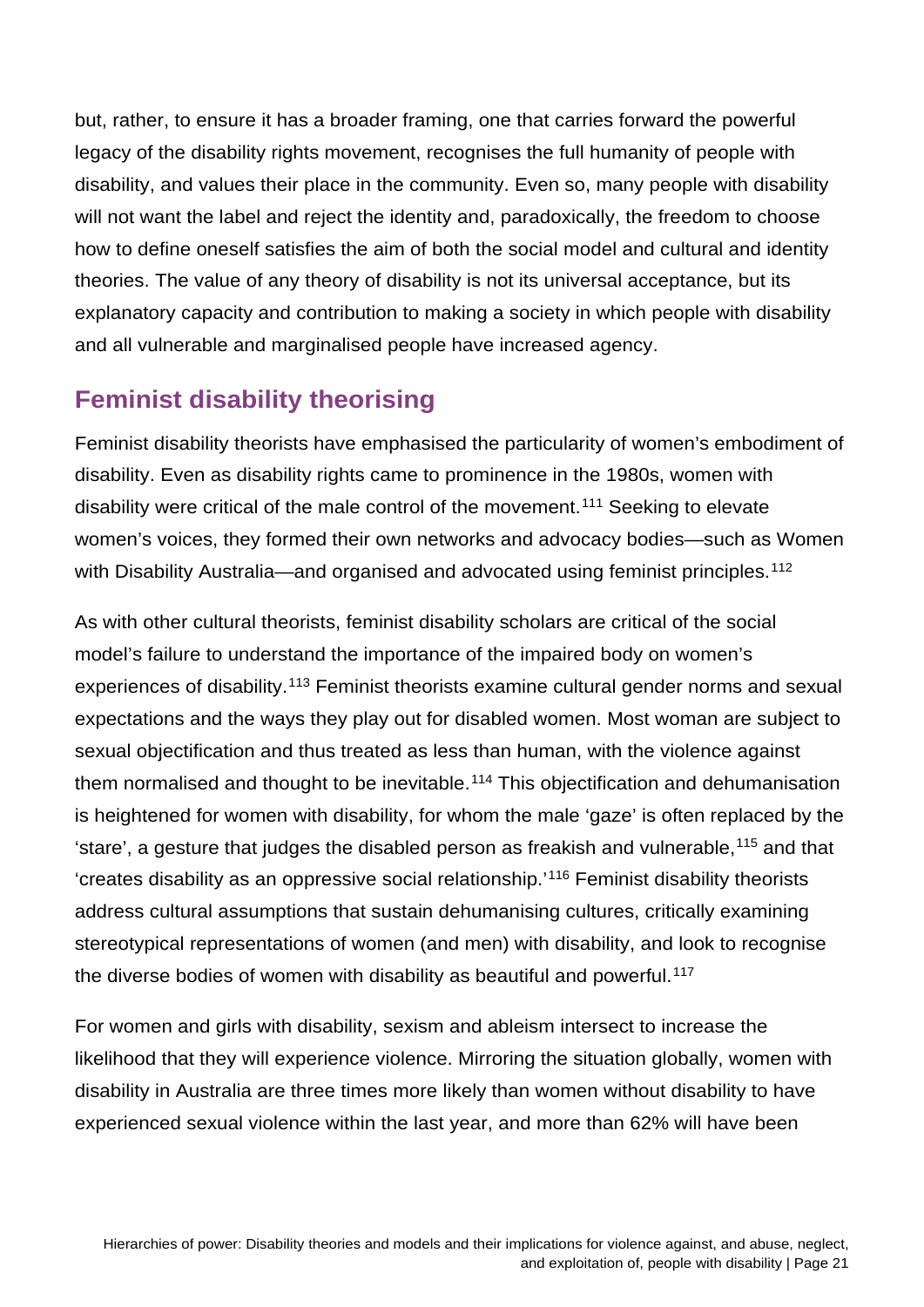subject to violence since the age of 15.<sup>[118](#page-40-11)</sup> Unmasking and addressing the problem of violence against women is central to feminist disability theory and advocacy.

Part of the challenge of this advocacy is there is no uniform definition of violence against women and girls, although it is generally conceptualised in the context of domestic, spousal, or family violence, involving physical violence, sexual assault, and psychological and emotional abuse and control, including isolation, humiliation, threats, and control of finances.[119](#page-40-12) While domestic settings are relevant to many women and girls with disability, this limited framing excludes the institutional and service settings and relationships in which they frequently experience violence.<sup>[120](#page-40-13)</sup> In these settings, women and girls often negotiate imbalances in power with staff and management, without adequate legislative and policy frameworks for preventing and responding to the violence and abuse they incur. Violence experienced in these settings is typically downplayed and detoxified, labelled 'as 'service incidents', or 'administrative infringements' or a 'workplace issue to be addressed', rather than viewed as violence or crimes.'<sup>[121](#page-40-14)</sup> Degrading violence may also be justified on the grounds of 'managing behaviours'.

The dehumanisation of women with disability extends to presumptions about their incapacity to perform roles such as those of spouse and parent, which (as noted in response to the medical model) leads to forced sterilisation, segregation, and other violent and abusive practices.<sup>[122](#page-40-15)</sup> The experience of dehumanisation has led some women with disability to have different perspectives to that of mainstream feminism and other rights advocates about policy topics such as prenatal testing and euthanasia.<sup>[123](#page-40-16)</sup>

#### <span id="page-21-0"></span>**Intersectionality and disability theorising in the global south**

Just as there is no single experience of disability, and no single experience of being a woman, sexism and ableism intersect with other dimensions of a person's identity.<sup>[124](#page-40-17)</sup> Intersectionality speaks to the ways in which systems of power, including sex, gender, sexuality, race, class, caste, ability, and age intersect and overlap, shaping an individual's experience of the social world.<sup>[125](#page-40-18)</sup> More than just a tool for analysing current and past inequality, intersectionality can ground collective action of those who have been marginalised, and become the basis for change in power relations.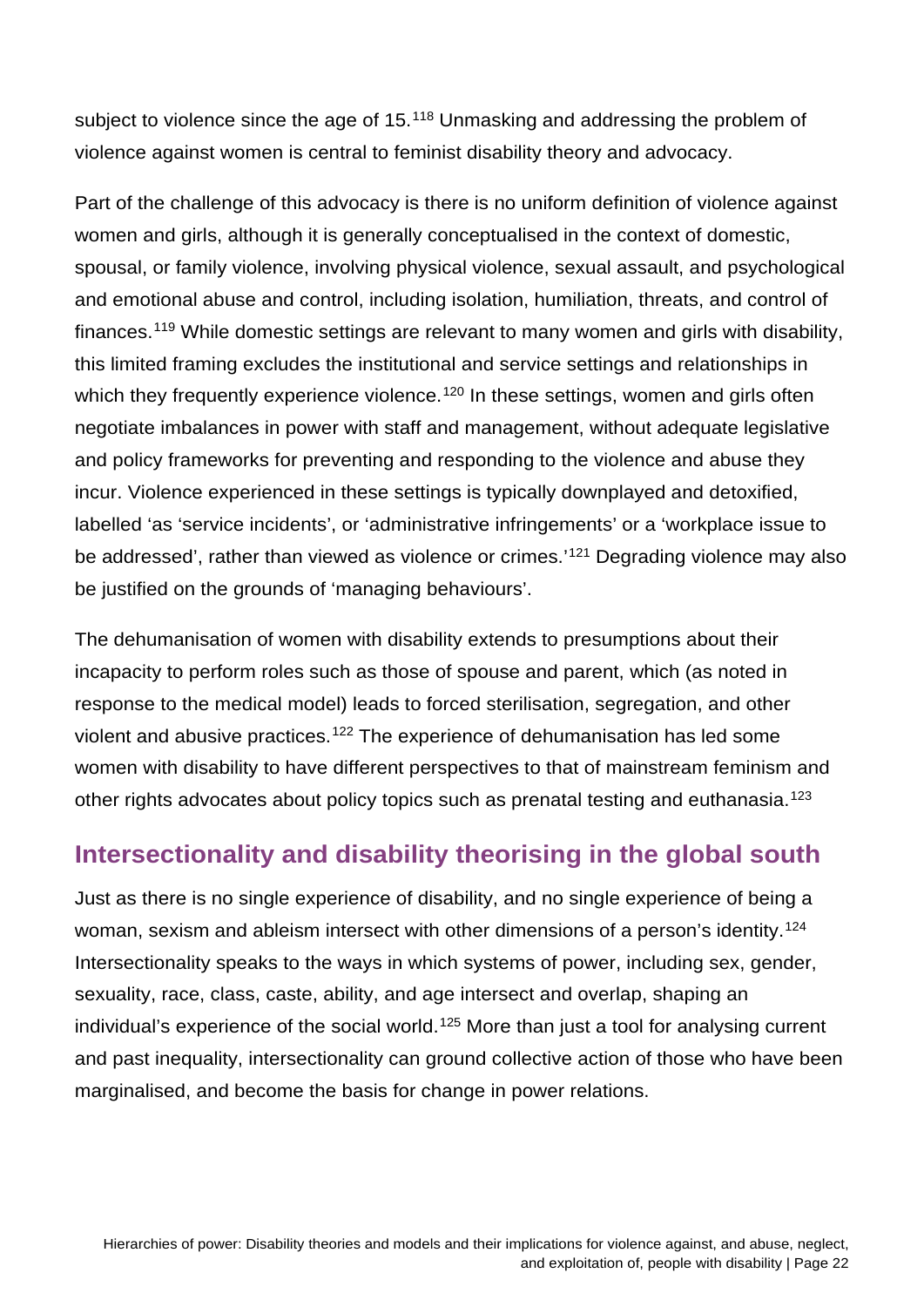Disability is often overlooked by intersectional theorists (who tend to focus on gender, race, and class), but there is strong evidence that people with disability are subject to multilayered hierarchies of disadvantage.<sup>[126](#page-40-19)</sup> We are used to thinking about dualistic hierarchies such as ability/disability, but sociocultural relations of power are woven together in multifaceted intersecting relationships, so that the experience of a woman with disability who is also a First Nations person is both connected with and distinct from that of a woman without disability in her community, as it is with that of a nonindigenous woman with disability. The first Nations woman with disability is likely to experience some degree of marginalisation from both her culture and from others with disability, as well as connections to both identities that can be empowering.[127](#page-40-20)

Impairment itself can be thought of as another layer of identity. Although often ignored by social model theorists, embodied disability means that the social world is experienced differently by people with dissimilar impairments, some of which tend to attract higher levels of prejudice, paternalism, stigma, and marginalisation.[128](#page-41-0) Some people have multiple intersecting impairments. Every person with disability will have different challenges and opportunities embodied in their overlapping identities.

The diversity that emerges from intersectionality challenges the tendency of disability studies to focus on the perspectives of Western disability scholars. The majority of the world's people with disability live in the global south, and there is growing recognition of the need to give voice to their experiences and perspective.<sup>[129](#page-41-1)</sup> Western imperialism had a devastating impact on cultures and economies throughout colonised nations. This violence continued through the wars of independence, and led to political crises and poverty that continues to affect communities through to the present day. Disability theorists draw on critical (post)colonial theory to label this colonising violence and attend to the 'social suffering' and impairment it has caused throughout the majority world. [130](#page-41-2) Violence and poverty produces impairment, and in a vicious cycle, people with disability suffer the worst effects of poverty. Contrary to the social model, theorists thus recognise the importance of attending to the causes of impairment, and treat prevention of disability as a key issue.<sup>[131](#page-41-3)</sup> Drawing on diverse cultural and religious traditions, they bring different ideas of the self, family, and wholeness to conceptions of disability (which inform the thinking of culturally and diverse people with disability living in Australia). It is beyond the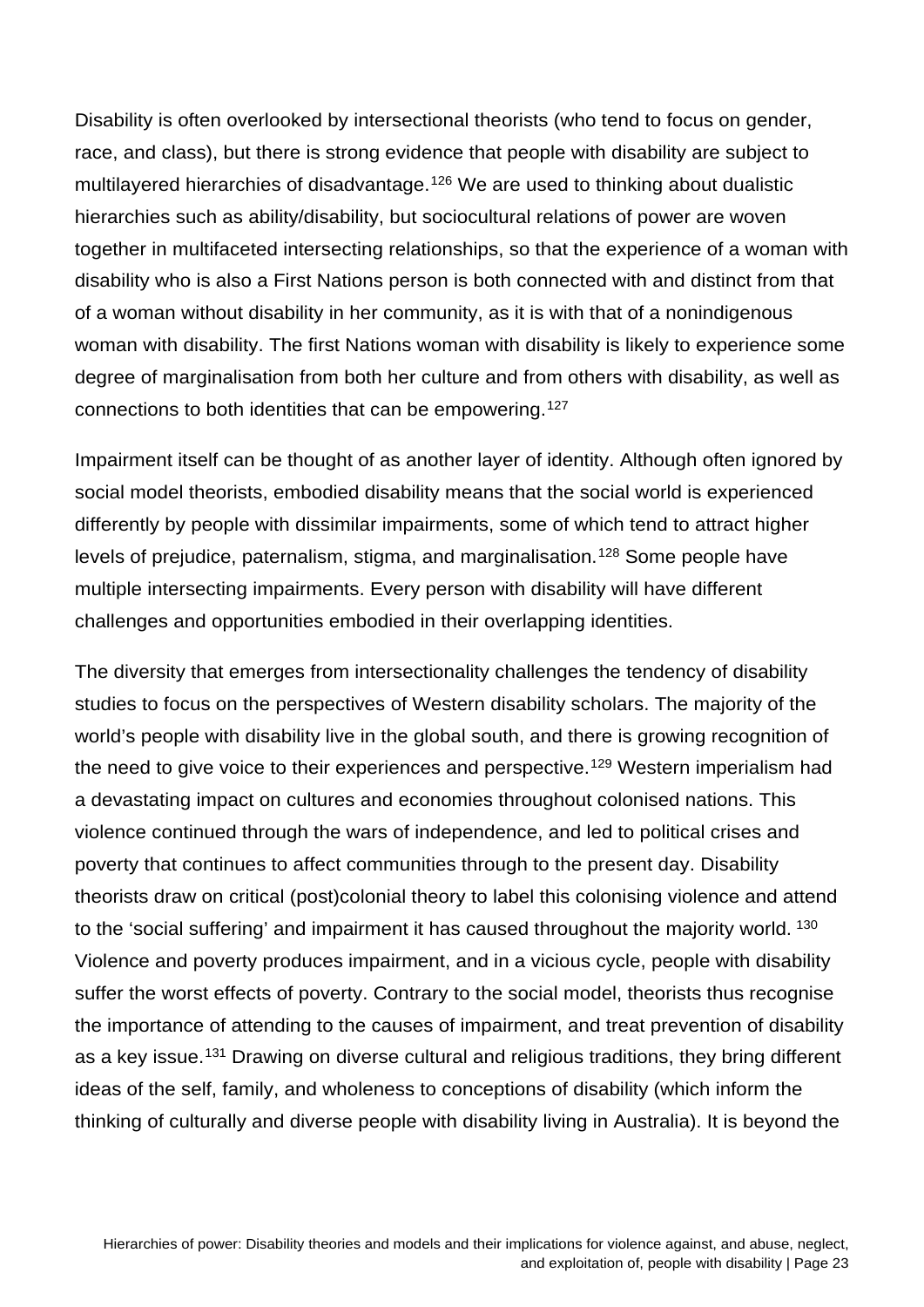capacity of this paper to detail the diverse conceptions of disability emerging from this global scholarship.[132](#page-41-4) We can, however, highlight indigenous theories of disability, particularly those of First Nations people in Australia.

#### <span id="page-23-0"></span>**First Nations people with disability**

Colonial attitudes about the superiority of Europeans over First Nations people and the consequent massacres throughout Australia are well documented.[133](#page-41-5) Invasion and the dispossession of land created the environment that drastically increased rates of disability among First Nations people.<sup>[134](#page-41-6)</sup> Today, 38% of the First Nations population have disability, which is more than twice that of the nonindigenous population (18%).<sup>[135](#page-41-7)</sup> 25% of First Nations people with disability will have experienced violence in the last 12 months.[136](#page-41-8) The intersection between First Nations and disability disadvantage plays out in high rates of incarceration—the criminalisation of disability—and the continued scourge deaths in custody. [137](#page-41-9)

The disabling impact of colonisation means that, for many First Nations people, the category of disability or impairment can be 'another marginalising identity,'[138](#page-41-10) resonating strongly with ongoing violence, repression and stigmatisation. There is, therefore, resistance to accepting westernised and individualised concepts of impairment and disability, including the social model.<sup>[139](#page-41-11)</sup> Although constructions vary, many First Nations languages do not have a word for disability. Many people classified with disability reject the category as antithetical to their beliefs and values, since within First Nations cultures, people with impairments are accepted and included as part of the diversity of society.[140](#page-41-12) First Nations definitions of health are often framed around the capacity to participate in and contribute to the well-being of the community, so that impairment is not experienced as disabling unless it excludes a person from the communal and cultural life—a conception that parallels social model ideals.[141](#page-41-13) Furthermore, many First Nations people place disability within a hierarchy of identity in which their disability is secondary to their cultural identity. Given the trauma that has come from colonising violence, collectively they can identify as 'a race of people that the government has disabled.'[142](#page-41-14)

Recent work on the experiences of First Nations people with disability proposes a cultural model of disability inclusion, which sets aside emphasis on either impairment or disability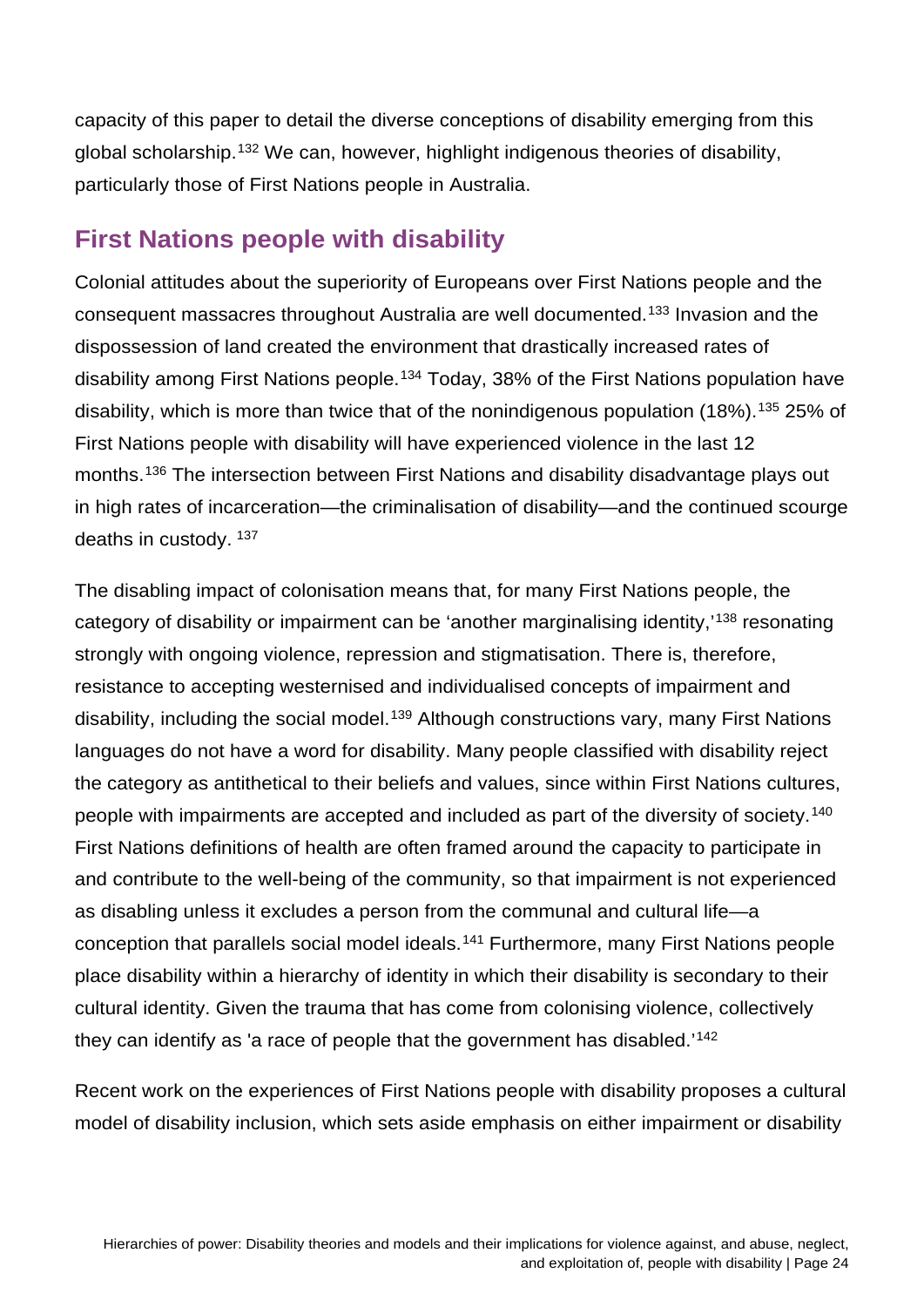and instead focuses on individual and communal well-being by fostering active participation in community and cultural activities.<sup>[143](#page-41-15)</sup> This proposal converges with the intent of the social model to look beyond the labelling and exclusion of people with impairments and emphasise inclusion, and mirrors some of the themes of cultural models in the aim to move past the medical/social dichotomy and embrace the power of culture. Its key distinction is its insistence on communal interdependence as the empowering motif. It is only in self-determination and the reclamation of culture that First Nations people with disability can be free from the colonising violence that they too frequently experience.

## <span id="page-24-0"></span>**Theoretical reflections on interdependence**

#### <span id="page-24-1"></span>**Interdependence and vulnerability**

First Nation people's rejection of individualised concepts of disability raises similar questions to those addressed by disability theorists exploring issues surrounding personal autonomy. Western tradition, from Aristotle on, defined human nature by reference to intelligence and idealised the independent rational *man*, who delights to give but deplores asking for or receiving help, which is a sign of inferiority.<sup>[144](#page-41-16)</sup> The myth of independence continues to the present, as does the presumed inferiority of those deemed or made dependent. It is a myth that again establishes a hierarchy of power, those who claim (however falsely) to be independent over and against those who depend upon them. It is not without reason that women, people of colour, and subjugated peoples have fought for their independence. To be dependent is to be stigmatised and rendered powerless, to be thought of as childlike, lazy, weak, and/or vulnerable (consider the shame that attaches to welfare dependency).<sup>[145](#page-41-17)</sup> Independence is the ideal of responsible adulthood, but the underside of this ideal is the stigmatised and infantilised person with disability, a stigma that carries over to family carers and support workers, whose pay (nothing or a pittance) reflects the value that attends to their work.[146](#page-41-18)

For good reason, disability activists have rejected paternalism and emphasised the right of people with disability to exercise autonomy, but there is danger that this emphasis accedes to the independence myth. People with disability, as with everyone, are dependent upon others and the wider society for some or other vital function or capability.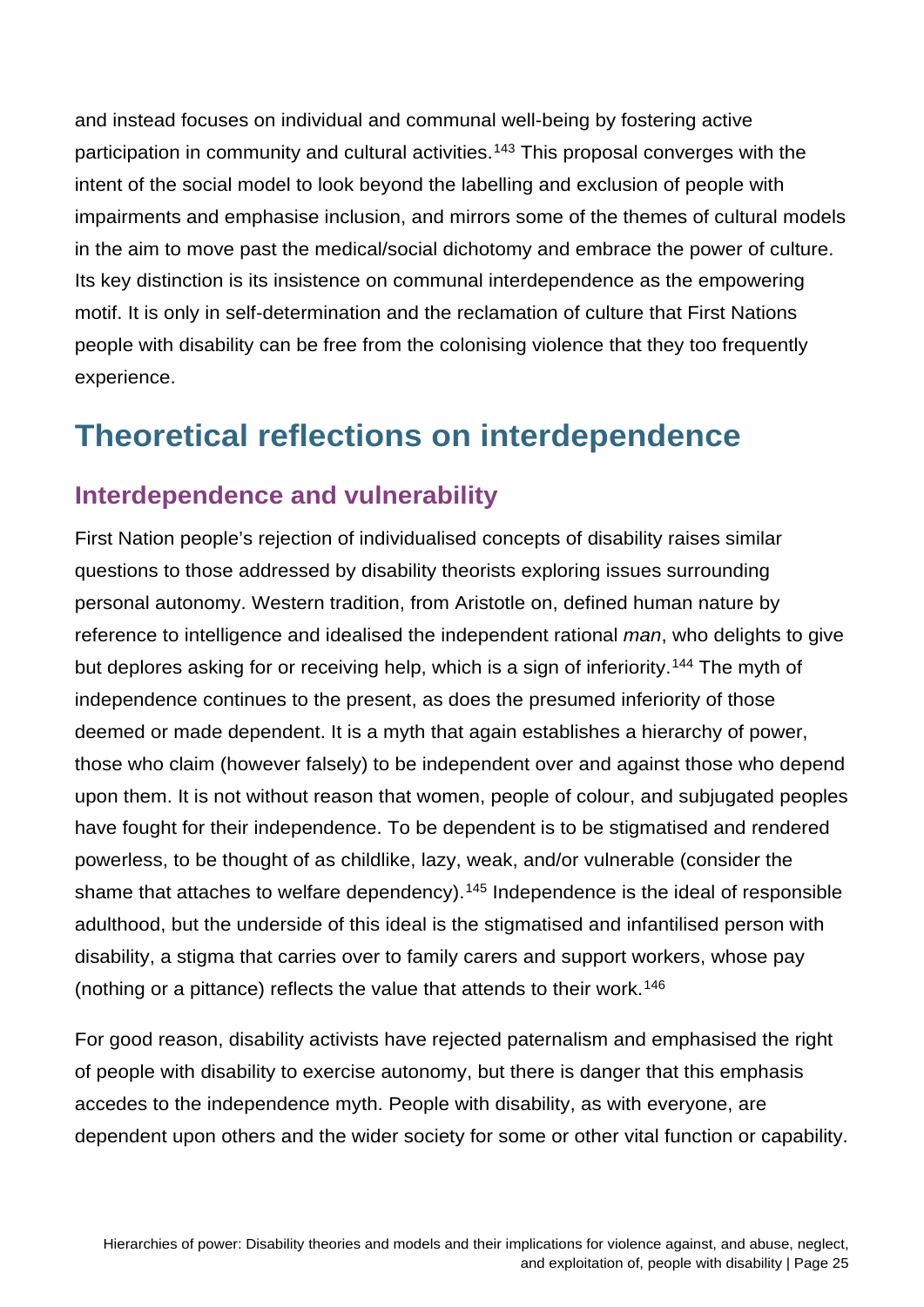As a person with quadriplegia for example, I need help for basic activities throughout the day, like getting into and out of bed, showering, getting dressed, eating, deciding upon medication, and so on. I had to learn that dependency is not the end of my independence but, rather, its partner; that receiving the support on which I was dependent facilitated my independence. Humanity is a social species whose flourishing is achieved by our interdependence, even if we generally fail to admit (and celebrate) the fact. The experience of disability is a sign that every person needs support to maximise independence.[147](#page-41-19)

Disability advocates generally understand independence in terms of autonomous choice, yet no one's choices are truly independent. People with intellectual disability maximise their autonomy by appropriately directed support, including education directed at their learning needs, text written in language that they can understand, and support workers that help to translate complex ideas. With appropriate support to help understand issues at hand and implement their desires and intentions, most people with intellectual disability can live in independent accommodation, enjoy deep (and sexual) relationships, work for a living, raise children, and make choices about their own future in much the same way as the wider society (as social role valorisation suggests—see subsequent discussion). Again, independence does not belie dependence but is achieved through it, and this insight has vital implications. For example, one of the aims of the NDIS is to provide early support to people to enable them to learn skills to maximise their future independence, with the hope that early investment will reduce long-term costs. But for many people, independence is achieved, not by reducing their support over time, but by improving its quality. There is a fine but important distinction between paternalistic care and active support.<sup>[148](#page-41-20)</sup> The former diminishes a person's power increases their vulnerability, the latter empowers dignity and choice and makes a person stronger.

Vulnerability is itself a concept in need of reframing. Like dependency, it is normally used to define marginal and 'weak' populations, and is thus also a stigmatising term.<sup>[149](#page-42-0)</sup> Vulnerable populations are perceived as needing protection, as victims, and thus paternalism generally guides society's response. Vulnerable groups, such as people with disability, have their agency withheld, behaviour monitored, and are subject to segregation—all for their own apparent protection.<sup>[150](#page-42-1)</sup> Rather than see 'the vulnerable' as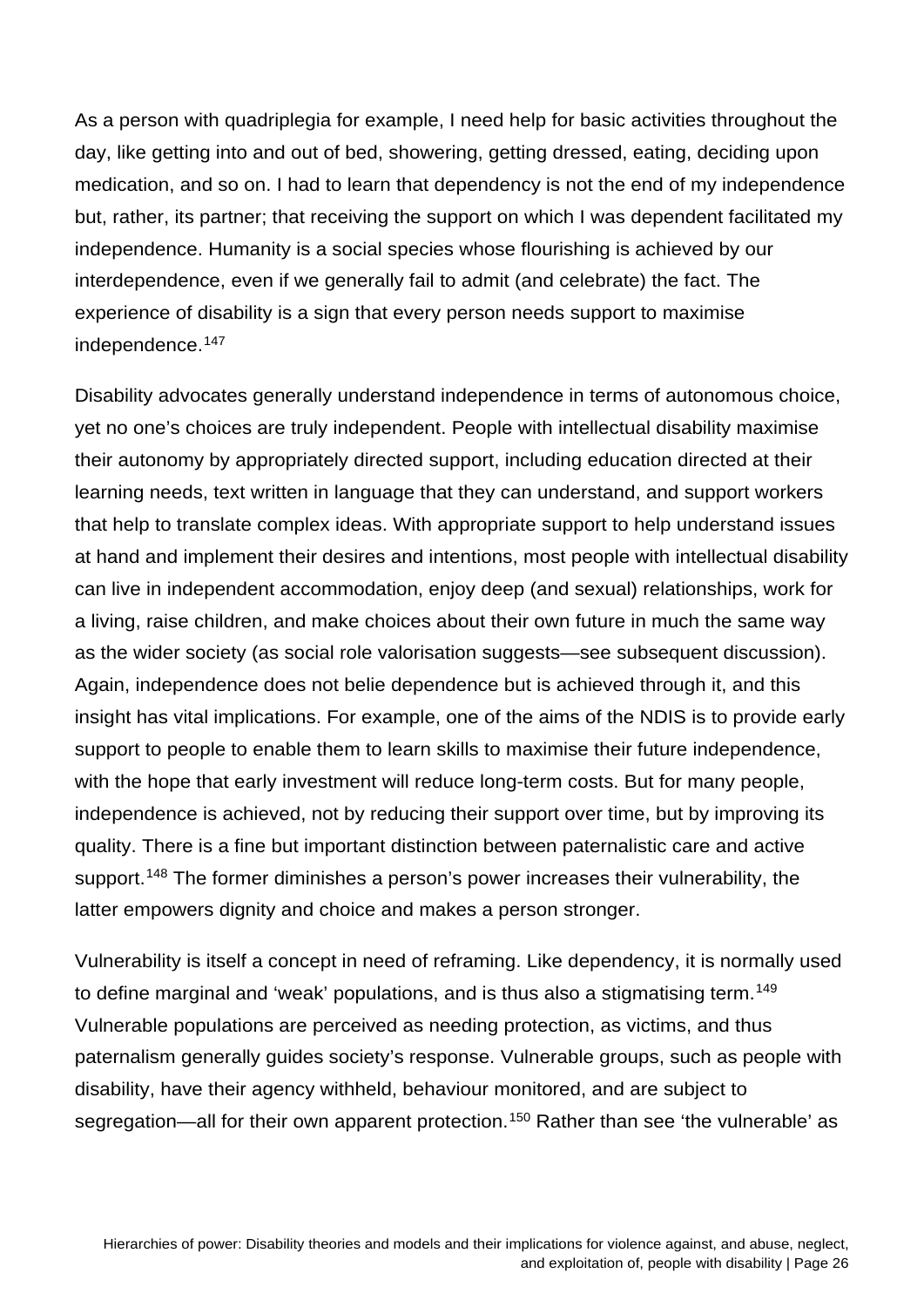other, however, vulnerability should be understood as a product of our embodiment, which carries the ever present possibility of harm, disability, violence, and death.<sup>[151](#page-42-2)</sup> Vulnerability is thus universal, central to the human condition. Affirming its universality can free vulnerability from its negative and othering associations and provide a basis for the development of policy and institutions that lessen our vulnerability by empowerment rather than control. In the context of disability, this entails ensuring that people have access to the material assets and social supports they need to maximise their strength and resilience in the face of the risks related to their particular embodiment.<sup>[152](#page-42-3)</sup>

#### <span id="page-26-0"></span>**Social role valorisation**

The notion of active support comes from *social role valorisation*, which is another strand of disability theorising and advocacy running parallel with the social model (and sometimes in opposition to it). It emerged from academics and service providers working with people with intellectual disability. They argue that the social model is too often championed by people with physical impairments, who originally defined disability by reference to physical capacity, emphasised independence and autonomy, and presumed to speak for all people with disability. Too often, social model advocacy was yet another instance of power imbalance in which marginalised the needs, concerns, and voices of people with intellectual disability.<sup>[153](#page-42-4)</sup> The suitability of the social model for intellectual disability was also questioned, given that learning difficulties are often educational rather than medical constructs, and thus the medical/social dichotomy is largely irrelevant (although the history of eugenics involves medico's shaping social policy with respect to 'problem populations', including attempts to eliminate people with intellectual disability $154$ ).

Social role valorisation was originally labelled normalisation theory.[155](#page-42-6) Confronting the oppression and marginalisation of people with intellectual disability who, as a social group, have occupied devalued roles in society, social role valorisation asserts that the needs of people with intellectual disability are 'basically the same as those of ordinary people,' and they should therefore be supported to live as close to normal lives as possible.[156](#page-42-7) As a devalued social group, one still subject to eugenic logic, people with intellectual disability have been rendered powerless and subjected to the systemic violence of segregation, where the abuses they suffer are out of view and unimportant.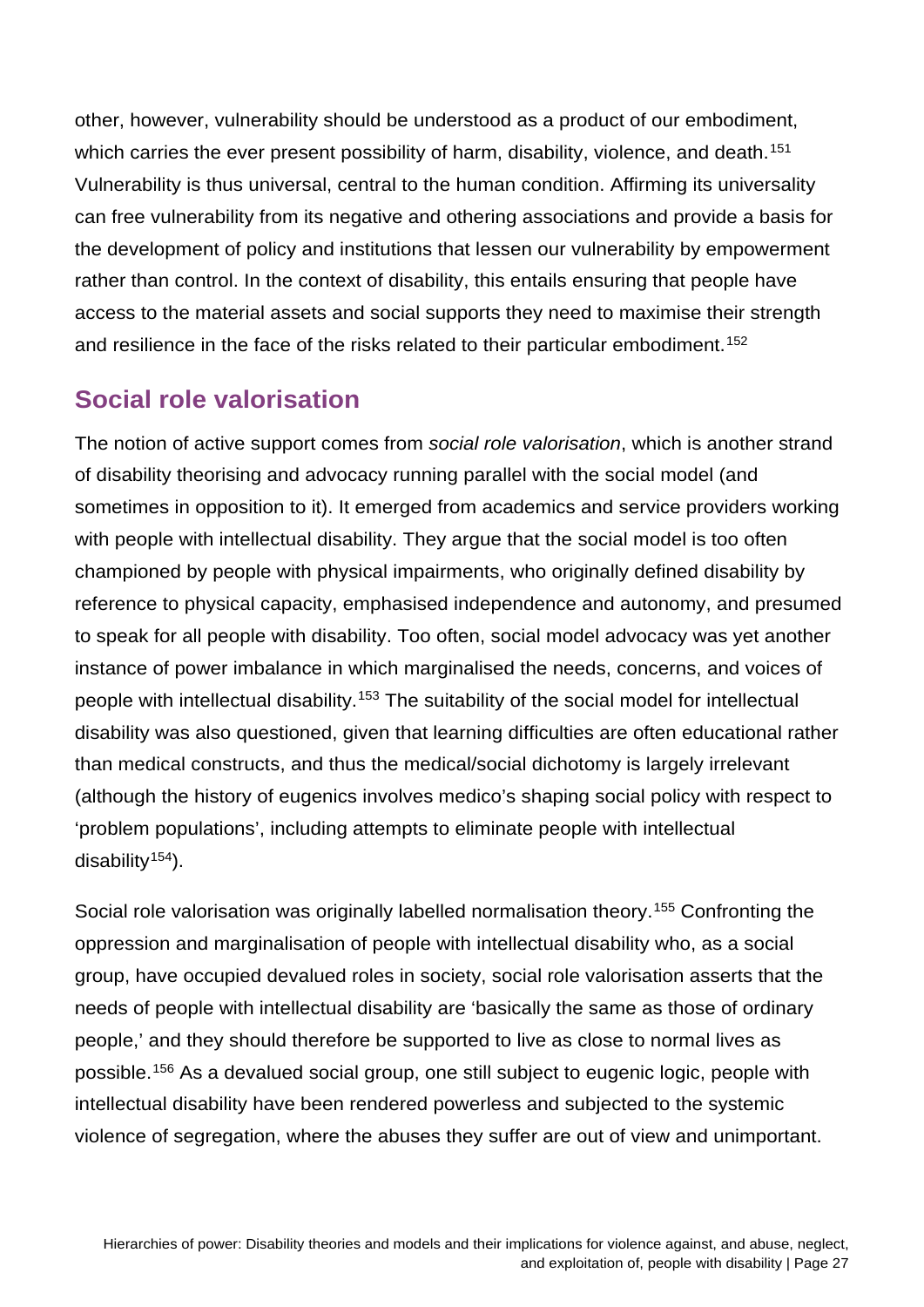Social role valorisation (or normalisation) is achieved by enhancing the social situation and image of people with intellectual disability, and developing and supporting their personal competencies. It has made an important contribution to the deinstitutionalisation agenda in accommodation settings and the push for social inclusion and participation in mainstream social networks, including in schools, the workplace, and other community settings (supported by disability advocates with physical and intellectual disability and some support workers).<sup>[157](#page-42-8)</sup>

Given its concession to the 'normal', critics argue that social role valorisation perpetuates internalised ableism, sustains the power imbalance between professionals and people with intellectual disability, and ignores the social construction of intellectual disability.<sup>[158](#page-42-9)</sup> Its defenders assert that reference to the normal is not an affirmation of an ableist ideal but, rather, a critique of the devaluation of people with intellectual disability—that the intent is to normalise disability and insist on a common humanity. They also argue that the critique of normalisation (as it is still labelled by critics) is largely ideological, that the real concern is that it is at odds with the types of empowerment strategies used by other devalued groups who have instead elevated their differences.<sup>[159](#page-42-10)</sup>

It is difficult, however, for social role valorisation to escape the critique that, despite its attempt to distinguish the normal from normalisation, its valorising of social roles is inextricably ableist.<sup>[160](#page-42-11)</sup> In the pursuit of valued social roles, it inevitably reproduces typical assumptions about those roles, ignoring that the construction of social roles can be stereotyped and oppressive—sexist, racist, and homophobic.<sup>[161](#page-42-12)</sup> Cultural and ableist theories, in contrast, looks to challenge and reconstruct social role expectations to accommodate difference.

Both the social model and social role valorisation have changed and developed over time, and there is increasing recognition that the former should embrace some insights of the latter. People with intellectual disability have asserted that people with physical disability need to 'respect us, listen to us, learn from us, and not lecture us about what we should think.<sup>'[162](#page-42-13)</sup> These assertions are essentially what the social model itself is all about. Intelligence is at least in part socially constructed (diagnosed by IQ tests, which are inherently cultural and ideological), $163$  and people with intellectual disability have been subject of paternalism, ableism, and marginalisation, and live within social systems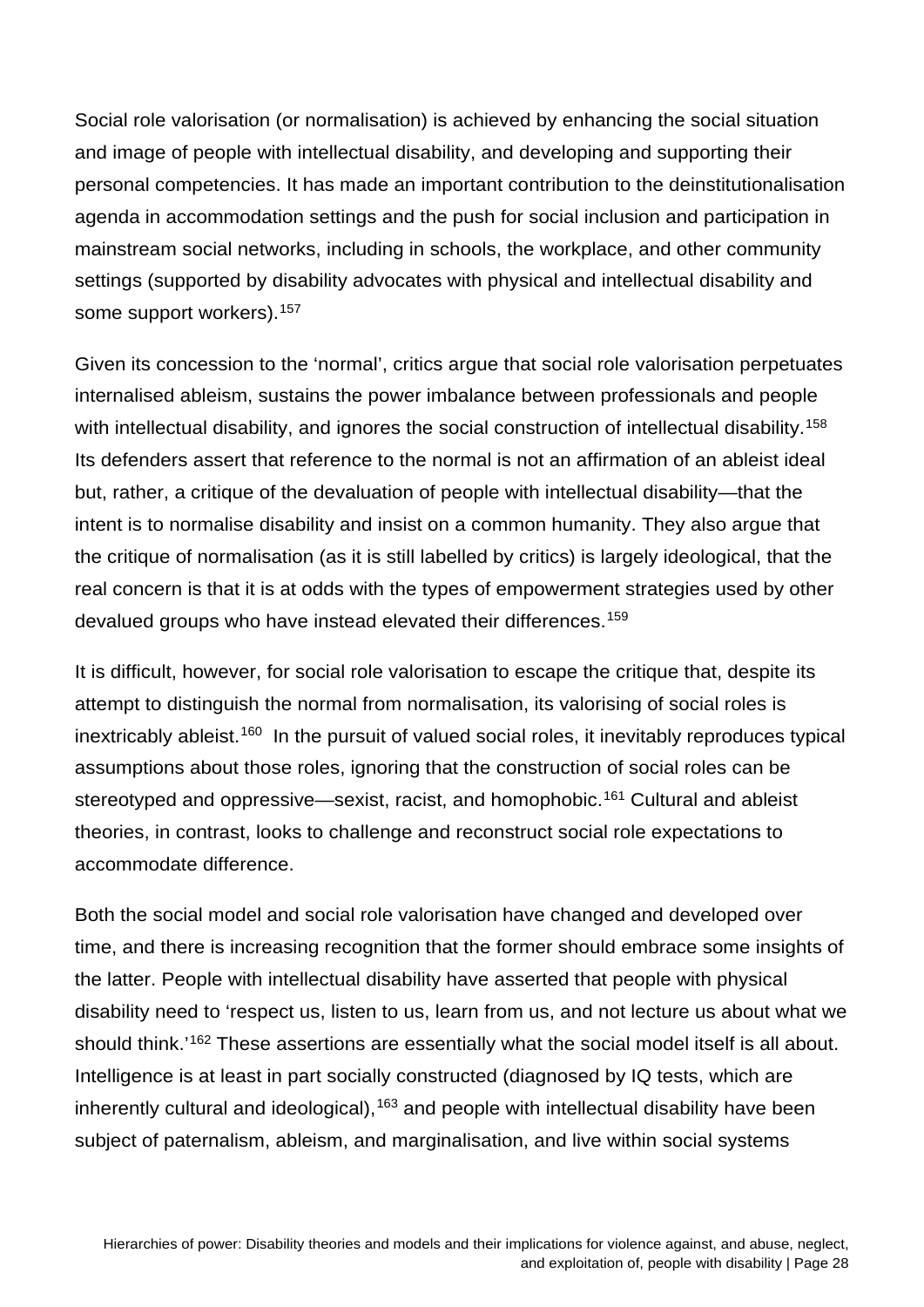designed without taking their learning needs into account and which present substantive barriers to their health and well-being.<sup>[164](#page-42-15)</sup> Even so, for the social model to make sense for people with intellectual disability, it will need to pay closer attention to the role of cognitive impairment on their experience of the social world.

#### <span id="page-28-0"></span>**Care and people with high level support needs**

Even though we are all interdependent, relationships between carer and cared for tend to be hierarchical, and even carers with the best intentions are in danger of diminishing the power of the person reliant on support. People with disability have noted that 'care' can become a form of domination, and have sought to shift the balance of power by changing the terminology from 'carer' to 'client', 'consumer' or 'support worker,' with mixed success.<sup>[165](#page-42-16)</sup>

Carers of people with high support needs, however, argue that disability theorist's and advocate's emphasis on independence and autonomous choice excludes the needs of people whose impairment makes such autonomy near impossible.[166](#page-42-17) While the independence of some people may be served by changing the dynamics of support, for others relationships characterised by closeness, empathy, mutual liking, trust, and rapport enable a person to communicate their desires and feel comfortable to engage with others in meaningful activities.<sup>[167](#page-42-18)</sup> In critiquing the elevation of independence that tends to prioritise men over women, some feminists have observed that dependent relationships such as between a mother and her disabled child need not imply hierarchy, but denote an essentially equality derived from the vulnerability and dependency that are a central feature of the human condition.<sup>[168](#page-43-0)</sup> To lose sight of the value of care diminishes the person in need of care and the carer. Care ethics is not just a personal issue between a carer and the person being cared for, but has political significance, and demands a reevaluation in how we think about and value care (both voluntary and paid) and its relation to other types of work.<sup>[169](#page-43-1)</sup>

Adults with disability generally appreciate the care that they have received, but have responded to critique of the priority they give to autonomy by noting that well-meaning parents do not always act in the liberating interests of their child (and nor do well-meaning support workers).<sup>[170](#page-43-2)</sup> Parents of children with high-level intellectual disability are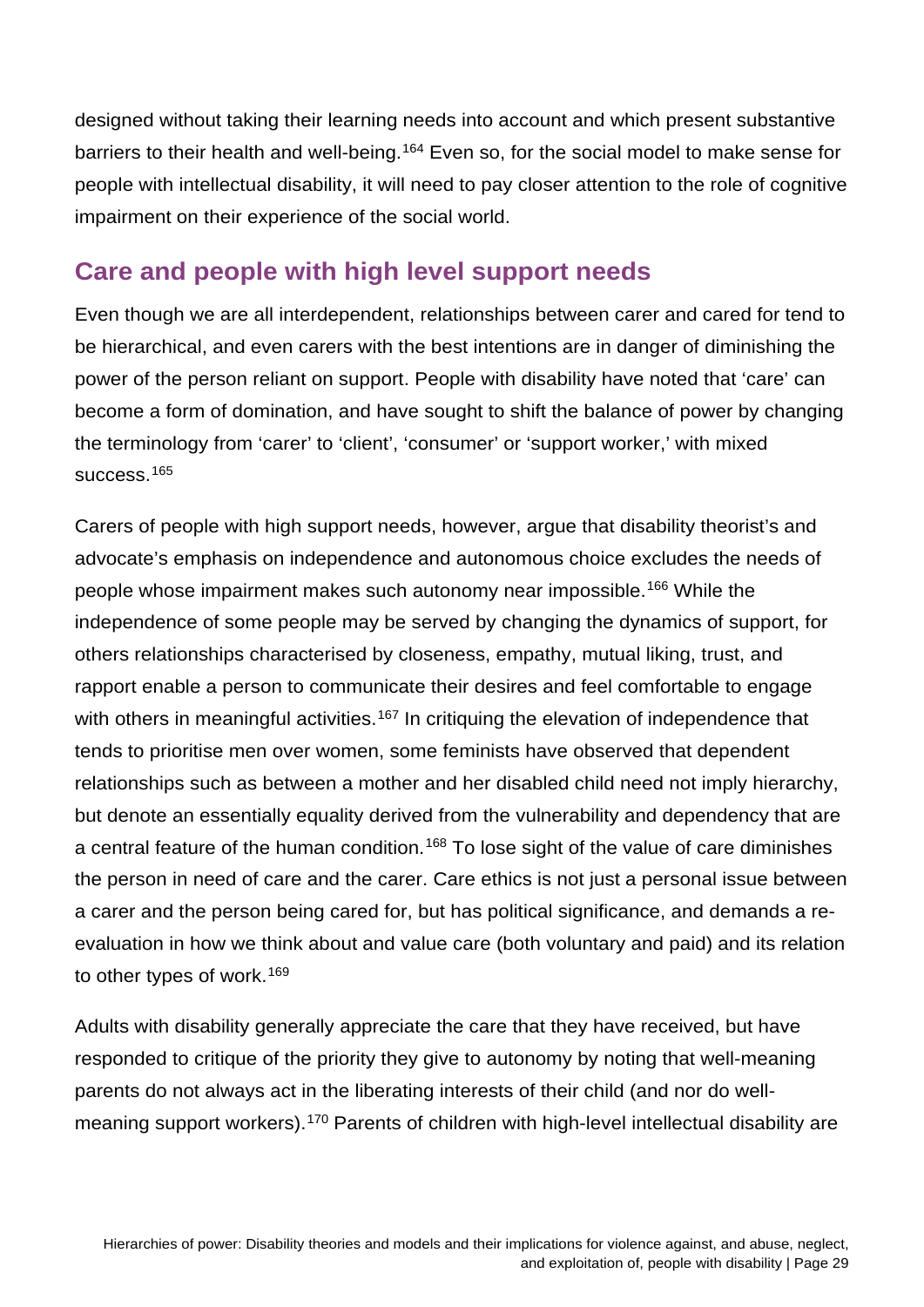as likely as anyone to come to the task of parenting with ableist attitudes and unless they are able to learn about disability from the disabled community they may unwittingly perpetuate ableist biases and attendant hierarchies of power and violence. This bias is obvious in growth attenuation therapy, but more subtle in the preference of some parents and principals for segregated special education that is systemically ableist and exclusionary, and ignores the body of evidence that shows that properly constituted inclusive education has better long-term outcomes.<sup>[171](#page-43-3)</sup> For the purposes of this paper, it is enough to note the ambiguity of independence. The goal of maximising the autonomous choice of people with disability is often facilitated by care and support, and the vulnerability that arises from dependency means that there are risks whichever way one turns.

## <span id="page-29-0"></span>**Justice and human rights**

#### <span id="page-29-1"></span>**Capabilities**

In addition to specific models and theories of disability, scholars have applied broader theories of justice to the context of disability. One prominent example is the capabilities approach. Based on a rejection of the prevailing assumption that the possession of goods or resources is an inadequate approach to justice, the capabilities approach focuses on what people are capable of becoming or doing, the various 'functionings' they can achieve. It identifies a list (open to revision) of central human capabilities that are implicit to a life of worth and dignity, that make it possible for a person to flourish in their own way, and that provide a minimum basis for human rights.<sup>[172](#page-43-4)</sup> These capabilities include being able to,

- i) enjoy a life worth living without dying prematurely,
- ii) have good health, including access to food, shelter, and other vital needs,
- iii) experience bodily integrity, such as security against violence, and the opportunity for sexual satisfaction and choice in matters of reproduction,
- iv) use the senses to imagine, think, and reason, have access to education to develop these capacities, and freedom of speech and religion,
- v) experience emotions such as love and have attachments to people and things,
- vi) exercise practical reason and autonomy in planning one's own life,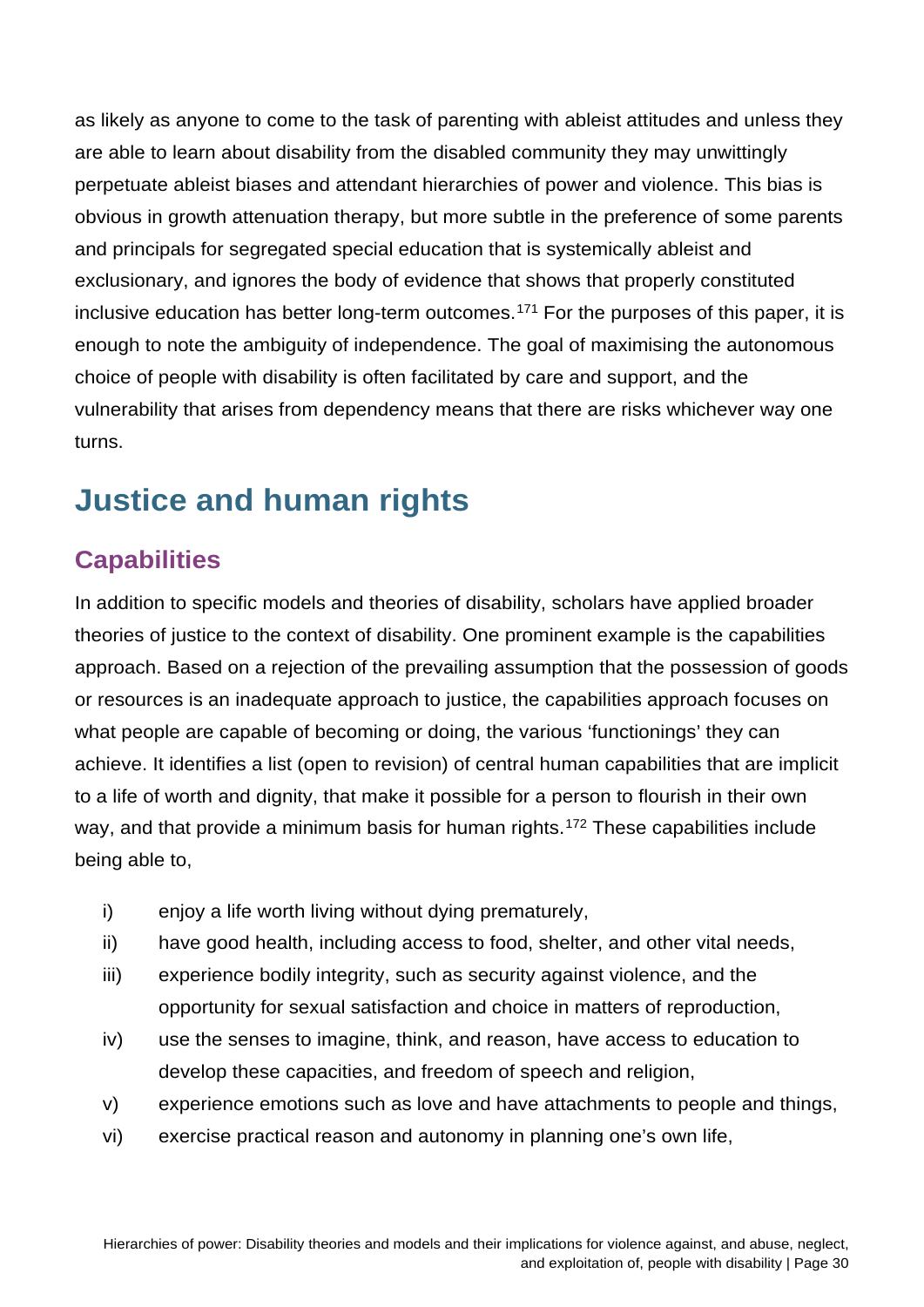- vii) affiliate with others, engage socially, and be treated with dignity and worth,
- viii) live with concern for and interact with the natural world,
- ix) play, laugh, and enjoy life, and
- x) exercise control over one's environment, including making political choices and having basic property rights.<sup>[173](#page-43-5)</sup>

While not explicitly targeting sociocultural hierarchies and power structures, the capabilities are an affirmation of a person's effective powers, and their emphasis on universal dignity, capacity, equality, education, autonomy, control, and choice is aligned with the empowerment intended by social and cultural theorists. It also concretely addresses sources of bondage and structural violence, declaring as unjust the prevailing assumption that people with disability would be better off dead, and insisting on the integrity of a person's body against violence (including non-consensual medical intervention). It elevates personal agency across a broad sphere of human life, and provides a minimal set of normative categories to which social and cultural theories can direct their attention and help to inform policy. All ten capabilities are declared universally relevant, the right of every person, and the list is not ranked in order of priority, since to do so would undermine their universality.

There is concern that the capabilities approach diminishes the personhood of people whose impairment prevents them from exercising all of the capabilities, and that it thus involves a ranking of persons who can and cannot exercise characteristics.<sup>[174](#page-43-6)</sup> Yet, while impairment may prevent some individuals from achieving all capabilities on their own, the capabilities approach asserts that necessary and appropriate supports should be directed at their attainment. While for much of human history, the presumption has been that people with disability are inherently incapable (and so less than human), the capabilities approach makes the full gamut of human experience a matter of justice. Critics note that no amount of social reorganisation or resource allocation will change the fact that some capabilities will be unachievable for people with very particular cognitive impairments, so that the capabilities approach disrespects their human dignity.[175](#page-43-7) Yet in cases of people with high-level needs, it may be that capabilities such as political choice and property rights are enabled by interdependency or collectively, as First Nations peoples have shown, in conjunction with family and the community. Affirming a universal list of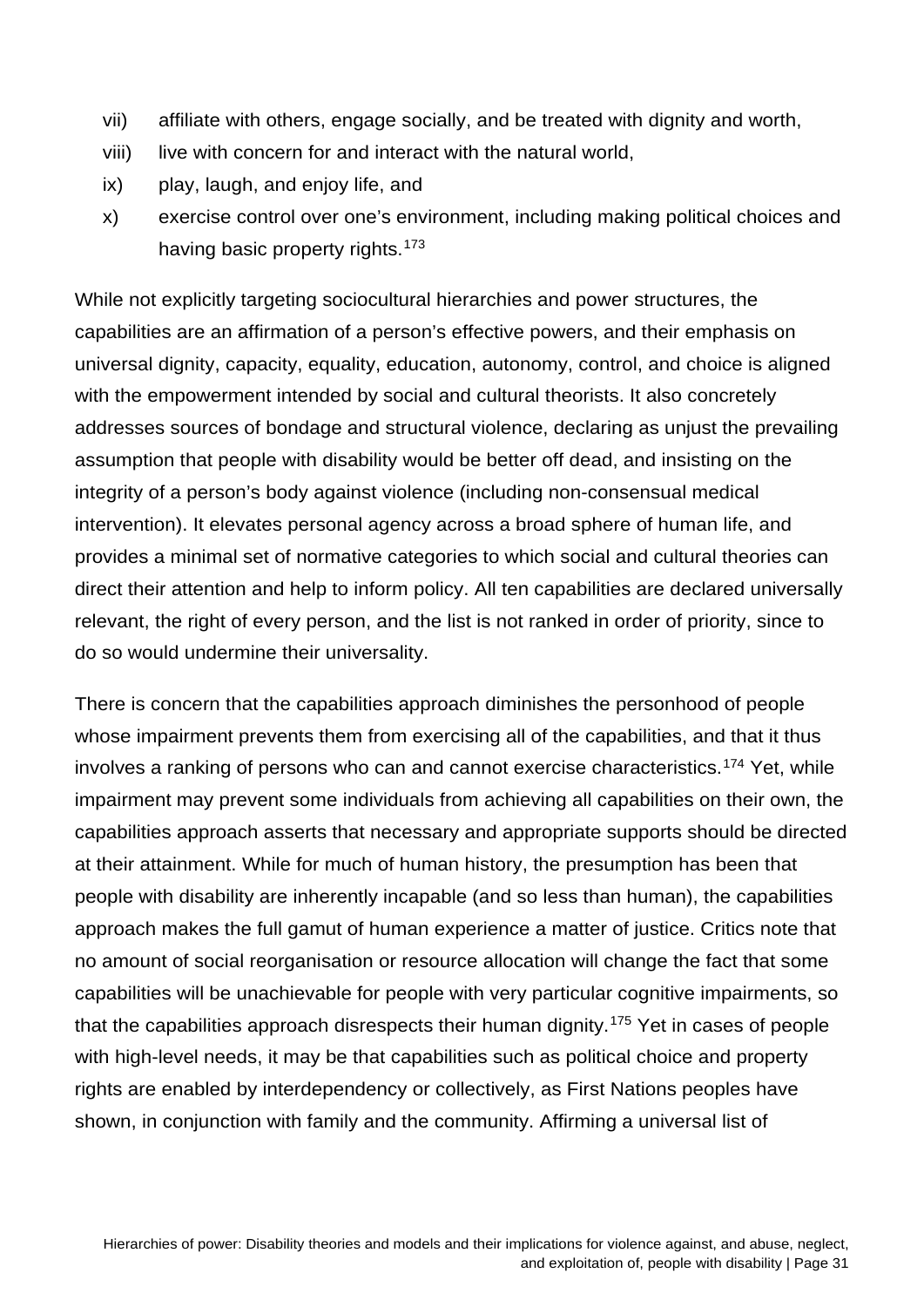capabilities challenges the tendency to presume too quickly what a person with disability can and cannot do and be, and strives for maximum capability.[176](#page-43-8)

#### <span id="page-31-0"></span>**Convention on the Rights of Persons with Disabilities (CRPD)**

There is an obvious parallel between the capabilities approach to justice and formal human rights mechanisms, although since the latter are politically negotiated, it has been argued that the capabilities can provide an ethical foundation for rights policies such as the CDRP.[177](#page-43-9) Others assert that the *CRPD* itself presents us with a human rights model of disability, one that focuses on human dignity and understands people with disabilities, not as objects of charity and medical treatment, but as subjects of rights and active members of society.<sup>[178](#page-43-10)</sup> While the CRPD represents a paradigm shift in global disability policy, it is not itself a theory or model of disability but, rather, an attempt to apply general human rights policy to the emergent perspectives on disability that have been laid out earlier.<sup>[179](#page-43-11)</sup> It is beyond the scope of this paper to describe and analyse the CRPD in full, but its primary achievement is to obligate State Parties to promote a fundamental change in societal attitudes and structures and to foster respect for the dignity of persons with disability and their right to follow effective participation and inclusion in society. In the preamble, the *CRPD* says that:

disability an evolving concept and that disability results from the interaction between persons with impairments and attitudinal and environmental barriers that hinders their full and effective participation in society on an equal basis with others.[180](#page-43-12)

This definition incorporates the insight of the social model, without dichotomising the medical and the social. It also draws on cultural theory, pointing to the importance of embodiment and cultural values (attitudes).

After laying general principles and provisions, the *CRPD* seeks to ensure that people with disability have full civil, political, economic, social, and cultural rights. In doing so, it often clarifies and broadens traditional rights in the light of the specific experience of disability, such as its extension of the right to freedom from torture to include freedom from all forms of exploitation, violence, and abuse (Article 16).<sup>[181](#page-43-13)</sup> Similarly, it understands the right to liberty as entailing the right to choose where and with whom to live as well as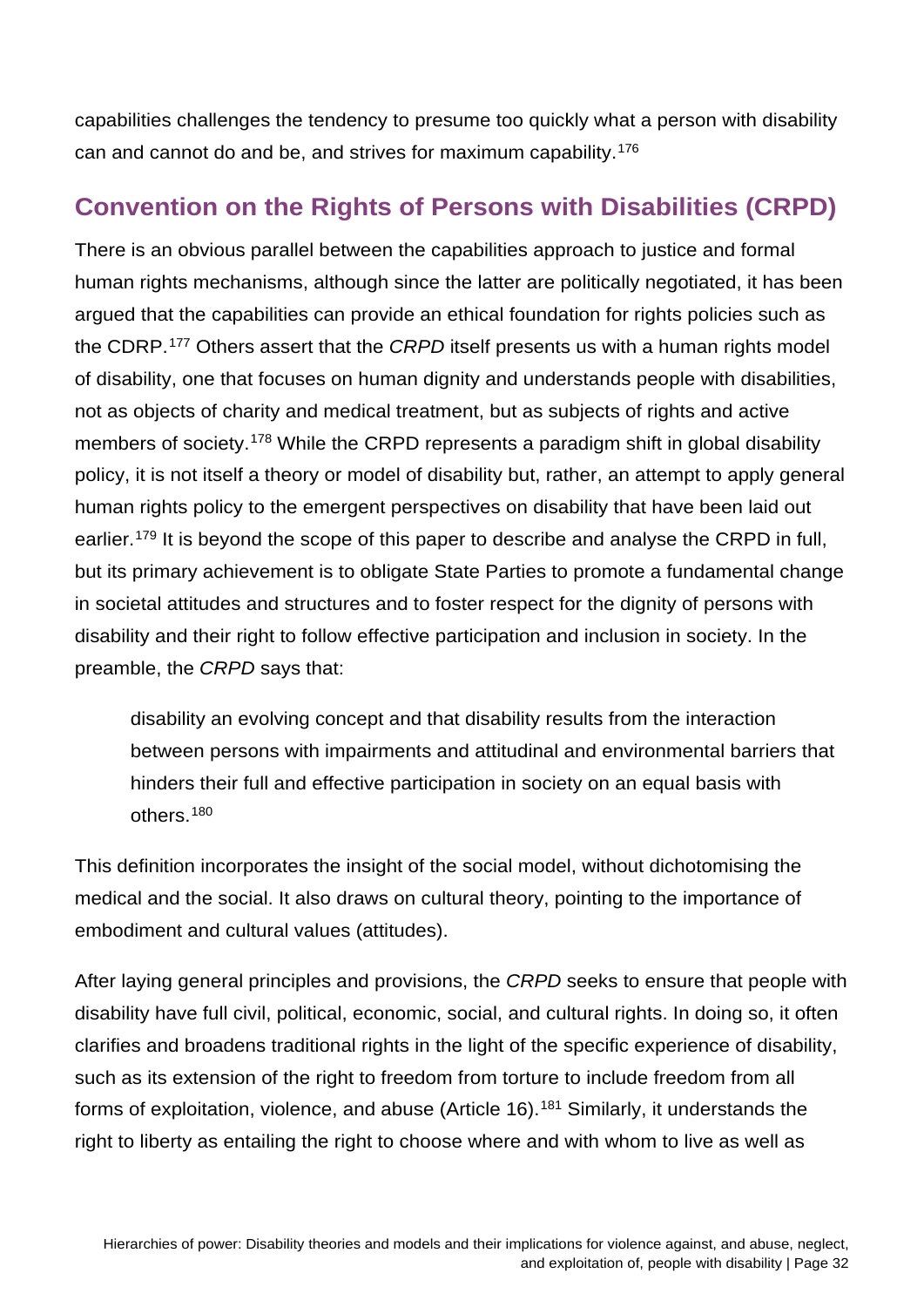proactive effort to ensure that people with disability are provided with the support, mobility aids, and technologies that they need to participate fully in society (articles 10 and 20). Further, it clarifies that the right to equality before the law requires States to recognise that people with disability have an equal right to legal capacity and States must ensure access to supports people with disability may need to exercise legal capacity (Article 12). In making these innovations, the CRPD has the potential to inform the rights of people with and without disability.

The CRPD does not always live up to the ideals of disability advocacy and theory. A far too brief Article 17, for example, provides persons with disability the right for respect of their physical and mental integrity, but does not explicitly address the problem of compulsory treatments (although treaty monitoring bodies have interpreted Article 17, read in light of other articles, as prohibiting compulsory or forced treatments).<sup>[182](#page-43-14)</sup> The distinction between disability theory and human rights policy enables the critical distance that is important to the development of disability related policy.

## <span id="page-32-0"></span>**Conclusion**

Disability is a construct with evolving meanings that have developed over time. Historically, its meanings have been hoisted on people with disability by others with professional, political, and cultural power, who have used those meanings benevolently and violently, to categorise, control, stigmatise, heal, hide, and sometimes eliminate people. The models and theories of disability that have developed with the disability rights movement are a product of disabled people—and here I include myself—taking control of our own meanings.<sup>[183](#page-43-15)</sup> As with any emerging field of knowledge, there are distinct perspectives and disagreements but, on the whole, these differences are complementary and there is growing consensus. Far from being abnormal, disability is an expression of human diversity, vulnerability, and strength. In all its varieties, disability theory is a criticism of ableism and paternalism, a deconstruction of hierarchies of power, and an effort to transform attitudes, values, and systems. It intends to empower our personal and collective thinking to help us resist violence, make choices about our own future, and flourish in our own way.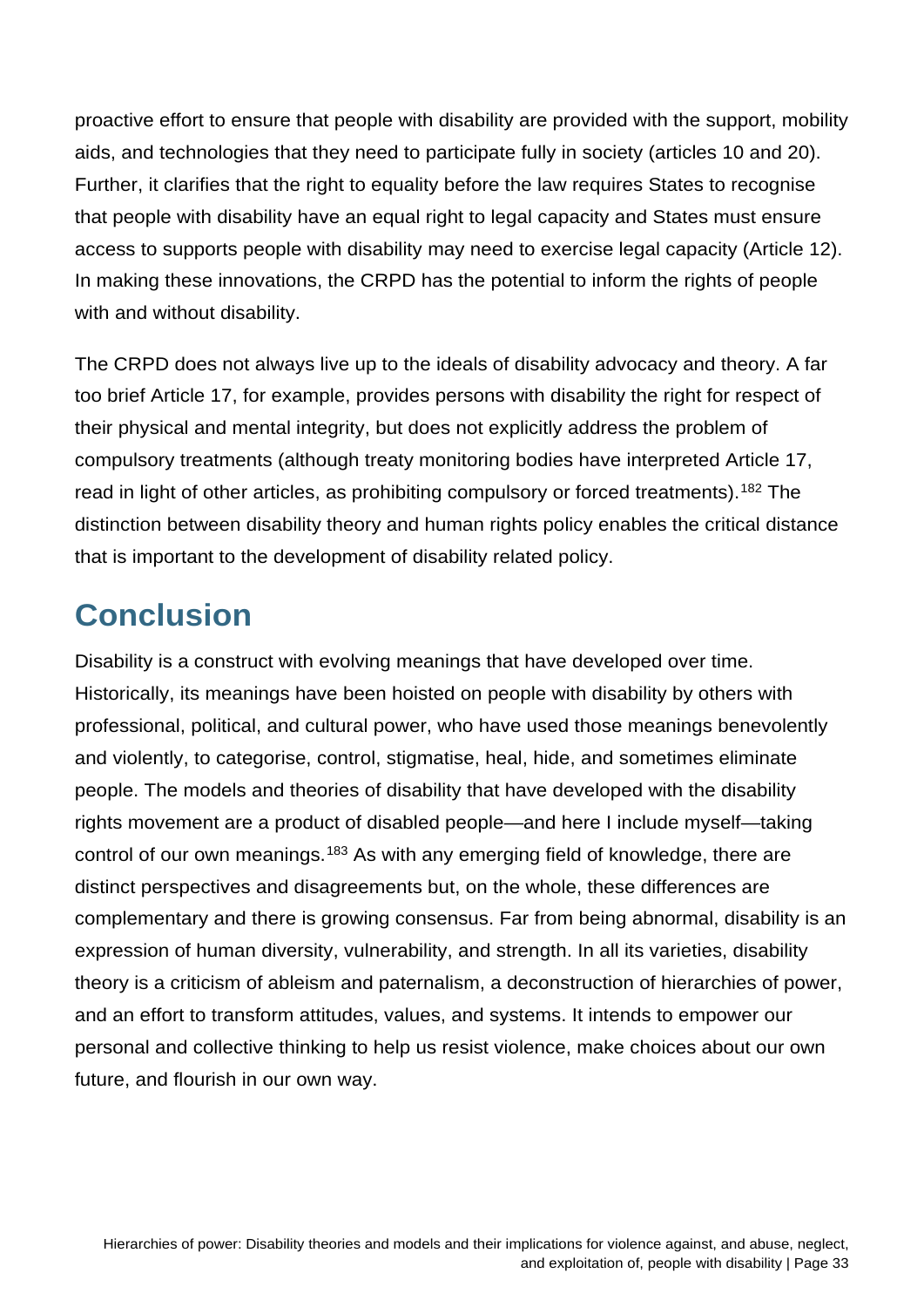The concrete implications of disability theories and models for resisting the violence, abuse, neglect and exploitation that is too often experienced by people with disability include the following:

- Unmasking the charity model of disability challenges attitudes of pity that create dependency and render people with disability powerless and vulnerable to systemic violence and neglect. It encourages recognition of the expertise and contribution people with disability can make to their own well-being and that of others, and looks to facilitate disability leadership and coproduction in the delivery of services.
- Critiquing the medical model of disability challenges the assumption that disability is a tragedy that needs to be cured, eliminated, or segregated. Far from opposing medicine, rejecting the medical model ensures that people with disability have the same right to quality healthcare as those without disability. It confronts the tendency to reduce people to their diagnosis or classification, and highlights the dangers of paternalism.
- Advocating for the social model of disability switches the focus of disability policy from individual impairments to the transformation of social systems that exclude, disempower, and discriminate. It seeks to make the social world accessible by transforming the built environment and providing appropriate means of communication and support to ensure people have access to knowledge and can make autonomous choices. It understands that health and well-being are socially determined, and so looks to transform material conditions by creating accessible accommodation, education, employment and providing a sufficient income and social services for a person to live well.
- Utilising cultural and critical theories helps to unmask disabling ideology and the production and practices of ableism, and show how abled privilege can be propagated by religions, literature, media, music, political debate, policy and so on. They also highlight sources of empowering attitudes and values. Cultural theories complement the social model by affirming embodiment, the bodily experience of the social world.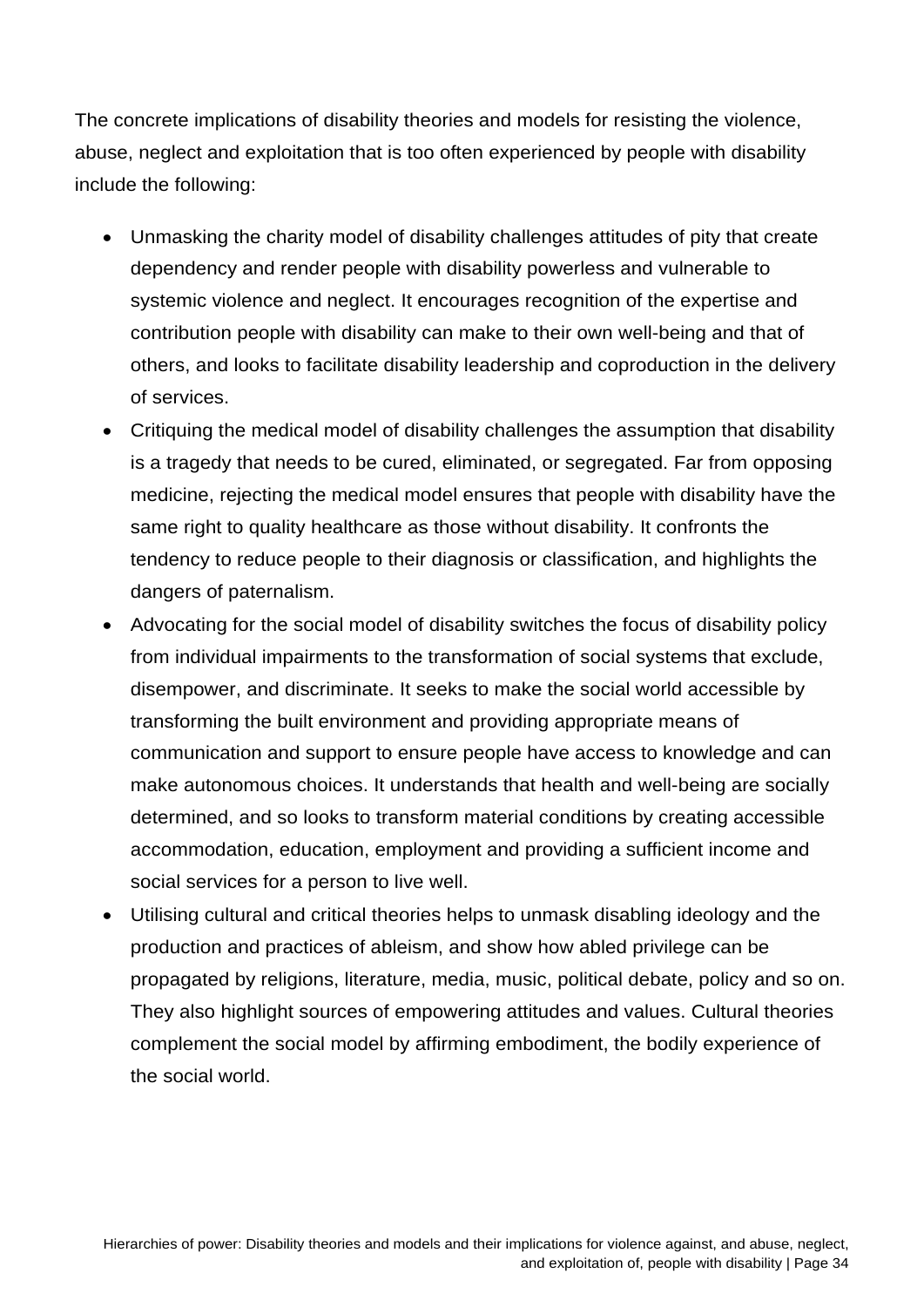- Feminist disability theory highlights the intersections between sexism and disability and the importance of identifying and criminalising violence in all settings, domestic and institutional.
- Emerging disability voices from the global south elevate the ongoing consequences of historical, colonising violence, and emphasise the value in addressing the systemic causes of violence, abuse, neglect and exploitation. Awareness of First Nations peoples' understandings of people with impairments not only encourages us to respect their culture and ways of living, but challenges us to learn from their inclusive traditions and practices.
- Understanding theoretical debates about independence, dependence, and interdependence helps us to balance systems that elevate care and those that empower autonomy (the dignity of risk). They are a reminder of the important role played by parents and support workers in the amelioration of risk and care of some people with disability, as well as the danger of paternalism and the goal maximising independence. Support and care are not the opposite of independence, but facilitate it.
- Drawing on social role valorisation reminds us that people with intellectual disability can be supported to live with much the same opportunities available to people without disability. It resists the danger of violent institutional control, and encourages social inclusion.
- Using the capabilities approach to justice provides an insight into the diverse capabilities that all people with disability have the right to experience. Similarly, drawing on the CRPD helps us to understand the diverse rights and freedoms of people with disability, and obligates states to promote, protect, and facilitate those rights.
- Finally, embodied disability and intersectional complexity highlight the multifaceted nature of the causality of violence, abuse, neglect and exploitation against people with disability. It stands as an important reminder that solutions to disablement will not be straightforward.<sup>[184](#page-43-16)</sup> Admitting complexity is not to concede that violence and disadvantage are impossible to solve, but to embrace a multi-dimensional response (individual, social, cultural), to listen to the expertise of people with disability and coproduce services with us, to appreciate the importance of direct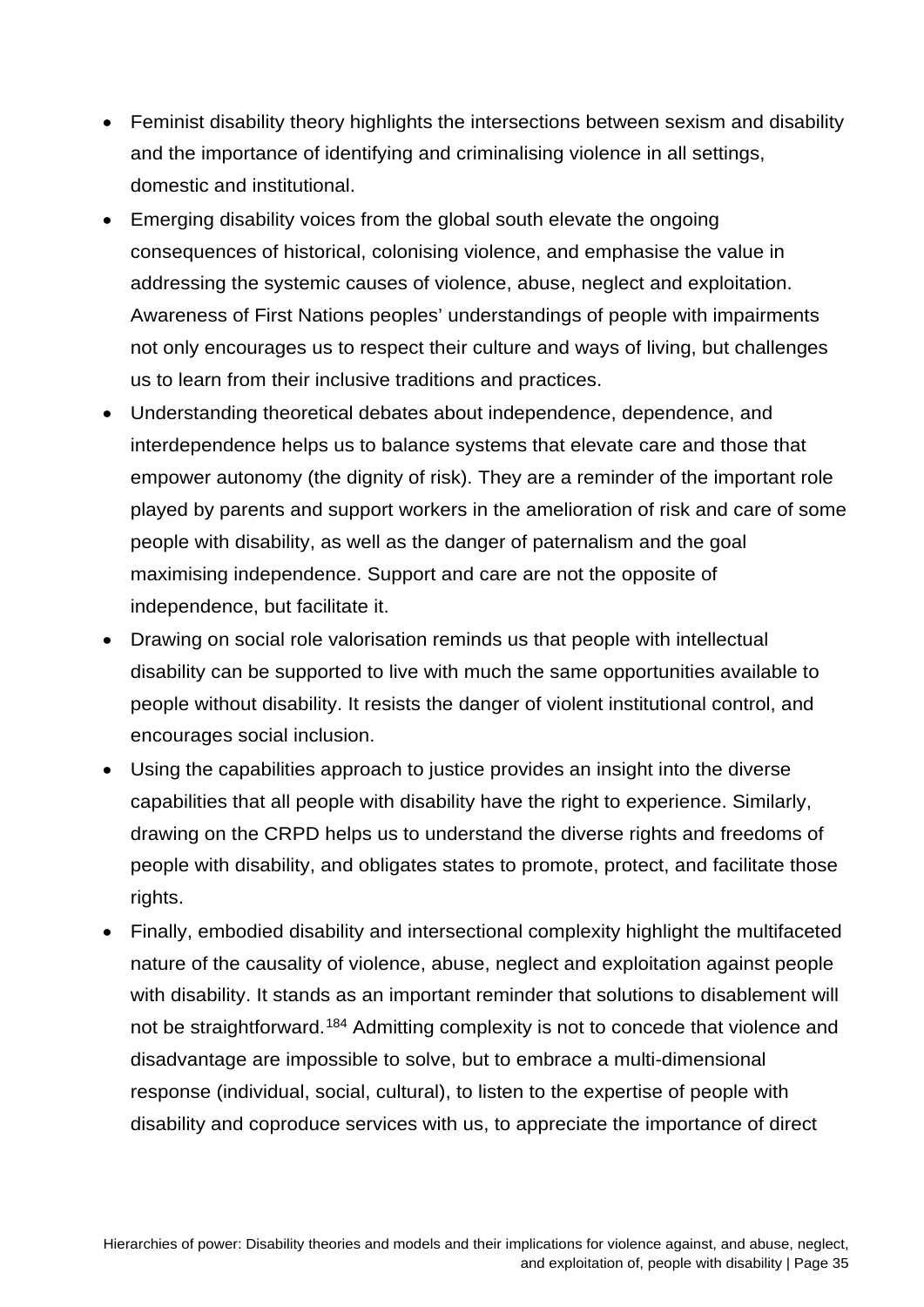and indirect solutions (such as the social determinants of health), and to take a short and long-term view (understanding the cyclical and intergenerational challenge of disadvantage). Recognising and affirming the diversity and complexity of disability should inspire creativity, encourage experimentation, and motivate us to work through failure for the sake of creating a world that enables people with disability to flourish.[185](#page-43-17)

#### **References**

 $\overline{a}$ 

<span id="page-35-5"></span><sup>6</sup> Sharon L. Snyder, *Cultural locations of disability*, University of Chicago Press, 2006, 40.

<span id="page-35-9"></span><sup>10</sup> 'Miss Australia', Cerebral Palsy Alliance, [https://cerebralpalsy.org.au/who-we-are/history/miss-australia-](https://cerebralpalsy.org.au/who-we-are/history/miss-australia-2/)[2/,](https://cerebralpalsy.org.au/who-we-are/history/miss-australia-2/) accessed 25 May 2020.

<span id="page-35-10"></span> $\frac{11}{11}$  Lesley Hall, Australian Federation of Disability Organisations, https://www.afdo.org.au/beauty-quests-bylesley-hall/, *Beauty quests: A double disservice beguiled, beseeched and bombarded – challenging the concept of beauty*, 1980; Rosemary Francis & Nikki Henningham, Women with Disabilities Victoria, *Claiming our future*, 2010, pp 18-19; Paul Longmore, *Telethons: Spectacle, disability, and the business of charity*, Oxford University Press, 2016.

<span id="page-35-12"></span><sup>13</sup> Lynn Froggett, *Love, hate and welfare: Psychosocial approaches to policy and practice*, The Policy Press, 2002; National People with Disabilities and Carer Council, Commonwealth of Australia, *Shut out: The experience of people with disabilities and their families in Australia*, 2009, 34-35.

<span id="page-35-13"></span><sup>14</sup> Gerard Goggin & Christopher Newell, *Disability in Australia: Exposing a social apartheid*, UNSW Press, 2005, 66-68; Lorna Hallahan, 'Commentary on "reducing the inequality of luck: Keynote address at the 2015 australasian society for intellectual disability national conference" (bonyhady, 2016) and "regulating

<span id="page-35-0"></span><sup>1</sup> Barbara Fawcett, 'Disability and violence' in (ed) Barbara Fawcett & Fran Waugh *Addressing violence, abuse and oppression*, Routledge, 2013; Mark Sherry, *Disability hate crimes: Does anyone really hate disabled people?*, Routledge, 2016, 117-118; Joan Tronto, 'Disability and violence' in (ed) Barbara Arneil & Nancy J. Hirschmann *Disability and political theory*, Cambridge University Press, 2016.

<span id="page-35-1"></span><sup>&</sup>lt;sup>2</sup> The views expressed in this paper are those of the author and not the Royal Commission into Violence, Abuse, Neglect and Exploitation of People with Disability.

<span id="page-35-2"></span><sup>3</sup> Elizabeth Frazer & Kimberly Hutchings, 'The feminist politics of naming violence', (2020), vol 21 (2), *Feminist Theory*.

<span id="page-35-3"></span><sup>4</sup> This is the subject of a separate project of the Royal Commission.

<span id="page-35-4"></span><sup>5</sup> Michael Oliver, 'Capitalism, disability and ideology: A materialist critique of the normalization principle' in (ed) Robert J. Flynn & Raymond A. Lemay *A quarter-century of normalization and social role valorization*, University of Ottawa Press, 1999; Eli Clare, 'Stolen bodies, reclaimed bodies: Disability and queerness', (2001), vol 13 (3), *Public Culture*, 360.

<span id="page-35-6"></span><sup>7</sup> Shane Clifton, *Crippled grace: Disability, virtue ethics, and the good life*, Baylor University Press, 2018, 81.

<span id="page-35-7"></span><sup>8</sup> Joseph P. Shapiro, *No pity: People with disabilities forging a new civil rights movement*, Times Books, 1993, 67-77; Bill Hughes, 'Fear, pity and disgust' in (ed) Nick Watson, Alan Roulstone & Carol Thomas *Routledge handbook of disability studies*, Routledge, 2012. See also Friedrich Nietzsche, who described pity is parasitic, noting that 'if one does good merely out of pity, it is really oneself one really does good to, and not the other', *The will to power*, Vintage, 2011, 199.

<span id="page-35-8"></span><sup>9</sup> Gerard Goggin & Christopher Newell, *Disability in Australia: Exposing a social apartheid*, UNSW Press, 2005, 69.

<span id="page-35-11"></span><sup>12</sup> Lynn Froggett, *Love, hate and welfare: Psychosocial approaches to policy and practice*, The Policy Press, 2002, 52. Gerard Goggin & Christopher Newell, *Disability in Australia: Exposing a social apartheid*, UNSW Press, 2005, 69; J. A. King, M. Brough & M. Knox, 'Negotiating disability and colonisation: The lived experience of indigenous australians with a disability', (2014), vol 29 (5), *Disability & Society*, 748.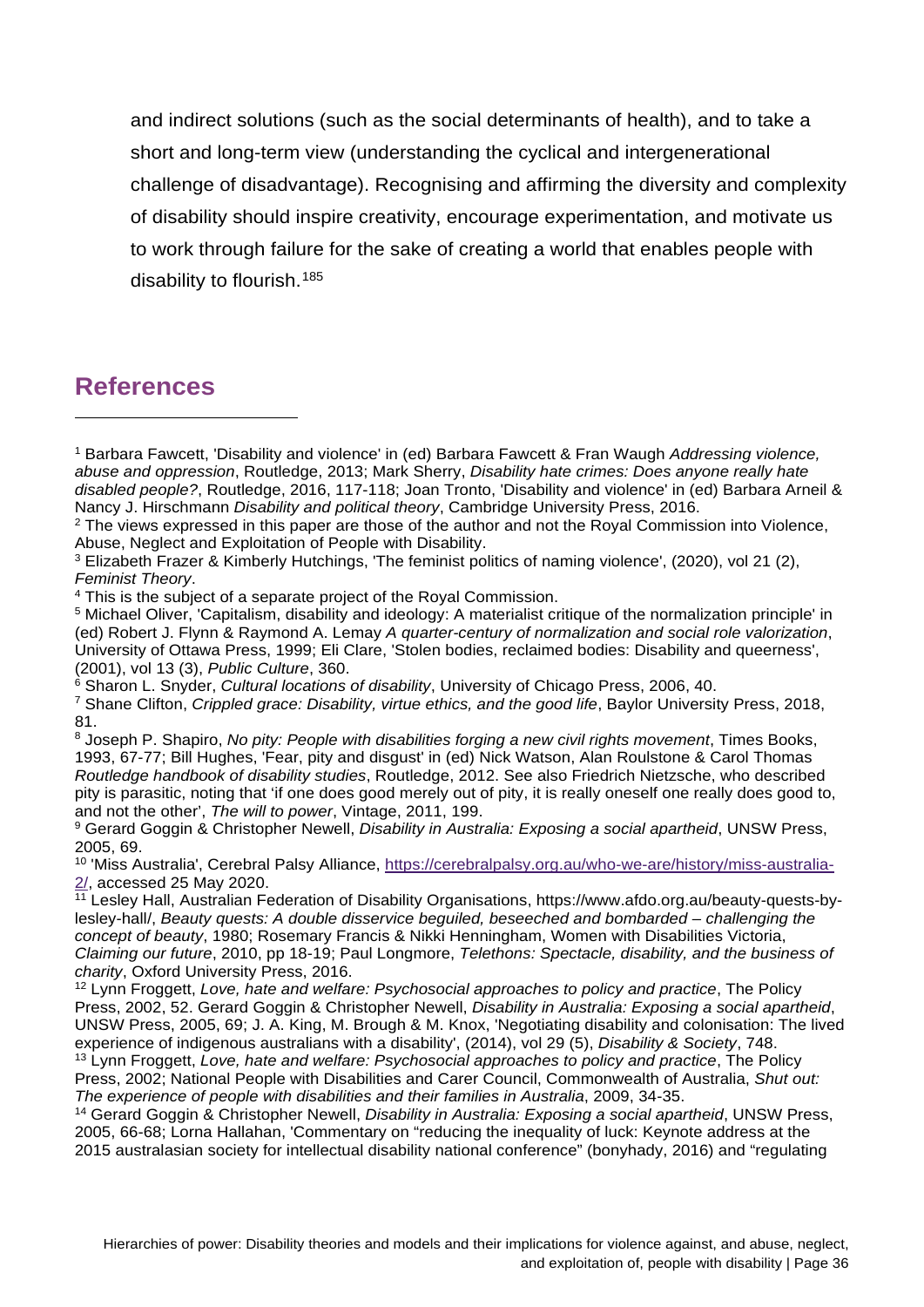the quality of health and social care services in england: Lessons for Australia: Keynote address at the 2015 australasian society for intellectual disability national conference" (behan, beebee, & dodds, 2016)', (2016), vol 3 (2), *Research and Practice in Intellectual and Developmental Disabilities*, 158-159.

 $\overline{a}$ 

<span id="page-36-0"></span><sup>15</sup> David Tune, Department of Social Services, Australian Government, *Review of the national disability insurance scheme act 2013: Removing red tape and implementing the ndis participants service guarantee*, 2019, 7.

<span id="page-36-1"></span><sup>16</sup> Gerard Goggin & Christopher Newell, *Disability in Australia: Exposing a social apartheid*, UNSW Press, 2005, 71.

<span id="page-36-2"></span><sup>17</sup> Nikolas Rose, Pat O'malley & Mariana Valverde, 'Governmentality', (2006), vol 2 (1), *Annual Review of Law and Social Science*, 91.

<span id="page-36-3"></span><sup>18</sup> James I. Charlton, *Nothing about us without us: Disability oppression and empowerment*, University of California Press, 2000, 53.

<span id="page-36-4"></span><sup>19</sup> Fiona A. Kumari Campbell, 'Exploring internalized ableism using critical race theory', (2008), vol 23 (2), *Disability & Society*, 153; Dan Goodley, Bill Hughes & Lennard J. Davis (eds), *Disability and social theory: New developments and directions* (Palgrave Macmillan, 2012), pp 60-66; Rebekah Moras, 'Feminism, rape culture, and intellectual disability: Incorporating sexual self-advocacy and sexual consent capacity' in (ed) Matthew Wappett & Katrina Arndt *Emerging perspectives on disability studies*, Palgrave Macmillan, 2013. <sup>20</sup> Ruth Mccausland & Eileen Baldry, "I feel like i failed him by ringing the police': Criminalising disability in Australia', (2017), vol 19 (3), *Punishment & Society*.

<span id="page-36-6"></span><span id="page-36-5"></span><sup>21</sup> John M. Freeman, 'On learning humility: A thirty-year journey', (2004), vol 34 (3), *The Hastings Center Report*.

<span id="page-36-7"></span><sup>22</sup> Anita Ho, 'Trusting experts and epistemic humility in disability', (2011), vol 4 (2), *International Journal of Feminist Approaches to Bioethics*; Shane Clifton, *Crippled grace: Disability, virtue ethics, and the good life*, Baylor University Press, 2018, 201-202.

<span id="page-36-8"></span><sup>23</sup> culture includes reference to race, ethnicity, nationality, gender, age, sexual orientation, religion, socioeconomic status, size, and disability —Melanie Tervalon & Jann Murray-García, 'Cultural humility versus cultural competence: A critical distinction in defining physician training outcomes in multicultural education', (1998), vol 9 (2), *Journal of health care for the poor and underserved*, P 123; Joshua N. Hook, Don E. Davis, Jesse Owen, Everett L. Worthington, Jr. & Shawn O. Utsey, 'Cultural humility: Measuring openness to culturally diverse clients', (2013), vol 60 (3), *Journal of Counseling Psychology*, P 357. <sup>24</sup> Martha Albertson Fineman, 'The vulnerable subject: Anchoring equality in the human condition', (2008), vol 20 (1), *Yale Journal of Law and Feminism*; Martha Albertson Fineman, ''Elderly' as vulnerable:

<span id="page-36-9"></span>Rethinking the nature of individual and societal responsibility', (2012), *Emory Legal Studies Research Paper*.

<span id="page-36-10"></span><sup>25</sup> J. Alford, *Engaging public sector clients: From service-delivery to co-production*, Palgrave Macmillan, 2009; Löve Laufey, Traustadóttir Rannveig & Rice James, 'Shifting the balance of power: The strategic use of the crpd by disabled people's organizations in securing 'a seat at the table'', (2019), vol 8 (2), *Laws*, pp 5-6; Shane Clifton, Nicola Fortune, Gwynnyth Llewellyn, Roger J. Stancliffe & Paul Williamson, 'Lived expertise and the development of a framework for tracking the social determinants, health, and wellbeing of australians with disability', (2020), vol 22 (1), *Scandinavian journal of disability research : SJDR*, pp 137- 139.

<span id="page-36-11"></span><sup>26</sup> Bill Ryan, 'Co‐production: Option o r obligation?', (2012), vol 71 (3), *Australian Journal of Public Administration*.

<span id="page-36-12"></span><sup>27</sup> Jo Whaley, Domenico Di & Jane Alltimes, 'Shifting the balance of power', (2019), vol 13 (1), *Advances in Mental Health and Intellectual Disabilities*.

<span id="page-36-13"></span><sup>28</sup> Cath Roper, Finbar Hopkins & James Houghton, 'Who's got the wheel? - consumer leadership and coproduction in the training of mental health clinicians', (2014), vol 113 (*Health Issues*, pp 34-37; Hans Schlappa & Yassama Imani, 'Who is in the lead? New perspectives on leading service co-production' in (ed) Taco Brandsen, Trui Steen & Bram Verschuere *Co-production and co-creation: Engaging citizens in public services*, Routledge, 2018.

<span id="page-36-14"></span><sup>29</sup> James Charlton, *Nothing about us without us: Disability oppression and empowerment*, University of California Press, 2000.

<span id="page-36-15"></span><sup>30</sup> Diana Wyndham, 'Striving for national fitness eugenics in Australia: 1910-1930', Doctoral thesis, University of Sydney, 1996; Stephen Garton, 'Eugenics at the edges of empire: New zealand, Australia, canada and south africa' in (ed) Diane B. Paul, John Stenhouse & Hamish G. Spencer, Palgrave Macmillan, 2018; Michael Rembis, 'Disability and the history of eugenics' in (ed) Michael A. Rembis, Catherine Jean Kudlick & Kim E. Nielsen *The oxford handbook of disability history*, Oxford University Press, 2018.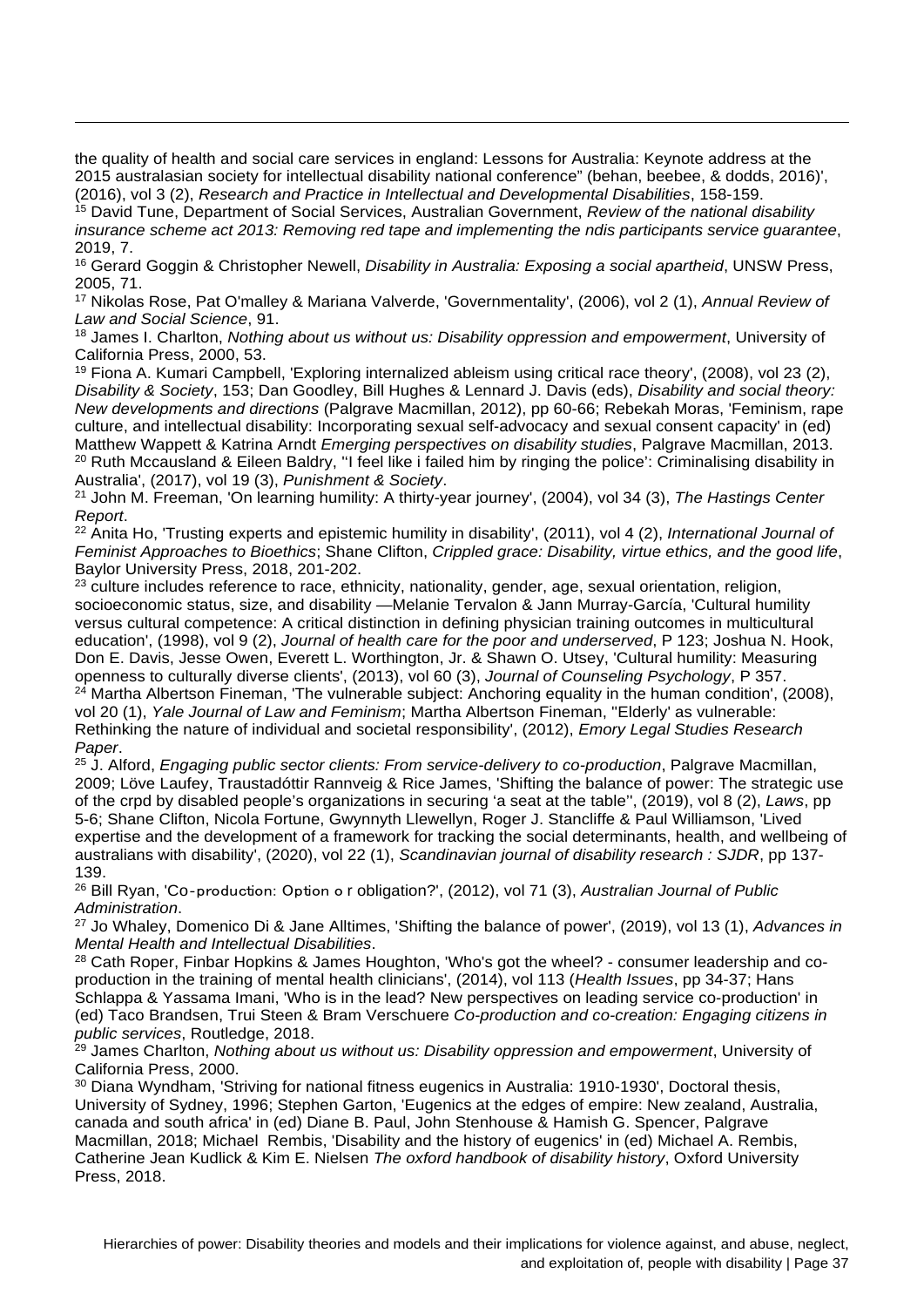<span id="page-37-0"></span><sup>31</sup> Joan Hume, Woman With Disabilities Australia (WWDA0, *Disability, feminism and eugenics: Who has theright to decide who should or should not inhabit theworld?*, 1996; Johannes Reinders, Tim Stainton & Trevor R. Parmenter, 'The quiet progress of the new eugenics. Ending the lives of persons with intellectual and developmental disabilities for reasons of presumed poor quality of life', (2019), vol 16 (2), *Journal of Policy and Practice in Intellectual Disabilities*.

<span id="page-37-1"></span><sup>32</sup> Tobin Siebers, *Disability theory*, University of Michigan Press, 2008, 55.

 $\overline{a}$ 

<span id="page-37-2"></span><sup>33</sup> Herb Kutchins, *Making us crazy: Dsm — the psychiatric bible and the creation of mental disorders*, Free Press, 1997; Peter Gaughwin, 'Has the diagnostic and statistical manual of mental illnesses (fifth edition) jumped the shark and is it now time for Australia to reconsider reliance on it?', (2014), vol 22 (5), *Australasian Psychiatry*.

<span id="page-37-3"></span><sup>34</sup> *Diagnostic and statistical manual of mental disorders : Dsm-5*, American Psychiatric Association, 2013.

<span id="page-37-4"></span><sup>35</sup> James C Harris, 'The origin and natural history of autism spectrum disorders', (2016), vol 19 (11), *Nature Neuroscience*.

<span id="page-37-5"></span><sup>36</sup> Nancy Bagatell, 'From cure to community: Transforming notions of autism', (2010), vol 38 (1), *Ethos*; Steven K Kapp, Kristen Gillespie-Lynch, Lauren E Sherman & Ted Hutman, 'Deficit, difference, or both? Autism and neurodiversity', (2013), vol 49 (1), *Developmental psychology*.

<span id="page-37-6"></span><sup>37</sup> Dinah Murray, 'Autistic people against neuroleptic abuse' in (ed) Steven K. Kapp *Autistic community and the neurodiversity movement: Stories from the frontline*, Springer, 2020; Shain M. Neumeier & Lydia X. Z. Brown, 'Torture in the name of treatment: The mission to stop the shocks in the age of deinstitutionalization' in (ed) Steven K. Kapp *Autistic community and the neurodiversity movement: Stories from the frontline*, Springer, 2020.

<span id="page-37-7"></span>38 Laura A. Tisoncik, 'Autistics. Org and finding our voices as an activist movement' in (ed) Steven K. Kapp *Autistic community and the neurodiversity movement: Stories from the frontline*, Springer Singapore, 2020. <sup>39</sup> See Michel Foucault's discussion of bio-power and bio-politics, *The history of sexuality: An introduction*, Pantheon Books, 1978, 140-144.

<span id="page-37-9"></span><span id="page-37-8"></span><sup>40</sup> Tom Shakespeare, *Disability rights and wrongs revisited*, Routledge, 2014.

<span id="page-37-10"></span><sup>41</sup> Thomas Szasz, *Cruel compassion: Psychiatric control of society's unwanted*, Syracuse University Press, 1998, 198-199.

<span id="page-37-11"></span><sup>42</sup> Cathy Boxall, 'Revisiting the foundations of (critical) disability studies: Manifestos for the future of critical disability studies' in (ed) Katie Ellis, Rosemarie Garland-Thomson, Mike Kent & Rachel Robertson *Interdisciplinary disability studies*, Routledge, 2018.

<span id="page-37-12"></span><sup>43</sup> Seth Farber, *Spiritual gift of madness*, Inner Traditions, 2012.

<span id="page-37-13"></span><sup>44</sup> John Roarty, *Captives of care*, Hodder & Stoughton, 1981.

<span id="page-37-14"></span><sup>45</sup> Linda Steele, 'Court authorised sterilisation and human rights: Inequality, discrimination and violence against women and girls with disability', (2016), vol 39 (3), *The University of New South Wales Law Journal*.

<span id="page-37-15"></span><sup>46</sup> Linda Steele & Leanne Dowse, 'Gender, disability rights and violence against medical bodies', (2016), vol 31 (88), *Australian Feminist Studies*.

<span id="page-37-16"></span><sup>47</sup> Alison Kafer, *Feminist, queer, crip*, Indiana University Press, 2013, ch 2; For equivalent issues in Australia, see Elliott Laura, 'Victims of violence: The forced sterilisation of women and girls with disabilities in Australia', (2017), vol 6 (3), *Laws*; Linda Steele, 'Court authorised sterilisation and human rights: Inequality, discrimination and violence against women and girls with disability', (2016), vol 39 (3), *The University of New South Wales Law Journal*.

<span id="page-37-17"></span><sup>48</sup> Lynne S. Webber, Keith R. Mcvilly & Jeffrey Chan, 'Restrictive interventions for people with a disability exhibiting challenging behaviours: Analysis of a population database', (2011), vol 24 (6), *Journal of Applied Research in Intellectual Disabilities*; Richard Tracey & Lynnelle Briggs*, Interim report: Neglect*, vol 1, 2019. <sup>49</sup> Michael Foucault, *The birth of the clinic: An archaeology of medical perception*, Routledge, 1989, 89-90.

<span id="page-37-19"></span><span id="page-37-18"></span><sup>50</sup> Rosemarie Garland-Thomson, *Extraordinary bodies: Figuring physical disability in american culture and literature*, Columbia University Press, 1997.

<span id="page-37-20"></span><sup>51</sup> Lorna Hallahan, 'Disability policy in Australia: A triumph of the scriptio inferior on impotence and neediness?', (2015), vol 50 (2), *Australian Journal of Social Issues*, 205.

<span id="page-37-21"></span><sup>52</sup> Colin Barnes, 'Understanding the social model of disability: Past, present and future' in (ed) Nick Watson, Alan Roulstone & Carol Thomas *Routledge handbook of disability studies*, Routledge, 2012.

<span id="page-37-22"></span><sup>53</sup> Michael Oliver, *Social work with disabled people*, Macmillan Education UK, 1983, pp 23-27.

<span id="page-37-23"></span><sup>54</sup> The Union of the Physically Impaired against Segregation and the Disability Alliance, *Fundamental principles of disability, london: Union of physically impaired against segregation.*, 1976, p 3.

<span id="page-37-24"></span><sup>55</sup> The Union of the Physically Impaired against Segregation and the Disability Alliance, *Fundamental principles of disability, london: Union of physically impaired against segregation.*, 1976.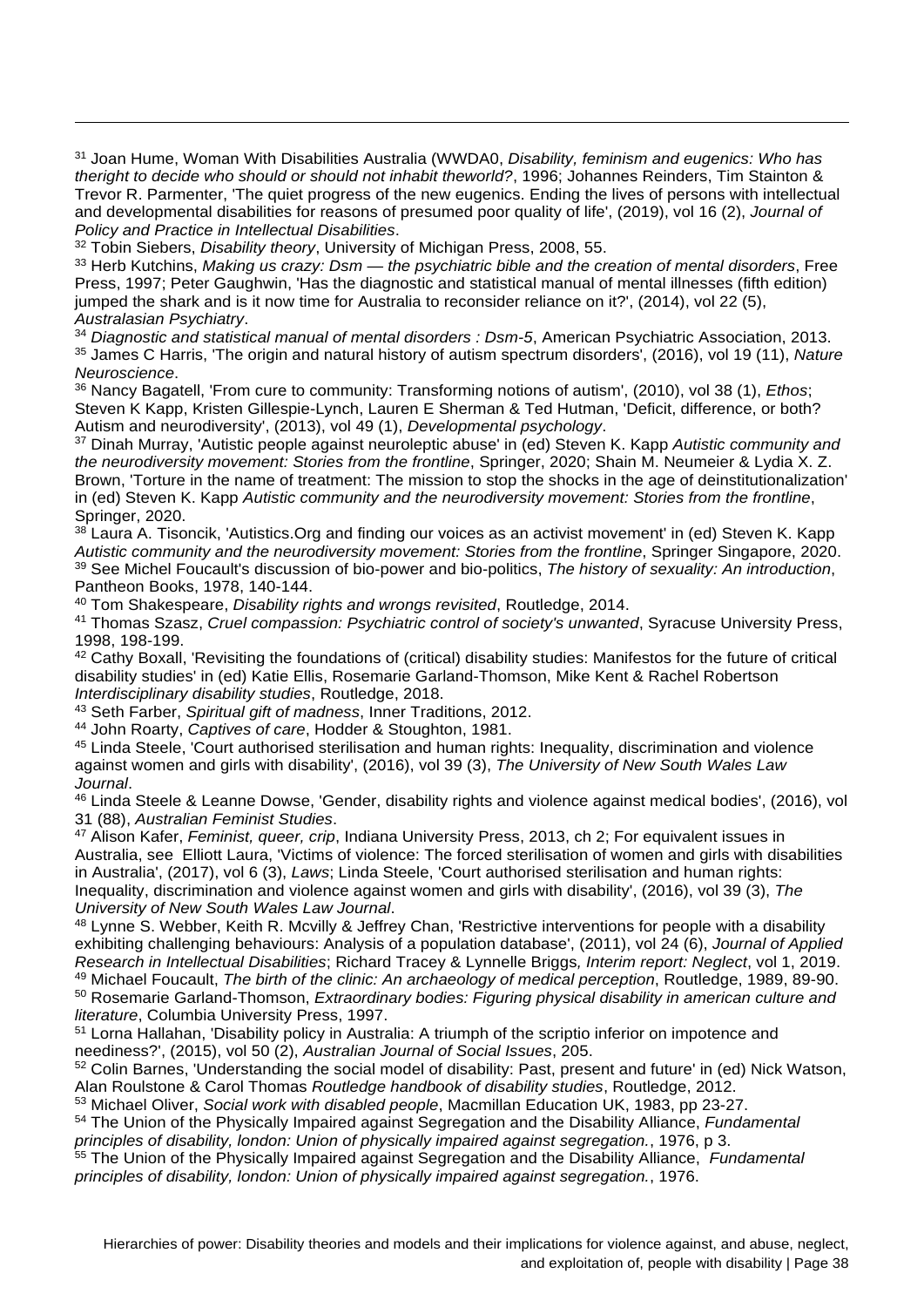<span id="page-38-0"></span><sup>56</sup> Fiona Kumari Campbell, *Contours of ableism: The production of disability and abledness*, Palgrave Macmillan, 2009, ch2; Michael Oliver, Bob Sapey & Pam Thomas, *Social work with disabled people*, Palgrave MacMillan, 2012, 29.

<span id="page-38-1"></span><sup>57</sup> Rosemary Kayess & Phillip French, 'Out of darkness into light? Introducing the convention on the rights of persons with disabilities', (2008), vol 8 (1), *Human Rights Law Review*.

<span id="page-38-2"></span><sup>58</sup> Tom Shakespeare, *Disability rights and wrongs revisited*, Routledge, 2014, 36-37.

 $\overline{a}$ 

<span id="page-38-3"></span><sup>59</sup> Inger Marie Lid, 'Universal design and disability: An interdisciplinary perspective', (2014), vol 36 (16), *Disability and Rehabilitation*.

<span id="page-38-4"></span><sup>60</sup> Michael Oliver & Colin Barnes, *The new politics of disablement*, Palgrave Macmillan, 2012, ch3-4.

<span id="page-38-5"></span><sup>61</sup> Tom Shakespeare, *Disability rights and wrongs revisited*, Routledge, 2014, 16.

<span id="page-38-6"></span><sup>62</sup> Fiona A. Kumari Campbell, 'Ability' in (ed) Rachel Adams, Benjamin Reiss & David Serlin *Keywords for disability studies*, NYU Press, 2015.

<span id="page-38-7"></span> $63$  Paul Abberley pointed this out as early as 1987 Paul Abberley, 'The concept of oppression and the development of a social theory of disability', (1987), vol 2 (1), *Disability, Handicap & Society*.

<span id="page-38-8"></span><sup>64</sup> One could argue that its theoretical basis is at its core ableist (see subsequent discussion of ableism). I owe this thought to dialogue with Fiona Kamari Campbell. For ableism see her *Contours of ableism: The production of disability and abledness*, Palgrave Macmillan, 2009.

<span id="page-38-9"></span><sup>65</sup> Mariana C. Arcaya, Alyssa L. Arcaya & S. V. Subramanian, 'Inequalities in health: Definitions, concepts, and theories', (2015), vol 8 (*Global health action*; Eric Emerson, *Health inequalities and people with intellectual disabilities*, Cambridge University Press, 2014.

<span id="page-38-10"></span><sup>66</sup> E. Emerson, R. Madden, H. Graham, G. Llewellyn, C. Hatton & J. Robertson, 'The health of disabled people and the social determinants of health', (2011), vol 125 (3), *Public Health*; Celia Green, Helen Dickinson, Gemma Carey & Andrew Joyce, 'Barriers to policy action on social determinants of health the people with disability', (2020), vol Forthcoming (*Disability & Society*.

<span id="page-38-11"></span><sup>67</sup> Tom Shakespeare, *Disability rights and wrongs revisited*, Routledge, 2014, 28.

<span id="page-38-12"></span><sup>68</sup> Helen Meekosha, 'Decolonising disability: Thinking and acting globally', (2011), vol 26 (6), *Disability & Society*.

<span id="page-38-13"></span><sup>69</sup> Fiona Kumari Campbell, 'Geodisability knowledge production and international norms: A sri lankan case study', (2011), vol 32 (8), *Third World Quarterly*.

<span id="page-38-14"></span><sup>70</sup> Dan Goodley, Bill Hughes & Lennard J. Davis (eds), *Disability and social theory: New developments and directions* (Palgrave Macmillan, 2012), p 309.

<span id="page-38-15"></span><sup>71</sup> Colin Barnes, 'Understanding the social model of disability: Past, present and future' in (ed) Nick Watson, Alan Roulstone & Carol Thomas *Routledge handbook of disability studies*, Routledge, 2012.

<span id="page-38-16"></span><sup>72</sup> Simo Vehmas & Pekka Mäkelä, 'The ontology of disability and impairment a discussion of the natural and social features' in (ed) Kristjana Kristianson, Simo Vehmas & Tom Shakespeare *Arguing about disability: Philosophical perspectives*, Routledge, 2009.

<span id="page-38-17"></span><sup>73</sup> David Wasserman, 'Philosophical issues in the definition and social response to disability' in *Handbook of disability studies*, SAGE Publications, Inc., 2001; A. M. Samaha, 'What good is the social model of disability?', (2007), vol 74 (4), *University of Chicago Law Review*, 1274-1278.

<span id="page-38-18"></span><sup>74</sup> Robert Sparrow, 'Implants and ethnocide: Learning from the cochlear implant controversy', (2010), vol 25 (4), *Disability & Society*.

<span id="page-38-19"></span> $75$  Donna Reeve, 'Cyborgs, cripples and icrip: Reflections on the contribution of haraway to disability studies' in (ed) Dan Goodley, Bill Hughes & Lennard J. Davis *Disability and social theory: New developments and directions*, Palgrave Macmillan, 2012; Alison Kafer, *Feminist, queer, crip*, Indiana University Press, 2013, ch 5; Pramod K. Nayar, *Posthumanism*, Polity, 2014, ch 5.

<span id="page-38-20"></span><sup>76</sup> Tobin Siebers, *Disability theory*, University of Michigan Press, 2008, 2; Sharon L. Snyder, *Cultural locations of disability*, University of Chicago Press, 2006, 12.

<span id="page-38-21"></span><sup>77</sup> for an excellent example of cultural disability analysis in Australia, see Gerard Goggin & Christopher Newell, *Disability in Australia: Exposing a social apartheid*, UNSW Press, 2005.

<span id="page-38-22"></span><sup>78</sup> Fiona Kumari Campbell, 'Precision ableism: A studies in ableism approach to developing histories of disability and abledment', (2019), vol 23 (2), *Rethinking History: Critical Ability History*, p 146.

<span id="page-38-23"></span><sup>79</sup> The phrase has its origins in Robert Mcruer, 'Compulsory able-bodiedness and queer/disabled existence' in (ed) Sharon L. Snyder, Brenda Jo Brueggemann, Rosemarie Garland Thomson & Michael P. Berube *Disability studies: Enabling the humanities*, 2002.

<span id="page-38-24"></span><sup>80</sup> Fiona Kumari Campbell, *Contours of ableism: The production of disability and abledness*, Palgrave Macmillan, 2009, 4.

<span id="page-38-25"></span><sup>81</sup> Fiona Kumari Campbell, *Contours of ableism: The production of disability and abledness*, Palgrave Macmillan, 2009, 6.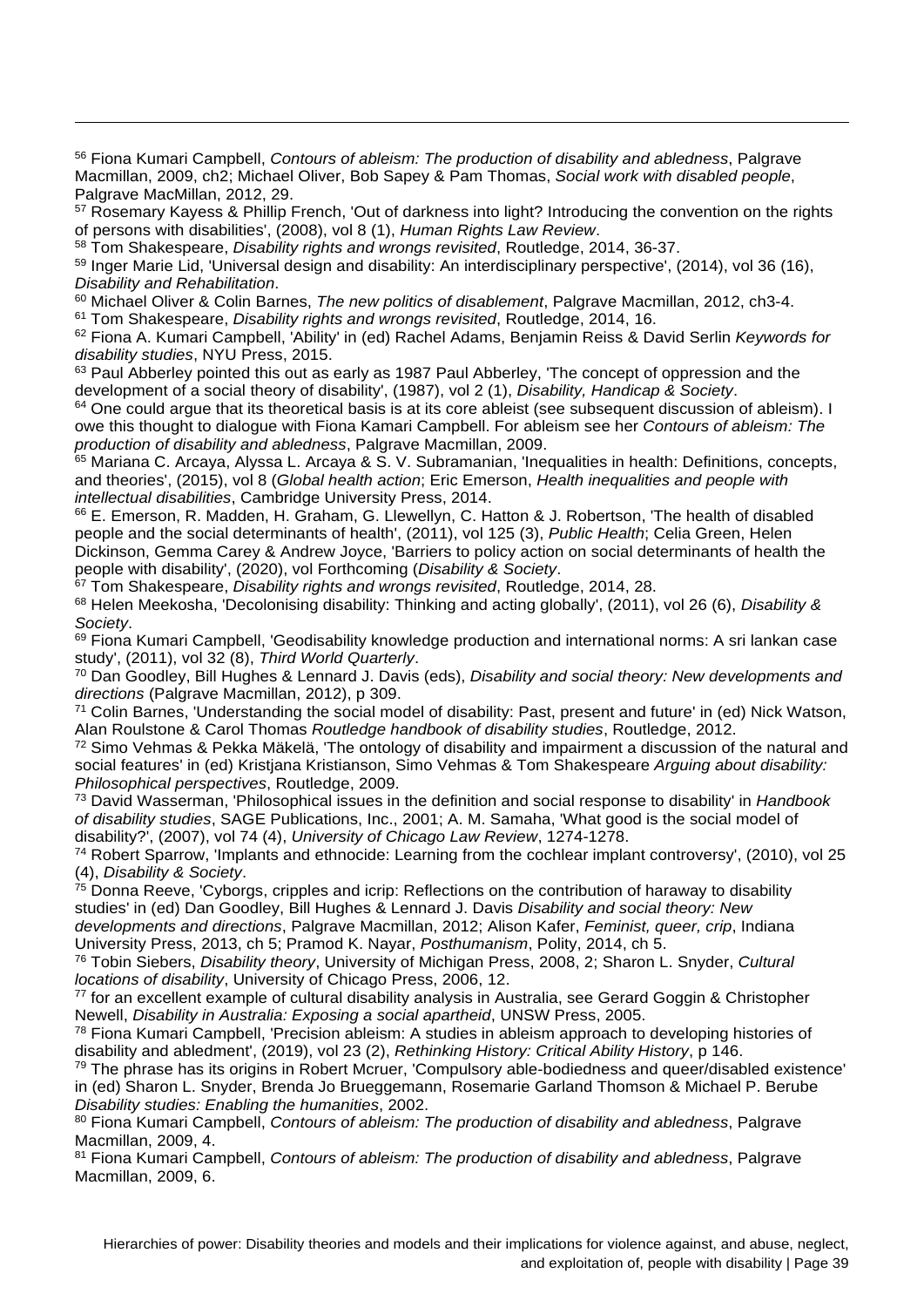<span id="page-39-0"></span>82 Gregor Wolbring, 'Ethics theories and discourses through an ability expectations and ableism lens', (2012), *Asian Bioethics Review*, 294-295.

 $\overline{a}$ 

<span id="page-39-2"></span><span id="page-39-1"></span><sup>83</sup> Kalwant Bhopal, *White privilege: The myth of a post-racial society*, Bristol University Press, 2018, p 18. 84 Although abled privilege not yet a common expression, others have suggested 'ability privilege'. I prefer abled privilege as the issue is not ability or lack thereof, but the extent to which society ables people. See Shannon Ridgway, '19 examples of ability privilege', *Everyday Feminism*,

[https://everydayfeminism.com/2013/03/19-examples-of-ability-privilege/,](https://everydayfeminism.com/2013/03/19-examples-of-ability-privilege/) Gregor Wolbring, 'Ability privilege: A needed addition to privilege studies', (2014), vol 12 (2), *Journal for Critical Animal Studies*; Christa S. Bialka & Danielle Morro, '"What's disability got to do with it?" Examining ability privilege in a disability studies course', (2017), vol 18 (1), *Journal of College and Character*.

<span id="page-39-3"></span><sup>85</sup> Shannon Sullivan, *Revealing whiteness: The unconscious habits of racial privilege*, Indiana University Press, 2006, p 1.

<span id="page-39-5"></span><span id="page-39-4"></span><sup>86</sup> Kalwant Bhopal, *White privilege: The myth of a post-racial society*, Bristol University Press, 2018, 19. <sup>87</sup> Fiona Kumari Campbell, 'Precision ableism: A studies in ableism approach to developing histories of disability and abledment', (2019), vol 23 (2), *Rethinking History: Critical Ability History*, 140.

<span id="page-39-6"></span>88 Fiona Kumari Campbell, 'Precision ableism: A studies in ableism approach to developing histories of disability and abledment', (2019), vol 23 (2), *Rethinking History: Critical Ability History*, 148; Jen Slater & Elizabeth L. Chapman 'Normalcy, intersectionality and ableism: Teaching about and around 'inclusion' to future educators' in (ed) Katherine Runswick-Cole, Tillie Curran & Kirsty Liddiard *The palgrave handbook of disabled children's childhood studies*, Palgrave Macmillan UK, 2018; Dan Goodley, *Dis/ability studies: Theorising disablism and ableism*, Routledge, 2014, 35.

<span id="page-39-7"></span>89 Gregor Wolbring, 'Expanding ableism: Taking down the ghettoization of impact of disability studies scholars', (2012), vol 2 (3), *Societies (Basel, Switzerland)*.

<span id="page-39-8"></span><sup>90</sup> Raewyn Connell, 'Southern bodies and disability: Re-thinking concepts', (2011), vol 32 (8), *Third World Quarterly*. For a broader discussion of globalisation and disability, see Karen Soldatic & Helen Meekosha (Eds), *The global politics of impairment and disability: Processes and embodiments*, Routledge, Taylor & Francis Group, 2014.

<span id="page-39-9"></span><sup>91</sup> Sharon L. Snyder, *Cultural locations of disability*, University of Chicago Press, 2006, 169.

<span id="page-39-10"></span><sup>92</sup> Tobin Siebers, *Disability theory*, University of Michigan Press, 2008, 22; Catriona Mackenzie & Jackie Leach Scully, 'Moral imagination, disability and embodiment', (2007), vol 24 (4), *Journal of Applied Philosophy*.

<span id="page-39-11"></span><sup>93</sup> Fiona Kumari Campbell, *Contours of ableism: The production of disability and abledness*, Palgrave Macmillan, 2009, see ch 7 Disability Matters: Embodiment, Teaching and Standpoint.

<span id="page-39-12"></span><sup>94</sup> Tobin Siebers, *Disability theory*, University of Michigan Press, 2008, 25.

<span id="page-39-13"></span>95 Jennifer Clegg & Christine Bigby, 'Debates about dedifferentiation: Twenty-first century thinking about people with intellectual disabilities as distinct members of the disability group', (2017), vol 4 (1), *Research and Practice in Intellectual and Developmental Disabilities*.

<span id="page-39-14"></span>96 Tobin Siebers, 'Disability, pain, and the politics of minority identity' in (ed) Matthew Wappett & Katrina Arndt *Foundations of disability studies*, Palgrave Macmillan US, 2013.

<span id="page-39-15"></span><sup>97</sup> Carol Gill, 'A psychological view of disability culture', (1995), vol 15 (4), *Disability Studies Quarterly*; Steven Brown, 'What is disability culture?', (2002), vol 22 (2), *Disability Studies Quarterly*.

<span id="page-39-16"></span><sup>98</sup> Stella Young, 'To my eighty-year-old self' in (ed) Marieke Hardy & Michaela Mcguire *Between us: Women of letters*, Penguin, 2014.

<span id="page-39-17"></span><sup>99</sup> Robert Mcruer, *Crip theory cultural signs of queerness and disability*, New York University Press, 2006; Alison Kafer, *Feminist, queer, crip*, Indiana University Press, 2013.

<span id="page-39-18"></span><sup>100</sup> Robert Mcruer, *Crip theory cultural signs of queerness and disability*, New York University Press, 2006.

<span id="page-39-19"></span><sup>101</sup> M. Shildrick, *Dangerous discourses of disability, subjectivity and sexuality*, Palgrave Macmillan, 2009, 7- 8.

<span id="page-39-20"></span><sup>102</sup> Alison Kafer, *Feminist, queer, crip*, Indiana University Press, 2013, 13.

<span id="page-39-21"></span><sup>103</sup> Robert Mcruer, *Crip theory cultural signs of queerness and disability*, New York University Press, 2006, 54. Mcruer's original quote references HIV status rather than disability, but the point is the same.

<span id="page-39-22"></span><sup>104</sup> Kirstin Marie Bone, 'Trapped behind the glass: Crip theory and disability identity', (2017), vol 32 (9), *Disability & Society*; Tom Shakespeare, *Disability rights and wrongs revisited*, Routledge, 2014, 67. Robert McCruer and Margrit Shildrick are nondisabled.

<span id="page-39-23"></span><sup>105</sup> Gayatri Chakravorty Spivak & Walter Adamson, 'The problem of cultural self-representation' in (ed) Sarah Harasym *The post-colonial critic: Interviews, strategies, dialogues*, Routledge, 1990.

<span id="page-39-24"></span><sup>106</sup> Tom Shakespeare, *Disability rights and wrongs revisited*, Routledge, 2014.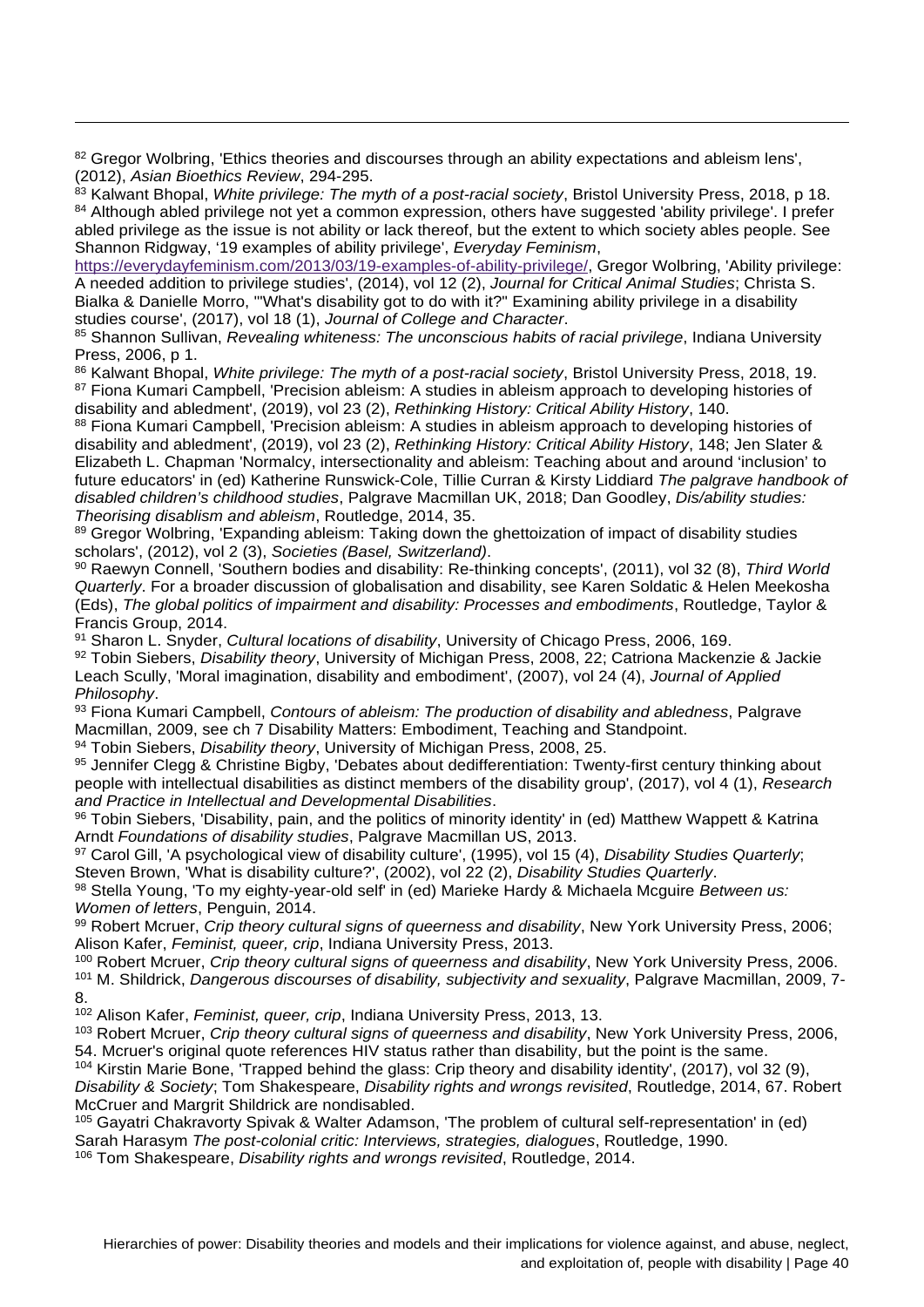<span id="page-40-0"></span><sup>107</sup> Michael Oliver & Colin Barnes, *The new politics of disablement*, Palgrave Macmillan, 2012, 111; Fiona A. Kumari Campbell, 'Exploring internalized ableism using critical race theory', (2008), vol 23 (2), *Disability & Society*, 156.

<span id="page-40-1"></span><sup>108</sup> Fiona A. Kumari Campbell, 'Exploring internalized ableism using critical race theory', (2008), vol 23 (2), *Disability & Society*, 157-158.

<span id="page-40-2"></span><sup>109</sup> Santiago Solis, 'I'm "coming out" as disabled, but i'm "staying in" to rest: Reflecting on elected and imposed segregation', (2006), vol 39 (2), *Equity & Excellence in Education*; Floris Tomasini, *Vulnerable bodies new directions in disability studies*, Palgrave Macmillan, 2019, 75.

<span id="page-40-3"></span><sup>110</sup> Tom Shakespeare, *Disability rights and wrongs revisited*, Routledge, 2014, 103.

 $\overline{a}$ 

<span id="page-40-4"></span><sup>111</sup> Helen Meekosha & Russell Shuttleworth, 'What's so 'critical' about critical disability studies?', (2009), vol 15 (1), *Australian Journal of Human Rights*, 58.

<span id="page-40-5"></span><sup>112</sup> See 'Background and History', Women with Disability Australia, [http://wwda.org.au/about/background/,](http://wwda.org.au/about/background/) accessed 25/6/2020.

<span id="page-40-6"></span><sup>113</sup> Carolyn Frohmader & Helen Meekosha, 'Recognition, respect and rights: Women with disabilities in a globalised world' in (ed) Dan Goodley, Bill Hughes & Lennard J. Davis *Disability and social theory: New developments and directions*, Palgrave Macmillan, 2012.

<span id="page-40-8"></span><span id="page-40-7"></span><sup>114</sup> Diana Taylor, 'Are women's lives (fully) grievable? Gendered framing and sexual violence' in (ed) Clara Fischer & Luna Dolezal *New feminist perspectives on embodiment*, Springer International Publishing, 2018. <sup>115</sup> Alison Kafer, *Feminist, queer, crip*, Indiana University Press, 2013, 55; Alison Kafer, 'Desire and disgust' in (ed) Robert Mcruer & Anna Mollow *Sex and disability*, Duke University Press, 2012; Elizabeth Stephens, 'Twenty-first century freak show: Recent transformations in the exhibition of non-normative bodies', (2005), vol 25 (3), *Disability Studies Quarterly*.

<span id="page-40-9"></span><sup>116</sup> Rosemarie Garland-Thomson, *Extraordinary bodies: Figuring physical disability in american culture and literature*, Columbia University Press, 1997, 26.

<span id="page-40-10"></span><sup>117</sup> Alison Kafer, *Feminist, queer, crip*, Indiana University Press, 2013, 13-14; Alison Kafer, 'Desire and disgust' in (ed) Robert Mcruer & Anna Mollow *Sex and disability*, Duke University Press, 2012.

<span id="page-40-11"></span><sup>118</sup> Leanne Dowse, Karen Soldatic, Jo Spangaro & Georgia Toorn, 'Mind the gap: The extent of violence against women with disabilities in Australia', (2016), vol 51 (3), *Australian Journal of Social Issues*. <sup>119</sup> Carolyn Frohmader, Leanne Dowse & Aminath Didi, Women With Disabilities Australia (WWDA),

<span id="page-40-12"></span>*Preventing violence against women and girls with disabilities: Integrating a human rights perspective*, Think Piece, 2015, 22.

<span id="page-40-13"></span><sup>120</sup> Leanne Dowse, Karen Soldatic, Aminath Didi, Carolyn Frohmader & Georgia Van Toorn, Women with Disabilities Australia, *Stop the violence: Addressing violence against women and girls with disabilities in Australia*, Background Paper, 2013, 26-27; Carolyn Frohmader, Leanne Dowse & Aminath Didi, Women With Disabilities Australia (WWDA), *Preventing violence against women and girls with disabilities: Integrating a human rights perspective*, Think Piece, 2015, 12-13.

<span id="page-40-14"></span><sup>121</sup> Carolyn Frohmader, Leanne Dowse & Aminath Didi, Women With Disabilities Australia (WWDA), *Preventing violence against women and girls with disabilities: Integrating a human rights perspective*, Think Piece, 2015, 12.

<span id="page-40-15"></span><sup>122</sup> Leanne Dowse, Karen Soldatic, Aminath Didi, Carolyn Frohmader & Georgia Van Toorn, Women with Disabilities Australia, *Stop the violence: Addressing violence against women and girls with disabilities in Australia*, Background Paper, 2013, 27; Elliott Laura, 'Victims of violence: The forced sterilisation of women and girls with disabilities in Australia', (2017), vol 6 (3), *Laws*; Linda Steele, 'Court authorised sterilisation and human rights: Inequality, discrimination and violence against women and girls with disability', (2016), vol 39 (3), *The University of New South Wales Law Journal*.

<span id="page-40-16"></span><sup>123</sup> Adrienne Asch, 'Prenatal diagnosis and selective abortion: A challenge to practice and policy', (1999), vol 89 (11), *American Journal of Public Health*; Rosemarie Garland-Thomson, 'The case for conserving disability', (2012), vol 9 (3), *Journal of Bioethical Inquiry*; Michelle Jarman, 'Relations of abortion: Crip approaches to reproductive justice', (2015), vol 27 (1), *Feminist Formations*.

<span id="page-40-17"></span><sup>124</sup> Deborah Stienstra & Nyerere. Leon, 'Race, ethnicity and disability: Charting complex and intersectional terrains' in (ed) Shaun Grech *Disability in the global south: The critical handbook*, Springer International Publishing, 2016.

<span id="page-40-18"></span><sup>125</sup> Patricia Hill Collins, *Intersectionality as critical social theory*, Duke University Press, 2019, 44. <sup>126</sup> Michelle Maroto, David Pettinicchio & Andrew C. Patterson, 'Hierarchies of categorical disadvantage:

<span id="page-40-20"></span><span id="page-40-19"></span>Economic insecurity at the intersection of disability, gender, and race', (2019), vol 33 (1), *Gender & Society*. <sup>127</sup> S. Collings, A. Dew, T. Gordon, M. Spencer & L. Dowse, 'Intersectional disadvantage: Exploring differences between aboriginal and non-aboriginal parents with intellectual disability in the new south wales child protection system', (2018), vol 12 (2), *Journal of Public Child Welfare*.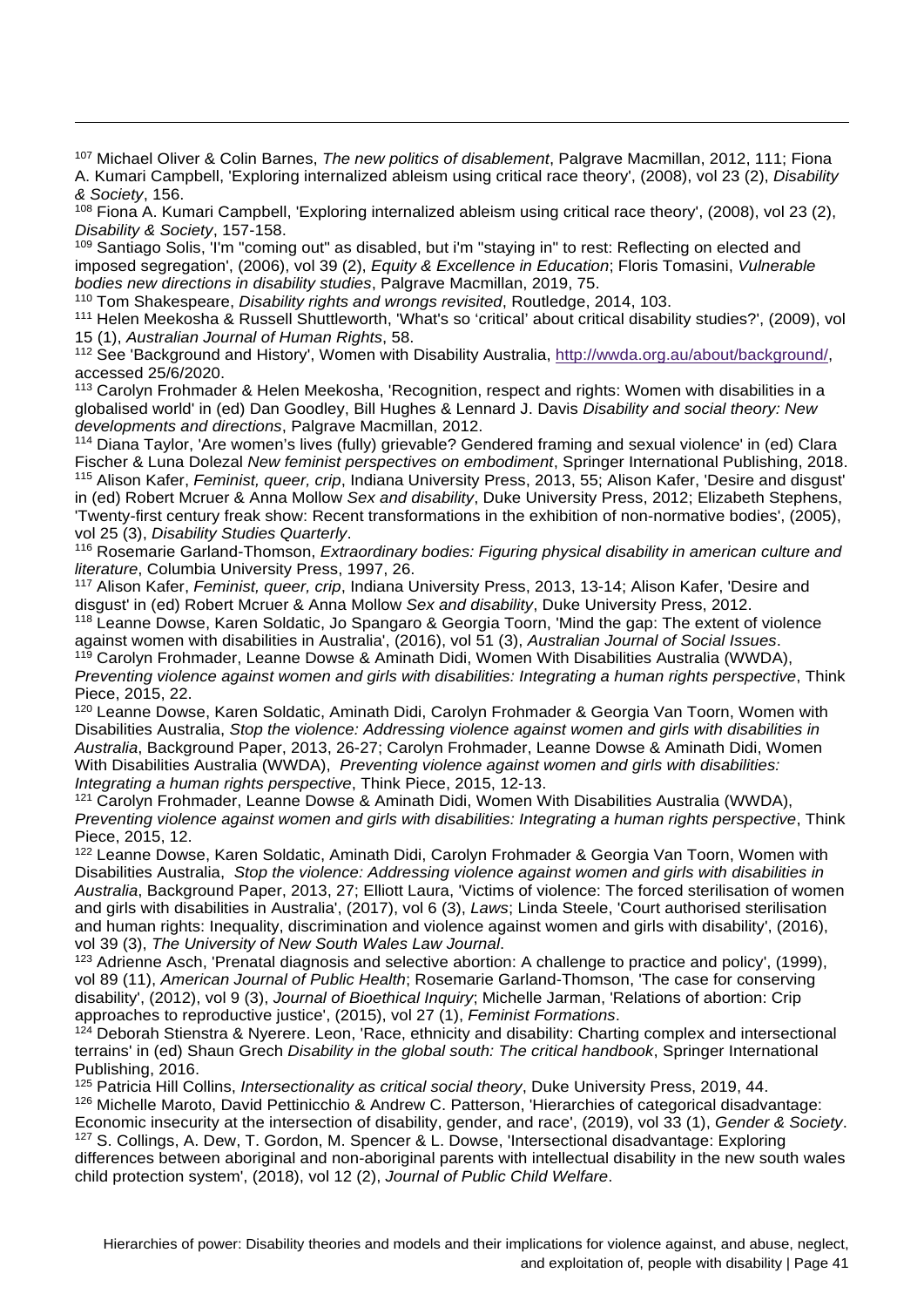<span id="page-41-0"></span><sup>128</sup> Shirli Werner, 'Public stigma and the perception of rights: Differences between intellectual and physical disabilities', (2015), vol 38 (*Research in Developmental Disabilities*; Raewyn Connell, 'Southern bodies and disability: Re-thinking concepts', (2011), vol 32 (8), *Third World Quarterly*, 1371.

<span id="page-41-1"></span><sup>129</sup> Shaun Grech, *Disability in the global south: The critical handbook*, Springer International Publishing, 2016.

 $\overline{a}$ 

<span id="page-41-2"></span><sup>130</sup> Helen Meekosha, 'Decolonising disability: Thinking and acting globally', (2011), vol 26 (6), *Disability & Society*. Indigenous scholars note that the 'post' in postcolonial theory fails to capture the continuance of colonisation, see Victor Hart, 'Teaching black and teaching back', (2003), vol 22 (3), *Social Alternatives*. <sup>131</sup> Helen Meekosha, 'Decolonising disability: Thinking and acting globally', (2011), vol 26 (6), *Disability & Society*.

<span id="page-41-4"></span><span id="page-41-3"></span><sup>132</sup> See, for example, Shaun Grech, *Disability in the global south: The critical handbook*, Springer International Publishing, 2016.

<span id="page-41-5"></span><sup>133</sup> Bruce Elder, *Blood on the wattle: Massacres and maltreatment of aboriginal australians since 1788*, New Holland, 2003; Dirk Moses, *Genocide and settler society: Frontier violence and stolen indigenous children in australian history*, Berghahn Books, 2005.

<span id="page-41-6"></span><sup>134</sup> Scott Avery, *Culture is inclusion: A narrative of aboriginal and torres strait islander people with disability*, First Peoples Disability Network, 2018, pp 8-9; Julie King, Mark Brough & Maxine Knox, 'Negotiating disability and colonisation: The lived experience of indigenous australians with a disability', (2014), vol 29 (5), *Disability & Society*, pp 740-741; Helen Meekosha, 'Decolonising disability: Thinking and acting globally', (2011), vol 26 (6), *Disability & Society*, pp 671-672.

<span id="page-41-7"></span><sup>135</sup> Australian Bureau of Statistics, *National Aboriginal and Torres Strait Islander Health Survey*, *2018-19*, Catalogue number 4715, 11 December 2019

<span id="page-41-8"></span><sup>136</sup> Australian bureau of statistics, *Social and economic well-being of Aboriginal and Torres Strait Islander people with disability*, 2014-15, catalogue number 4714, 27 March 2017.

<span id="page-41-9"></span><sup>137</sup> Ruth Mccausland & Eileen Baldry, "I feel like i failed him by ringing the police': Criminalising disability in Australia', (2017), vol 19 (3), *Punishment & Society*; Tamara Walsh & Angelene Counter, 'Deaths in custody in Australia: A quantitative analysis of coroners' reports', (2019), vol 31 (2), *Current Issues in Criminal Justice*.

<span id="page-41-10"></span><sup>138</sup> Karen Soldatic, 'Postcolonial reproductions: Disability, indigeneity and the formation of the white masculine settler state of Australia', (2015), vol 21 (1), *Social Identities: Disability and Colonialism: (Dis)encounters and Anxious Intersectionalities*, 57.

<span id="page-41-11"></span><sup>139</sup> Huhana Hickey, 'Indigenous people with disabilities: The missing link' in (ed) Maya Sabatello & Marianne Schulze *Human rights and disability advocacy*, University of Pennsylvania Press, 2014; Scott Avery, *Culture is inclusion: A narrative of aboriginal and torres strait islander people with disability*, First Peoples Disability Network, 2018, 190-191.

<span id="page-41-12"></span><sup>140</sup> Louis Ariotti, 'Social construction of anangu disability', (1999), vol 7 (4), *Australian Journal of Rural Health*, 218; John Gilroy, 'The participation of aboriginal people with disability in disability services in nsw, Australia', University of Sydney, 2012, 117-119; J. A. King, M. Brough & M. Knox, 'Negotiating disability and colonisation: The lived experience of indigenous australians with a disability', (2014), vol 29 (5), *Disability & Society*, 745-746; Angela Dew, Priya Vaughan, Elizabeth Mcentyre & Leanne Dowse, ''Our ways to planning': Preparing organisations to plan with aboriginal and torres strait islander people with disability', (2019)2), *Australian Aboriginal Studies*, 4.

<span id="page-41-13"></span> $141$  J. A. King, M. Brough & M. Knox, 'Negotiating disability and colonisation: The lived experience of indigenous australians with a disability', (2014), vol 29 (5), *Disability & Society*, 746.

<span id="page-41-14"></span><sup>142</sup> J. A. King, M. Brough & M. Knox, 'Negotiating disability and colonisation: The lived experience of indigenous australians with a disability', (2014), vol 29 (5), *Disability & Society*, 743-744; John Gilroy, 'The participation of aboriginal people with disability in disability services in nsw, Australia', University of Sydney, 2012, 118.

<span id="page-41-15"></span><sup>143</sup> Scott Avery, *Culture is inclusion: A narrative of aboriginal and torres strait islander people with disability*, First Peoples Disability Network, 2018, 190-191.

<span id="page-41-16"></span><sup>144</sup> Aristotle, *Niomachean ethics*, The University of Chicago Press, 2011, 1124a-1125a.

<span id="page-41-17"></span><sup>145</sup> Eva Feder Kittay, *Learning from my daughter: The value and care of disabled minds*, Oxford University Press, 2019.

<span id="page-41-18"></span><sup>146</sup> Eva Feder Kittay, 'The ethics of care, dependence, and disability', (2011), vol 24 (1), *Ratio Juris*.

<span id="page-41-19"></span><sup>147</sup> Shane Clifton, *Crippled grace: Disability, virtue ethics, and the good life*, Baylor University Press, 2018.

<span id="page-41-20"></span><sup>148</sup> Jim Mansell, *Active support: Enabling and empowering people with intellectual disabilities*, Jessica Kingsley Publishers, 2012; Emma Bould, Christine Bigby, Teresa Iacono & Julie Beadle-Brown, 'Factors associated with increases over time in the quality of active support in supported accommodation services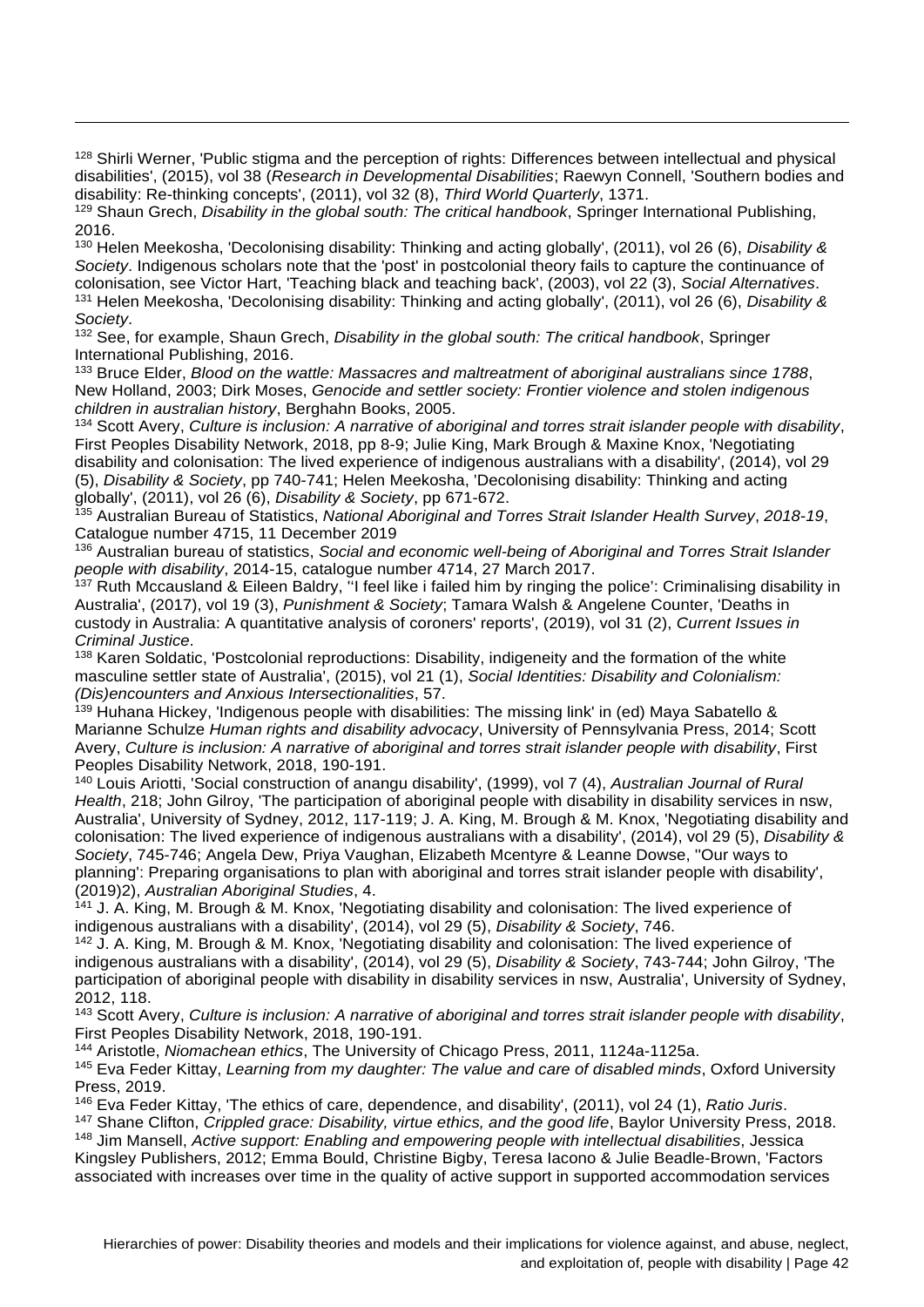for people with intellectual disabilities: A multi-level model', (2019), vol 94 (*Research in developmental disabilities*.

 $\overline{a}$ 

<span id="page-42-0"></span><sup>149</sup> Martha Albertson Fineman, ''Elderly' as vulnerable: Rethinking the nature of individual and societal responsibility', (2012), *Emory Legal Studies Research Paper*, 116.

<span id="page-42-1"></span><sup>150</sup> Martha Albertson Fineman, ''Elderly' as vulnerable: Rethinking the nature of individual and societal responsibility', (2012), *Emory Legal Studies Research Paper*, 115.

<span id="page-42-2"></span><sup>151</sup> Martha Albertson Fineman, 'The vulnerable subject: Anchoring equality in the human condition', (2008), vol 20 (1), *Yale Journal of Law and Feminism*, p 9.

<span id="page-42-3"></span><sup>152</sup> Peadar Kirby, *Vulnerability and violence the impact of globalisation*, Pluto, 2006, pp 54-56; Martha Albertson Fineman, 'The vulnerable subject: Anchoring equality in the human condition', (2008), vol 20 (1), *Yale Journal of Law and Feminism*, pp 13-14.

<span id="page-42-4"></span><sup>153</sup> Leanne Dowse, 'Contesting practices, challenging codes: Self advocacy, disability politics and the social model', (2001), vol 16 (1), *Disability & Society*, 156-137; Jan Walmsley, 'Research and emancipation: Prospects and problems' in (ed) Gordon Grant, Paul Ramcharan, Margaret Flynn & Malcolm Richardson *Learning disability : A life cycle approach*, McGraw-Hill, 2010.

<span id="page-42-5"></span><sup>154</sup> Stephen Garton, 'Eugenics at the edges of empire: New zealand, Australia, canada and south africa' in (ed) Diane B. Paul, John Stenhouse & Hamish G. Spencer, Palgrave Macmillan, 2018.

<span id="page-42-6"></span><sup>155</sup> Wolf Wolfensberger, 'Social role valorization: A proposed new term for the principle of normalization', (2011), vol 49 (6), *Intellectual and Developmental Disabilities*.

<span id="page-42-7"></span><sup>156</sup> Simon Foley, 'Normalisation and its discontents: Continuing conceptual confusion over theory/praxis issues regarding the empowerment of people with intellectual disability', (2016), vol 41 (2), *Journal of Intellectual and Developmental Disability*, 178.

<span id="page-42-8"></span><sup>157</sup> Ilan Wiesel & Christine Bigby, 'Movement on shifting sands: Deinstitutionalisation and people with intellectual disability in Australia, 1974-2014', (2015), vol 33 (2), *Urban Policy and Research*; Richard Berlach & Dianne Chambers, 'Inclusivity imperatives and the australian national curriculum', (2011), vol 75 (1), *The Educational Forum*; Maya Matheis, 'Philosophy of care' in (ed) Johnny L. Matson *Handbook of intellectual disabilities: Integrating theory, research, and practice*, Springer International Publishing, 2019.

<span id="page-42-9"></span><sup>158</sup> Michael J. Oliver, 'Capitalism, disability and ideology: A materialist critique of the normalization principle' in (ed) Robert J. Flynn & Raymond A. Lemay *A quarter-century of normalization and social role* 

*valorization*, University of Ottawa Press, 1999; Fiona A. Kumari Campbell, 'Exploring internalized ableism using critical race theory', (2008), vol 23 (2), *Disability & Society*; Fiona Kumari Campbell, *Contours of ableism: The production of disability and abledness*, Palgrave Macmillan, 2009, 22-29; Scott Yates, Simon Dyson & Dave Hiles, 'Beyond normalization and impairment: Theorizing subjectivity in learning difficulties theory and practice', (2008), vol 23 (3), *Disability & Society*.

<span id="page-42-10"></span><sup>159</sup> Simon Foley, 'Normalisation and its discontents: Continuing conceptual confusion over theory/praxis issues regarding the empowerment of people with intellectual disability', (2016), vol 41 (2), *Journal of Intellectual and Developmental Disability*.

<span id="page-42-11"></span><sup>160</sup> Michael Oliver, 'Capitalism, disability and ideology: A materialist critique of the normalization principle' in (ed) Robert J. Flynn & Raymond A. Lemay *A quarter-century of normalization and social role valorization*, University of Ottawa Press, 1999.

<span id="page-42-12"></span><sup>161</sup> Wolfensberg's writing has been accused of both. In one example of roles valued by Society, he notes 'two homosexual men who adopt and rear a child will have great difficulty getting a lot of observers to treat them as the child's "mother and father".' Susan Thomas & Wolf Wolfensberger, 'An overview of social role valorisation' in (ed) Robert J. Flynn & Raymond A. Lemay *A quarter-century of normalization and social role valorization evolution and impact*, University of Ottawa Press, 1999.

<span id="page-42-13"></span><sup>162</sup> Jan Walmsley, 'Research and emancipation: Prospects and problems' in (ed) Gordon Grant, Paul Ramcharan, Margaret Flynn & Malcolm Richardson *Learning disability : A life cycle approach*, McGraw-Hill, 2010.

<span id="page-42-14"></span><sup>163</sup> C. F. Goodey, *A history of intelligence and "intellectual disability": The shaping of psychology in early modern europe*, Routledge, 2016.

<span id="page-42-15"></span><sup>164</sup> Jan Walmsley, 'Research and emancipation: Prospects and problems' in (ed) Gordon Grant, Paul Ramcharan, Margaret Flynn & Malcolm Richardson *Learning disability : A life cycle approach*, McGraw-Hill, 2010.

<span id="page-42-17"></span><span id="page-42-16"></span><sup>165</sup> Michael Oliver & Colin Barnes, *The new politics of disablement*, Palgrave Macmillan, 2012, 131-137. <sup>166</sup> Eva Feder Kittay, *Learning from my daughter: The value and care of disabled minds*, Oxford University Press, 2019, 157-158.

<span id="page-42-18"></span><sup>167</sup> Jim Mansell, *Active support: Enabling and empowering people with intellectual disabilities*, Jessica Kingsley Publishers, 2012, 53-57.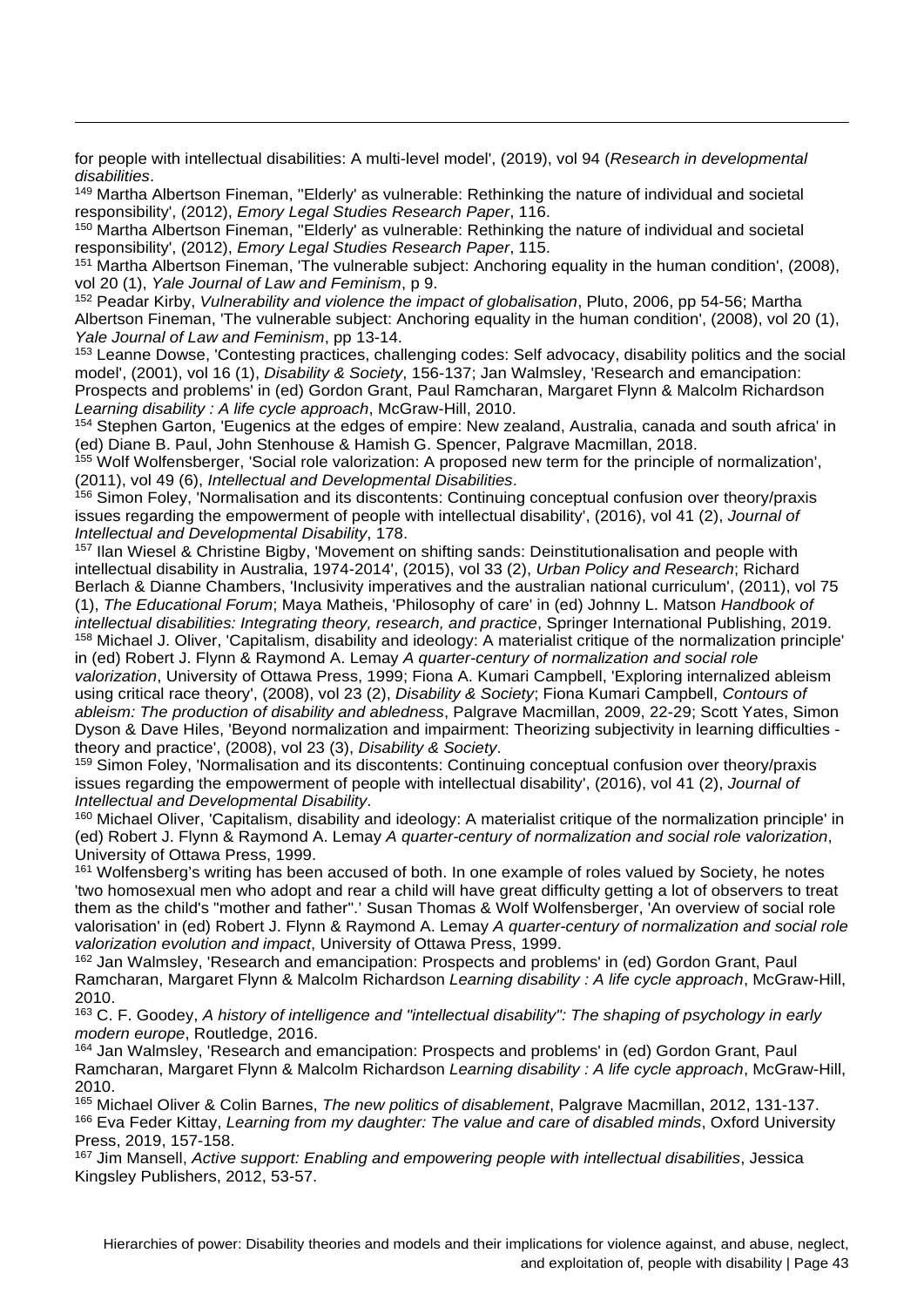<span id="page-43-1"></span><span id="page-43-0"></span><sup>168</sup> Eva Feder Kittay, *Love's labor: Essays on women, equality, and dependency*, Routledge, 1999. <sup>169</sup> Eva Feder Kittay, 'The ethics of care, dependence, and disability', (2011), vol 24 (1), *Ratio Juris*; Joan C. Tronto, *Who cares? : How to reshape a democratic politics*, Cornell University Press, 2015.

<span id="page-43-3"></span><span id="page-43-2"></span><sup>170</sup> Laura A. Tisoncik, 'Autistics.Org and finding our voices as an activist movement' in (ed) Steven K. Kapp *Autistic community and the neurodiversity movement: Stories from the frontline*, Springer Singapore, 2020. <sup>171</sup> Kathy Cologon*, Towards inclusive education: A necessary process of transformation*, October 2019. <sup>172</sup> Amartya Sen, 'Capability and well-being' in (ed) Martha Nussbaum & Amartya Sen *The quality of life*, Clarendon, 1993; Martha Craven Nussbaum, *Frontiers of justice: Disability, nationality, species* 

<span id="page-43-4"></span>*membership*, The Belknap Press of Harvard University Press, 2006.

 $\overline{a}$ 

<span id="page-43-5"></span><sup>173</sup> Martha Craven Nussbaum, *Frontiers of justice: Disability, nationality, species membership*, The Belknap Press of Harvard University Press, 2006, 76-78.

<span id="page-43-7"></span><span id="page-43-6"></span><sup>174</sup> Linda Barclay, *Disability with dignity: Justice, human rights and equal status*, Rutledge, 2018, 68. <sup>175</sup> Linda Barclay, 'Natural deficiency or social oppression? The capabilities approach to justice for people with disabilities', (2012), vol 9 (4), *Journal of Moral Philosophy*; Linda Barclay, *Disability with dignity: Justice, human rights and equal status*, Rutledge, 2018, 72.

<span id="page-43-8"></span><sup>176</sup> Martha Craven Nussbaum, *Frontiers of justice: Disability, nationality, species membership*, The Belknap Press of Harvard University Press, 2006, 186-195.

<span id="page-43-9"></span><sup>177</sup> Caroline Harnacke, 'Disability and capability: Exploring the usefulness of martha nussbaum's capabilities approach for the un disability rights convention', (2013), vol 41 (4), *The Journal of Law, Medicine & Ethics*.

<span id="page-43-10"></span><sup>178</sup> Theresia Degener, 'Disability in a human rights context', (2016), vol 5 (3), *Laws*; Anna Lawson & Angharad E. Beckett, 'The social and human rights models of disability: Towards a complementarity thesis', (2020), *The International Journal of Human Rights*; Theresia Degener, 'A human rights model of disability' in (ed) Peter David Blanck & Eilionóir Flynn *Routledge handbook of disability law and human rights*, Routledge, 2017.

<span id="page-43-11"></span><sup>179</sup> Lawson and Beckett argue that the social and human rights models are complementary, but they don't define what they mean by model. In drawing the distinction between the two, they note that the social model is descriptive and heuristic (i.e. a model) and the 'human rights model' is 'a prescriptive model of disability policy'. In other words, it is not a model, but an application of disability theory, see Anna Lawson & Angharad E. Beckett, 'The social and human rights models of disability: Towards a complementarity thesis', (2020), *The International Journal of Human Rights*.

<span id="page-43-12"></span>180 UN General Assembly, Convention on the Rights of Persons with Disabilities: resolution / adopted by the General Assembly, 24 January 2007, A/RES/61/106, available at:

https://www.refworld.org/docid/45f973632.html [accessed 10 July 2020].

<span id="page-43-13"></span><sup>181</sup> Rosemary Kayess & Phillip French, 'Out of darkness into light? Introducing the convention on the rights of persons with disabilities', (2008), vol 8 (1), *Human Rights Law Review*, 29.

<span id="page-43-14"></span>182 Rosemary Kayess & Phillip French, 'Out of darkness into light? Introducing the convention on the rights of persons with disabilities', (2008), vol 8 (1), *Human Rights Law Review*, 29-30. Committee on the Rights of Persons with Disabilities, 'General comment No.1 (2014) Article 12: Equal recognition before the law' (19 May 2014) CRPD/C/GC/1; Committee on the Rights of Persons with Disabilities, 'General Comment No.3 2016 on women and girls with disabilities' (25 November 2016) CRPD/C/GC/3.

<span id="page-43-15"></span><sup>183</sup> I use the collective 'we' in this conclusion, and identity first language, to locate myself as a proud beneficiary of the work and theorising of the disability community. I hope in my own small way to help carry it forward.

<span id="page-43-16"></span><sup>184</sup> Patricia Hill Collins, *Intersectionality as critical social theory*, Duke University Press, 2019, 47.

<span id="page-43-17"></span><sup>185</sup> The ideas in this paragraph emerge from presentations by Leanne Dowse and Lorna Hallahan to the staff of the disability Royal commission.